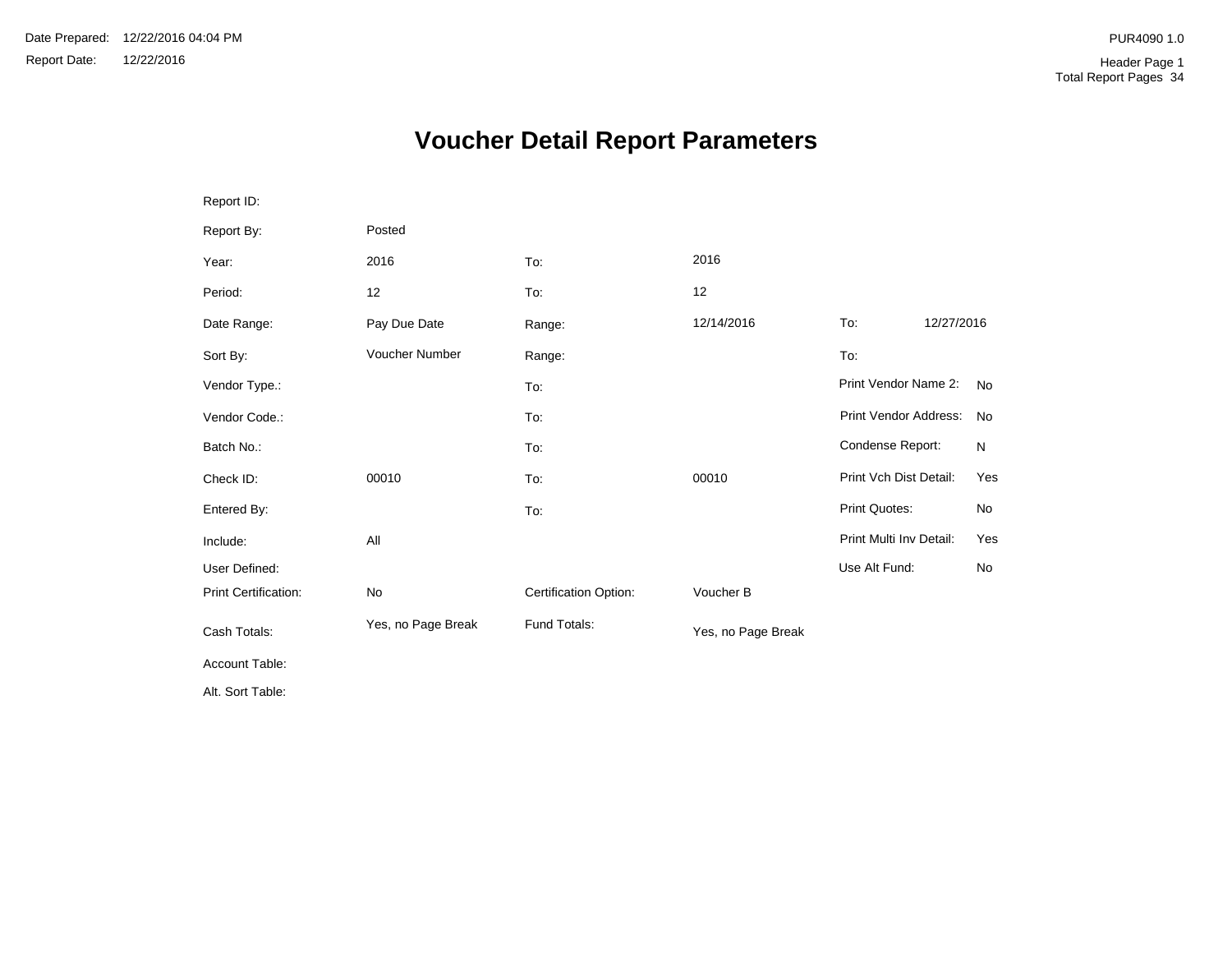Report Date: 12/22/2016

### **TOWN OF OSSINING**

**Voucher Detail Report**

Prepared By: SHARON Page 1 of 34

| Voucher No.                          | <b>Stub-Description</b>                  |                                     |                                                                                  | <b>Vendor Code</b>             |                     | <b>Vendor Name</b> |                                    |                            | Voucher Amt.          |                          | Pay Due           | Approved                |
|--------------------------------------|------------------------------------------|-------------------------------------|----------------------------------------------------------------------------------|--------------------------------|---------------------|--------------------|------------------------------------|----------------------------|-----------------------|--------------------------|-------------------|-------------------------|
| <b>Voucher Date</b>                  | <b>Batch</b>                             | Req. No.                            | Req. Date                                                                        | PO No.                         |                     | PO Date            | Ordered By                         | <b>Fisc Year Check ID</b>  |                       | Check No. Check Date     |                   | <b>Cash Account</b>     |
| <b>Invoice Date</b>                  | <b>Invoice No.</b>                       | <b>Recur Months</b>                 | <b>Refund Year</b>                                                               | <b>Taxable</b>                 |                     | <b>Ref No</b>      | <b>Approved By</b>                 | Period Contract No.        |                       | Disc. %                  | Non Disc.         | Disc. Amt.              |
| 20162429                             |                                          |                                     | 5 CASES OF WATER FOR THE MEN-PLEASE RET 0000150100                               |                                |                     |                    | O'CONNOR, MICHAEL G                |                            | 36.90                 |                          | 12/27/2016        |                         |
| 12/08/2016                           |                                          |                                     |                                                                                  |                                |                     |                    |                                    | 2016 00010                 |                       |                          |                   | 0200.0000.0000          |
| 12/08/2016                           | 12/08/2016                               |                                     |                                                                                  |                                |                     |                    |                                    | 12                         |                       | 0.00                     | 0.00              | 0.00                    |
| <b>Detail Item</b><br>$\mathbf{1}$   | <b>Item Description</b>                  | 5 CASES OF WATER FOR THE MEN        |                                                                                  |                                | <b>Taxable</b>      |                    | <b>Quantity Unit</b><br>$\Omega$   | <b>Unit Cost</b><br>0.0000 | Ext. Cost<br>18.45    | Disc. %<br>0.00          | Non Disc.<br>0.00 | Disc. Amt.<br>0.00      |
|                                      | <b>Account No.</b><br>031.5110.0410      |                                     | <b>Account Description</b><br><b>WATER</b>                                       |                                |                     | <b>Note</b>        |                                    |                            |                       | <b>Percent</b><br>100.00 |                   | Amount<br>18.45         |
| <b>Detail Item</b><br>$\overline{2}$ | <b>Item Description</b>                  | 5 CASES OF WATER FOR THE MEN        |                                                                                  |                                | <b>Taxable</b>      |                    | <b>Quantity Unit</b><br>$\Omega$   | <b>Unit Cost</b><br>0.0000 | Ext. Cost<br>18.45    | Disc. %<br>0.00          | Non Disc.<br>0.00 | Disc. Amt.<br>0.00      |
|                                      | <b>Account No.</b><br>031.5132.0410      |                                     | <b>Account Description</b><br>WATER                                              |                                |                     | <b>Note</b>        |                                    |                            |                       | <b>Percent</b><br>100.00 |                   | Amount<br>18.45         |
| 20162430                             |                                          |                                     | MATTEO VELARDO UNIFORM ALLOWANCE - BOC 0000020030                                |                                |                     |                    | <b>BOB'S ARMY &amp; NAVY STORE</b> |                            | 296.00                |                          | 12/27/2016        |                         |
| 12/08/2016                           |                                          |                                     |                                                                                  |                                |                     |                    |                                    | 2016 00010                 |                       |                          |                   | 0200.0000.0000          |
| 12/05/2016                           | 8922                                     |                                     |                                                                                  | M                              |                     |                    |                                    | 12                         |                       | 0.00                     | 0.00              | 0.00                    |
| <b>Detail Item</b><br>$\mathbf{1}$   | <b>Item Description</b>                  | WORK GLOVES, DICKIES, SHOES         | MATTEO VELARDO UNIFORM ALLOWANCE - BOOTS, SOCKS,                                 |                                | <b>Taxable</b><br>M |                    | <b>Quantity Unit</b><br>$\Omega$   | <b>Unit Cost</b><br>0.0000 | Ext. Cost<br>296.00   | Disc. %<br>0.00          | Non Disc.<br>0.00 | Disc. Amt.<br>0.00      |
|                                      | <b>Account No.</b><br>031.5140.0416      |                                     | <b>Account Description</b><br>UNIFORMS                                           |                                |                     | <b>Note</b>        |                                    |                            |                       | <b>Percent</b><br>100.00 |                   | <b>Amount</b><br>296.00 |
| 20162431                             |                                          |                                     | GAS CHARGES FOR MYSTIC POINTE LIFT STATI( 0000030001                             |                                |                     | CON EDISON         |                                    |                            | 32.05                 |                          | 12/27/2016        |                         |
| 12/08/2016                           |                                          |                                     |                                                                                  |                                |                     |                    |                                    | 2016 00010                 |                       |                          |                   | 0200.0000.0000          |
| 11/28/2016                           | 590917177545002                          |                                     |                                                                                  |                                |                     |                    |                                    | 12                         |                       | 0.00                     | 0.00              | 0.00                    |
| <b>Detail Item</b><br>$\mathbf{1}$   | <b>Item Description</b>                  |                                     | GAS CHARGES FOR MYSTIC POINTE LIFT STATION                                       |                                | <b>Taxable</b>      |                    | <b>Quantity Unit</b><br>$\Omega$   | <b>Unit Cost</b><br>0.0000 | Ext. Cost<br>32.05    | Disc. %<br>0.00          | Non Disc.<br>0.00 | Disc. Amt.<br>0.00      |
|                                      | <b>Account No.</b><br>045.8120.0409      |                                     | <b>Account Description</b><br><b>ELECTRICITY</b>                                 |                                |                     | <b>Note</b>        |                                    |                            |                       | <b>Percent</b><br>100.00 |                   | Amount<br>32.05         |
| 20162432                             |                                          |                                     | TIRE RECYCLING - DUMP & REMOVE AND CONT/ 0000700183                              |                                |                     |                    | <b>SUBURBAN CARTING</b>            |                            | 1,175.03              |                          | 12/27/2016        |                         |
| 12/08/2016                           |                                          |                                     |                                                                                  |                                |                     |                    |                                    | 2016 00010                 |                       |                          |                   | 0200.0000.0000          |
| 11/30/2016                           | 524377                                   |                                     |                                                                                  | M                              |                     |                    |                                    | 12                         |                       | 0.00                     | 0.00              | 0.00                    |
| <b>Detail Item</b><br>$\mathbf{1}$   | <b>Item Description</b><br><b>RENTAL</b> |                                     | TIRE RECYCLING - DUMP & REMOVE AND CONTAINER                                     |                                | <b>Taxable</b><br>М |                    | <b>Quantity Unit</b><br>$\Omega$   | <b>Unit Cost</b><br>0.0000 | Ext. Cost<br>1,175.03 | Disc. %<br>0.00          | Non Disc.<br>0.00 | Disc. Amt.<br>0.00      |
|                                      | <b>Account No.</b><br>065.8160.0456      |                                     | <b>Account Description</b><br>RECYCLING & ENVIRONMENTAL<br><b>WASTE DISPOSAL</b> |                                |                     | <b>Note</b>        |                                    |                            |                       | <b>Percent</b><br>100.00 |                   | Amount<br>1,175.03      |
| 20162456                             |                                          | ALARM PHONES FOR OUR LIFT STATIONS  |                                                                                  | 0000220156                     |                     | <b>VERIZON</b>     |                                    |                            | 175.49                |                          | 12/27/2016        |                         |
| 12/09/2016                           |                                          |                                     |                                                                                  |                                |                     |                    |                                    | 2016 00010                 |                       |                          |                   | 0200.0000.0000          |
|                                      |                                          |                                     |                                                                                  |                                |                     |                    |                                    | 12                         |                       | 0.00                     | 0.00              | 0.00                    |
| <b>Multi Inv Num</b><br>9149238065   |                                          | <b>Multi Inv Date</b><br>11/22/2016 |                                                                                  | <b>Multi Inv Amt.</b><br>25.57 |                     | <b>FAWN CT</b>     | <b>Multi Inv Stub Desc</b>         |                            |                       |                          |                   |                         |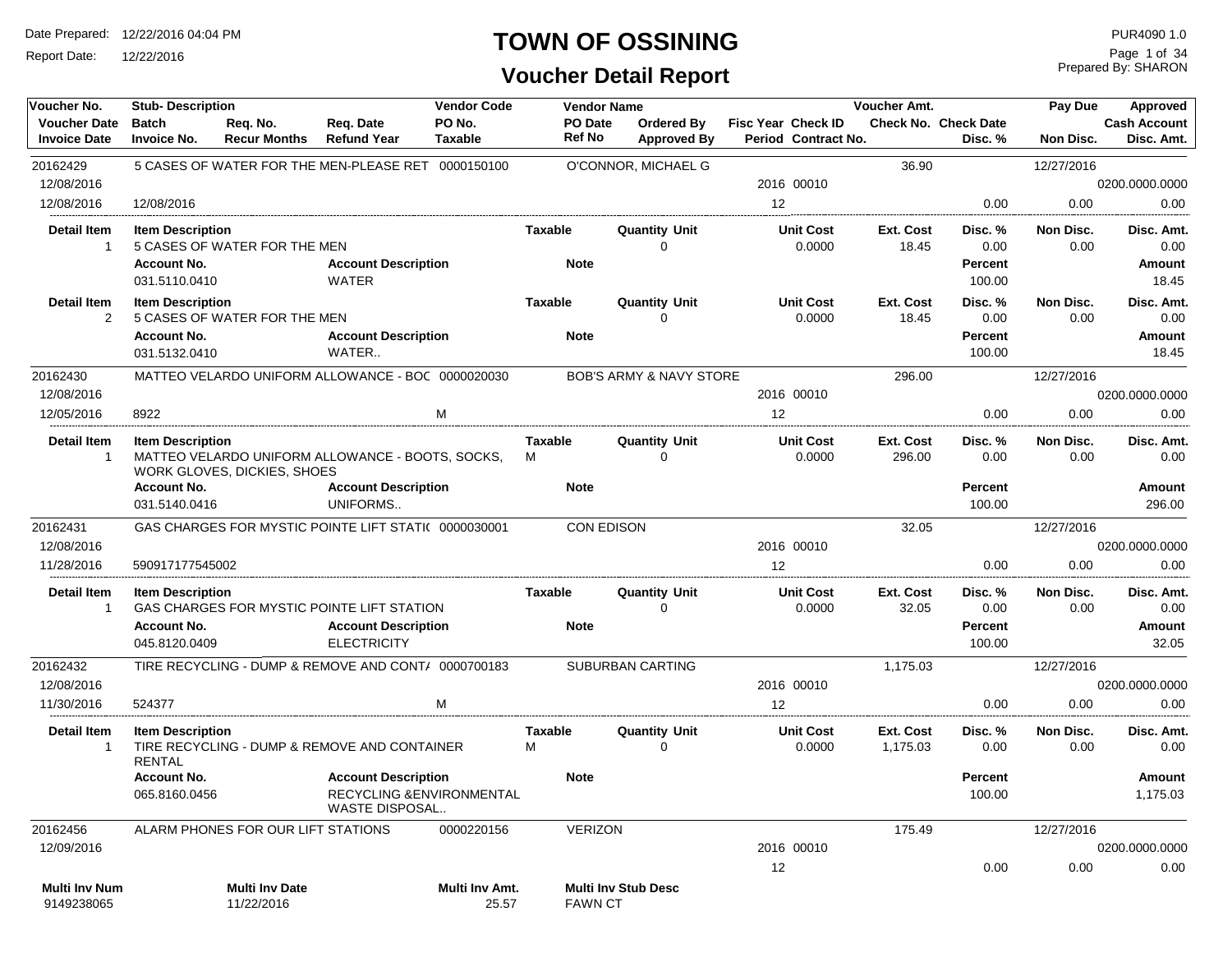Report Date: 12/22/2016

#### **TOWN OF OSSINING**

## **Voucher Detail Report**

Prepared By: SHARON Page 2 of 34

| Voucher No.                                                                                                          | <b>Stub-Description</b>                           |                                                                                                                                                 |                                                                                                                                       | <b>Vendor Code</b>                                                                 |                                                                        | <b>Vendor Name</b>                                                       |                                                         | Voucher Amt.          |                                        | Pay Due           | Approved                          |
|----------------------------------------------------------------------------------------------------------------------|---------------------------------------------------|-------------------------------------------------------------------------------------------------------------------------------------------------|---------------------------------------------------------------------------------------------------------------------------------------|------------------------------------------------------------------------------------|------------------------------------------------------------------------|--------------------------------------------------------------------------|---------------------------------------------------------|-----------------------|----------------------------------------|-------------------|-----------------------------------|
| <b>Voucher Date</b><br><b>Invoice Date</b>                                                                           | <b>Batch</b><br><b>Invoice No.</b>                | Req. No.<br><b>Recur Months</b>                                                                                                                 | Req. Date<br><b>Refund Year</b>                                                                                                       | PO No.<br>Taxable                                                                  | <b>PO Date</b><br>Ref No                                               | <b>Ordered Bv</b><br><b>Approved By</b>                                  | <b>Fisc Year Check ID</b><br><b>Period Contract No.</b> |                       | <b>Check No. Check Date</b><br>Disc. % | Non Disc.         | <b>Cash Account</b><br>Disc. Amt. |
| 20162456<br><b>Multi Inv Num</b><br>9149239676<br>9149238252<br>9149239718<br>9149233926<br>9149230831<br>9149238472 |                                                   | ALARM PHONES FOR OUR LIFT STATIONS<br><b>Multi Inv Date</b><br>11/22/2016<br>11/22/2016<br>11/22/2016<br>11/22/2016<br>11/22/2016<br>11/22/2016 |                                                                                                                                       | 0000220156<br>Multi Inv Amt.<br>24.83<br>25.57<br>25.57<br>24.83<br>24.56<br>24.56 | <b>VERIZON</b><br><b>FOXHILL</b><br>S-TURN<br>OBCC<br><b>MYSTIC PT</b> | <b>Multi Inv Stub Desc</b><br><b>WHITETAIL CIR</b><br><b>PARKER BALE</b> |                                                         |                       |                                        |                   |                                   |
| Detail Item<br>$\mathbf{1}$                                                                                          | <b>Item Description</b><br>FOXHILL, WHITETAIL CIR |                                                                                                                                                 | ALARM PHONES FOR OUR LIFT STATIONS-FAWN CT,                                                                                           |                                                                                    | Taxable                                                                | <b>Quantity Unit</b><br>0                                                | Unit Cost<br>0.0000                                     | Ext. Cost<br>75.97    | Disc. %<br>0.00                        | Non Disc.<br>0.00 | Disc. Amt.<br>0.00                |
|                                                                                                                      | <b>Account No.</b><br>045.8120.0406               |                                                                                                                                                 | <b>Account Description</b><br><b>TELEPHONE</b>                                                                                        |                                                                                    | <b>Note</b>                                                            |                                                                          |                                                         |                       | Percent<br>100.00                      |                   | Amount<br>75.97                   |
| <b>Detail Item</b><br>$\overline{2}$                                                                                 | <b>Item Description</b><br>TURN, MYSTIC PT.       |                                                                                                                                                 | ALARM PHONES FOR OUR LIFT STATIONS-PARKER BALE, S-                                                                                    |                                                                                    | Taxable                                                                | <b>Quantity Unit</b><br>$\Omega$                                         | <b>Unit Cost</b><br>0.0000                              | Ext. Cost<br>74.96    | Disc. %<br>0.00                        | Non Disc.<br>0.00 | Disc. Amt.<br>0.00                |
|                                                                                                                      | <b>Account No.</b><br>045.8120.0406               |                                                                                                                                                 | <b>Account Description</b><br><b>TELEPHONE</b>                                                                                        |                                                                                    | <b>Note</b>                                                            |                                                                          |                                                         |                       | <b>Percent</b><br>100.00               |                   | Amount<br>74.96                   |
| <b>Detail Item</b><br>3                                                                                              | <b>Item Description</b>                           |                                                                                                                                                 | ALARM PHONES FOR OUR LIFT STATIONS-OBCC                                                                                               |                                                                                    | <b>Taxable</b>                                                         | <b>Quantity Unit</b><br>$\Omega$                                         | <b>Unit Cost</b><br>0.0000                              | Ext. Cost<br>24.56    | Disc. %<br>0.00                        | Non Disc.<br>0.00 | Disc. Amt.<br>0.00                |
|                                                                                                                      | <b>Account No.</b><br>010.7112.0406               |                                                                                                                                                 | <b>Account Description</b><br><b>TELEPHONE</b>                                                                                        |                                                                                    | <b>Note</b>                                                            |                                                                          |                                                         |                       | <b>Percent</b><br>100.00               |                   | Amount<br>24.56                   |
| 20162457<br>12/09/2016                                                                                               |                                                   |                                                                                                                                                 | MONTHLY MAINTENANCE OF ALL LIFT STATIONS 0000010019                                                                                   |                                                                                    |                                                                        | ALL-MAKES PUMP & MOTOR REPAIR                                            | 2016 00010                                              | 2,500.00              |                                        | 12/27/2016        | 0200.0000.0000                    |
| 12/05/2016                                                                                                           | 5051                                              |                                                                                                                                                 |                                                                                                                                       | M                                                                                  |                                                                        |                                                                          | 12                                                      |                       | 0.00                                   | 0.00              | 0.00                              |
| <b>Detail Item</b><br>$\mathbf{1}$                                                                                   | <b>Item Description</b><br><b>Account No.</b>     |                                                                                                                                                 | MONTHLY MAINTENANCE OF ALL LIFT STATIONS - NOV. 21,<br>2016-NORTH STATE RD, WHITETAIL, FAWN CT, FOXHILL<br><b>Account Description</b> |                                                                                    | Taxable<br>м<br><b>Note</b>                                            | <b>Quantity Unit</b><br>$\Omega$                                         | <b>Unit Cost</b><br>0.0000                              | Ext. Cost<br>1,120.46 | Disc. %<br>0.00<br><b>Percent</b>      | Non Disc.<br>0.00 | Disc. Amt.<br>0.00<br>Amount      |
| <b>Detail Item</b><br>2                                                                                              | 045.8120.0419<br><b>Item Description</b>          |                                                                                                                                                 | MAINT./REPAIR<br>MONTHLY MAINTENANCE OF ALL LIFT STATIONS - NOV. 21.<br>2016-PARKER BALE, S-TURN (SMALL & MAIN), MYSTIC PT.           |                                                                                    | <b>Taxable</b><br>м                                                    | <b>Quantity Unit</b><br>$\Omega$                                         | <b>Unit Cost</b><br>0.0000                              | Ext. Cost<br>879.54   | 100.00<br>Disc. %<br>0.00              | Non Disc.<br>0.00 | 1,120.46<br>Disc. Amt.<br>0.00    |
|                                                                                                                      | <b>Account No.</b><br>045.8120.0419               |                                                                                                                                                 | <b>Account Description</b><br>MAINT./REPAIR                                                                                           |                                                                                    | <b>Note</b>                                                            |                                                                          |                                                         |                       | <b>Percent</b><br>100.00               |                   | Amount<br>879.54                  |
| <b>Detail Item</b><br>3                                                                                              | <b>Item Description</b>                           |                                                                                                                                                 | MONTHLY MAINTENANCE OF ALL LIFT STATIONS - NOV. 21,<br>2016-OBCC, CEDAR LANE PARK AND THE SHINE HOUSE                                 |                                                                                    | <b>Taxable</b><br>M                                                    | <b>Quantity Unit</b><br>0                                                | <b>Unit Cost</b><br>0.0000                              | Ext. Cost<br>500.00   | Disc. %<br>0.00                        | Non Disc.<br>0.00 | Disc. Amt.<br>0.00                |
|                                                                                                                      | <b>Account No.</b><br>010.7112.0419               |                                                                                                                                                 | <b>Account Description</b><br>MAINT./REPAIR                                                                                           |                                                                                    | <b>Note</b>                                                            |                                                                          |                                                         |                       | Percent<br>100.00                      |                   | Amount<br>500.00                  |
| 20162460                                                                                                             |                                                   |                                                                                                                                                 | RESIDENTIAL TRASH, RECYCLABLES, BULK, ANI 0000700183                                                                                  |                                                                                    |                                                                        | SUBURBAN CARTING                                                         |                                                         | 35,475.73             |                                        | 12/27/2016        |                                   |
| 12/09/2016                                                                                                           |                                                   |                                                                                                                                                 |                                                                                                                                       |                                                                                    |                                                                        |                                                                          | 2016 00010                                              |                       |                                        |                   | 0200.0000.0000                    |
| 11/30/2016                                                                                                           | 524370                                            |                                                                                                                                                 |                                                                                                                                       | M                                                                                  |                                                                        |                                                                          | 12<br>.                                                 |                       | 0.00                                   | 0.00              | 0.00                              |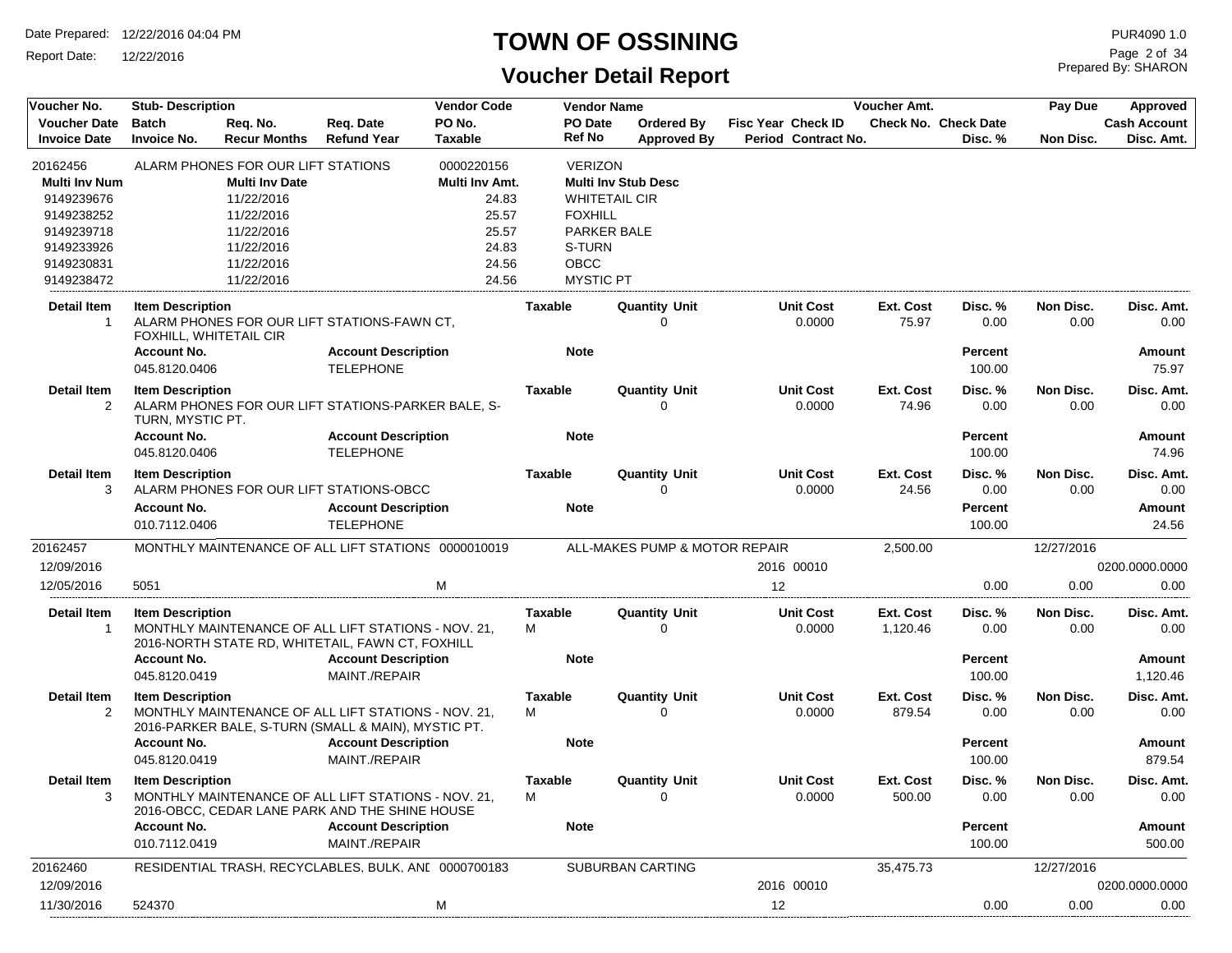Report Date: 12/22/2016

## **TOWN OF OSSINING**

## **Voucher Detail Report**

Prepared By: SHARON Page 3 of 34

| Voucher No.                                | <b>Stub-Description</b>              |                                     |                                                                                                                                                                                                                                                                                                               | <b>Vendor Code</b>       |                     | <b>Vendor Name</b>       |                                                   |                                                  | Voucher Amt.           |                                        |                   | Approved                          |
|--------------------------------------------|--------------------------------------|-------------------------------------|---------------------------------------------------------------------------------------------------------------------------------------------------------------------------------------------------------------------------------------------------------------------------------------------------------------|--------------------------|---------------------|--------------------------|---------------------------------------------------|--------------------------------------------------|------------------------|----------------------------------------|-------------------|-----------------------------------|
| <b>Voucher Date</b><br><b>Invoice Date</b> | <b>Batch</b><br><b>Invoice No.</b>   | Req. No.<br><b>Recur Months</b>     | Reg. Date<br><b>Refund Year</b>                                                                                                                                                                                                                                                                               | PO No.<br><b>Taxable</b> |                     | PO Date<br><b>Ref No</b> | Ordered By<br><b>Approved By</b>                  | <b>Fisc Year Check ID</b><br>Period Contract No. |                        | <b>Check No. Check Date</b><br>Disc. % | Non Disc.         | <b>Cash Account</b><br>Disc. Amt. |
| 20162460                                   |                                      |                                     | RESIDENTIAL TRASH, RECYCLABLES, BULK, ANI 0000700183                                                                                                                                                                                                                                                          |                          |                     |                          | <b>SUBURBAN CARTING</b>                           |                                                  |                        |                                        |                   |                                   |
| <b>Detail Item</b><br>$\mathbf{1}$         | <b>Item Description</b>              |                                     | RESIDENTIAL TRASH, RECYCLABLES, BULK, AND E-WASTE<br>PICKUP FOR THE MONTH OF DECEMBER 1-31, 2016                                                                                                                                                                                                              |                          | <b>Taxable</b><br>м |                          | <b>Quantity Unit</b><br>∩                         | <b>Unit Cost</b><br>0.0000                       | Ext. Cost<br>35,475.73 | Disc. %<br>0.00                        | Non Disc.<br>0.00 | Disc. Amt.<br>0.00                |
|                                            | <b>Account No.</b><br>065.8160.0470  |                                     | <b>Account Description</b><br><b>REFUSE &amp; RECYCLING</b><br>CONTRACTUAL                                                                                                                                                                                                                                    |                          |                     | <b>Note</b>              |                                                   |                                                  |                        | <b>Percent</b><br>100.00               |                   | Amount<br>35,475.73               |
| 20162461                                   | MTP-34 BATTERY                       |                                     |                                                                                                                                                                                                                                                                                                               | 0000701143               |                     |                          | INTERSTATE BATTERIES OF NY, INC                   |                                                  | 52.70                  |                                        | 12/27/2016        |                                   |
| 12/09/2016                                 |                                      |                                     |                                                                                                                                                                                                                                                                                                               |                          |                     |                          |                                                   | 2016 00010                                       |                        |                                        |                   | 0200.0000.0000                    |
| 12/06/2016                                 | 848434                               |                                     |                                                                                                                                                                                                                                                                                                               |                          |                     |                          |                                                   | 12                                               |                        | 0.00                                   | 0.00              | 0.00                              |
| <b>Detail Item</b>                         | <b>Item Description</b>              |                                     |                                                                                                                                                                                                                                                                                                               |                          | <b>Taxable</b>      |                          | <b>Quantity Unit</b>                              | <b>Unit Cost</b>                                 | Ext. Cost              | Disc. %                                | Non Disc.         | Disc. Amt.                        |
| $\mathbf{1}$                               | MTP-34 BATTERY<br><b>Account No.</b> |                                     | <b>Account Description</b>                                                                                                                                                                                                                                                                                    |                          |                     | <b>Note</b>              | 0                                                 | 0.0000                                           | 52.70                  | 0.00<br><b>Percent</b>                 | 0.00              | 0.00<br>Amount                    |
|                                            | 031.5130.0449                        |                                     | PARTS/LABOR                                                                                                                                                                                                                                                                                                   |                          |                     |                          |                                                   |                                                  |                        | 100.00                                 |                   | 52.70                             |
| 20162462                                   |                                      |                                     | MYSTIC POINTE LIFT STATION REPAIRS TO THE 0000010019                                                                                                                                                                                                                                                          |                          |                     |                          | ALL-MAKES PUMP & MOTOR REPAIR                     |                                                  | 3,520.00               |                                        | 12/27/2016        |                                   |
| 12/09/2016                                 |                                      |                                     |                                                                                                                                                                                                                                                                                                               |                          |                     |                          |                                                   | 2016 00010                                       |                        |                                        |                   | 0200.0000.0000                    |
| 12/05/2016                                 | 16-1515                              |                                     |                                                                                                                                                                                                                                                                                                               | M                        |                     |                          |                                                   | 12                                               |                        | 0.00                                   | 0.00              | 0.00                              |
| <b>Detail Item</b><br>$\overline{1}$       | <b>Item Description</b>              |                                     | MYSTIC POINTE LIFT STATION REPAIRS TO THE DISCHARGE<br>LINES OF THE TWO (2) SEWAGE EJECTOR PUMPS, PLUG<br>INCOMING SEWAGE LINE, REMOVE 2 CHECK VALVES<br>LOCATED IN THE WET WELL, SUPPLY AND INSTALL 2-4" X<br>11.5" FLANGED DUCTILE IRON SPOOL PIECES (SEPTIC PUMP<br>TRUCK WILL BE NECESSARY FOR THIS WORK) |                          | Taxable<br>м        |                          | <b>Quantity Unit</b><br>$\Omega$                  | <b>Unit Cost</b><br>0.0000                       | Ext. Cost<br>3,520.00  | Disc. %<br>0.00                        | Non Disc.<br>0.00 | Disc. Amt.<br>0.00                |
|                                            | <b>Account No.</b>                   |                                     | <b>Account Description</b>                                                                                                                                                                                                                                                                                    |                          |                     | <b>Note</b>              |                                                   |                                                  |                        | <b>Percent</b>                         |                   | Amount                            |
|                                            | 045.8120.0419                        |                                     | MAINT./REPAIR                                                                                                                                                                                                                                                                                                 |                          |                     |                          |                                                   |                                                  |                        | 100.00                                 |                   | 3,520.00                          |
| 20162464                                   |                                      |                                     | OPTIMUM ONLINE INCLUDING BOOST AND STATI 0000031654                                                                                                                                                                                                                                                           |                          |                     | <b>CABLEVISION</b>       |                                                   |                                                  | 80.90                  |                                        | 12/27/2016        |                                   |
| 12/13/2016                                 |                                      |                                     |                                                                                                                                                                                                                                                                                                               |                          |                     |                          |                                                   | 2016 00010                                       |                        |                                        |                   | 0200.0000.0000                    |
| 12/08/2016                                 | 07882392333015                       |                                     |                                                                                                                                                                                                                                                                                                               |                          |                     |                          |                                                   | 12                                               |                        | 0.00                                   | 0.00              | 0.00                              |
| <b>Detail Item</b><br>$\overline{1}$       | <b>Item Description</b>              |                                     | OPTIMUM ONLINE INCLUDING BOOST AND STATIC IP                                                                                                                                                                                                                                                                  |                          | Taxable             |                          | <b>Quantity Unit</b><br>0                         | <b>Unit Cost</b><br>0.0000                       | Ext. Cost<br>80.90     | Disc. %<br>0.00                        | Non Disc.<br>0.00 | Disc. Amt.<br>0.00                |
|                                            | <b>Account No.</b><br>031.5010.0201  |                                     | <b>Account Description</b><br>EQUIPMENT                                                                                                                                                                                                                                                                       |                          |                     | <b>Note</b>              |                                                   |                                                  |                        | Percent<br>100.00                      |                   | Amount<br>80.90                   |
| 20162465                                   |                                      |                                     | TRUCK 53 - LABOR TO REPLACE COMBINATION { 0000700743                                                                                                                                                                                                                                                          |                          |                     | LEGGIO CORP.             |                                                   |                                                  | 1,421.82               |                                        | 12/27/2016        |                                   |
| 12/13/2016                                 |                                      |                                     |                                                                                                                                                                                                                                                                                                               |                          |                     |                          |                                                   | 2016 00010                                       |                        |                                        |                   | 0200.0000.0000                    |
|                                            |                                      |                                     |                                                                                                                                                                                                                                                                                                               | M                        |                     |                          |                                                   | 12                                               |                        | 0.00                                   | 0.00              | 0.00                              |
| <b>Multi Inv Num</b><br>29138              |                                      | <b>Multi Inv Date</b><br>12/03/2016 |                                                                                                                                                                                                                                                                                                               | Multi Inv Amt.<br>990.00 |                     |                          | <b>Multi Inv Stub Desc</b><br>PR9OGRAM ESC MODULE |                                                  |                        |                                        |                   |                                   |
| 29137                                      |                                      | 12/01/2016                          |                                                                                                                                                                                                                                                                                                               | 431.82                   |                     |                          | <b>COMBINATION SWITCH</b>                         |                                                  |                        |                                        |                   |                                   |
| Detail Item<br>$\mathbf{1}$                | <b>Item Description</b>              |                                     | TRUCK 53 - LABOR TO REPLACE COMBINATION SWITCH                                                                                                                                                                                                                                                                |                          | Taxable<br>M        |                          | <b>Quantity Unit</b><br>0                         | <b>Unit Cost</b><br>0.0000                       | Ext. Cost<br>431.82    | Disc. %<br>0.00                        | Non Disc.<br>0.00 | Disc. Amt.<br>0.00                |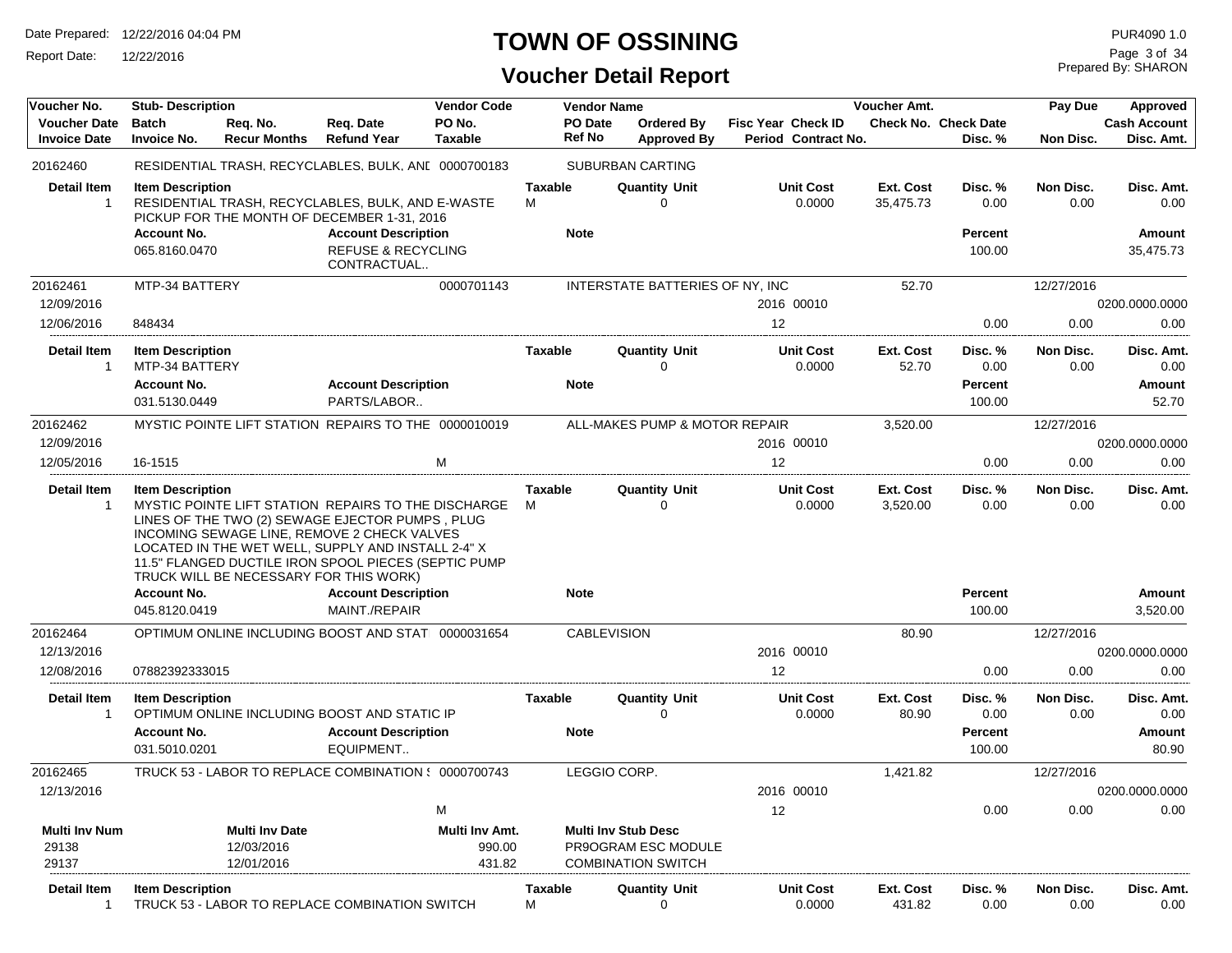Report Date: 12/22/2016

## **TOWN OF OSSINING**

Prepared By: SHARON Page 4 of 34

| Voucher No.                                | <b>Stub-Description</b>             |                                 |                                                                                                                                                                                                   | <b>Vendor Code</b>       |                          | <b>Vendor Name</b>                      |                                                  | Voucher Amt.        |                                        | Pay Due           | Approved                          |
|--------------------------------------------|-------------------------------------|---------------------------------|---------------------------------------------------------------------------------------------------------------------------------------------------------------------------------------------------|--------------------------|--------------------------|-----------------------------------------|--------------------------------------------------|---------------------|----------------------------------------|-------------------|-----------------------------------|
| <b>Voucher Date</b><br><b>Invoice Date</b> | <b>Batch</b><br><b>Invoice No.</b>  | Reg. No.<br><b>Recur Months</b> | Reg. Date<br><b>Refund Year</b>                                                                                                                                                                   | PO No.<br><b>Taxable</b> | PO Date<br><b>Ref No</b> | <b>Ordered Bv</b><br><b>Approved By</b> | <b>Fisc Year Check ID</b><br>Period Contract No. |                     | <b>Check No. Check Date</b><br>Disc. % | Non Disc.         | <b>Cash Account</b><br>Disc. Amt. |
| 20162465                                   |                                     |                                 | TRUCK 53 - LABOR TO REPLACE COMBINATION ( 0000700743                                                                                                                                              |                          |                          | LEGGIO CORP.                            |                                                  |                     |                                        |                   |                                   |
|                                            | Account No.<br>031.5130.0449        |                                 | <b>Account Description</b><br>PARTS/LABOR                                                                                                                                                         |                          | <b>Note</b>              |                                         |                                                  |                     | <b>Percent</b><br>100.00               |                   | Amount<br>431.82                  |
| <b>Detail Item</b>                         | <b>Item Description</b>             |                                 |                                                                                                                                                                                                   |                          | <b>Taxable</b>           | <b>Quantity Unit</b>                    | <b>Unit Cost</b>                                 | Ext. Cost           | Disc. %                                | Non Disc.         | Disc. Amt.                        |
| 2                                          |                                     |                                 | TRUCK 53 - LABOR TO REPLACE COMBINATION SWITCH                                                                                                                                                    |                          | M                        | $\Omega$                                | 0.0000                                           | 990.00              | 0.00                                   | 0.00              | 0.00                              |
|                                            | <b>Account No.</b>                  |                                 | <b>Account Description</b>                                                                                                                                                                        |                          | <b>Note</b>              |                                         |                                                  |                     | <b>Percent</b>                         |                   | Amount                            |
|                                            | 031.5130.0449                       |                                 | PARTS/LABOR                                                                                                                                                                                       |                          |                          |                                         |                                                  |                     | 100.00                                 |                   | 990.00                            |
| 20162466                                   |                                     |                                 | ZEP BLAST AWAY (TRUCK WASH), MODEL 50 (BA 0000700204                                                                                                                                              |                          |                          | ZEP SALES & SERVICE                     |                                                  | 502.66              |                                        | 12/27/2016        |                                   |
| 12/13/2016                                 |                                     |                                 |                                                                                                                                                                                                   |                          |                          |                                         | 2016 00010                                       |                     |                                        |                   | 0200.0000.0000                    |
| 11/23/2016                                 | 9002550883                          |                                 |                                                                                                                                                                                                   |                          |                          |                                         | 12                                               |                     | 0.00                                   | 0.00              | 0.00                              |
| Detail Item<br>$\mathbf{1}$                | <b>Item Description</b>             |                                 | ZEP BLAST AWAY (TRUCK WASH), MODEL 50 (BARREL<br>PUMP), VEHICLE BRUSH (COARSE WASH BRUSH FOR DUMP<br>BODIES & FRAMES), VEH. WINDOW BRUSH FOR TRUCK<br>CABS, WINDOWS & MIRRORS, WASH BRUSH HANDLES |                          | <b>Taxable</b>           | <b>Quantity Unit</b><br>$\Omega$        | <b>Unit Cost</b><br>0.0000                       | Ext. Cost<br>437.66 | Disc. %<br>0.00                        | Non Disc.<br>0.00 | Disc. Amt.<br>0.00                |
|                                            | <b>Account No.</b>                  |                                 | <b>Account Description</b>                                                                                                                                                                        |                          | <b>Note</b>              |                                         |                                                  |                     | <b>Percent</b>                         |                   | <b>Amount</b>                     |
|                                            | 031.5130.0449                       |                                 | PARTS/LABOR                                                                                                                                                                                       |                          |                          |                                         |                                                  |                     | 100.00                                 |                   | 437.66                            |
| <b>Detail Item</b><br>2                    | <b>Item Description</b><br>THE ROAD |                                 | CLEAN "EMS" HAND CLEANER TOWEL -HAND WIPES FOR ON                                                                                                                                                 |                          | <b>Taxable</b>           | <b>Quantity Unit</b><br>$\Omega$        | <b>Unit Cost</b><br>0.0000                       | Ext. Cost<br>65.00  | Disc. %<br>0.00                        | Non Disc.<br>0.00 | Disc. Amt.<br>0.00                |
|                                            | <b>Account No.</b>                  |                                 | <b>Account Description</b>                                                                                                                                                                        |                          | <b>Note</b>              |                                         |                                                  |                     | <b>Percent</b>                         |                   | <b>Amount</b>                     |
|                                            | 031.5110.0419                       |                                 | MAINT./REPAIR                                                                                                                                                                                     |                          |                          |                                         |                                                  |                     | 100.00                                 |                   | 65.00                             |
| 20162467                                   | <b>RENTAL OF TANKS</b>              |                                 |                                                                                                                                                                                                   | 0000010067               |                          | <b>ALL-WELD PRODUCTS</b>                |                                                  | 24.00               |                                        | 12/27/2016        |                                   |
| 12/13/2016                                 |                                     |                                 |                                                                                                                                                                                                   |                          |                          |                                         | 2016 00010                                       |                     |                                        |                   | 0200.0000.0000                    |
| 11/30/2016                                 | 00438228                            |                                 |                                                                                                                                                                                                   | M                        |                          |                                         | 12                                               |                     | 0.00                                   | 0.00              | 0.00                              |
| <b>Detail Item</b>                         | <b>Item Description</b>             |                                 |                                                                                                                                                                                                   |                          | <b>Taxable</b>           | <b>Quantity Unit</b>                    | <b>Unit Cost</b>                                 | Ext. Cost           | Disc. %                                | Non Disc.         | Disc. Amt.                        |
| $\mathbf{1}$                               | <b>RENTAL OF TANKS</b>              |                                 |                                                                                                                                                                                                   |                          | M                        | $\Omega$                                | 0.0000                                           | 24.00               | 0.00                                   | 0.00              | 0.00                              |
|                                            | <b>Account No.</b>                  |                                 | <b>Account Description</b>                                                                                                                                                                        |                          | <b>Note</b>              |                                         |                                                  |                     | <b>Percent</b>                         |                   | <b>Amount</b>                     |
|                                            | 031.5130.0449                       |                                 | PARTS/LABOR                                                                                                                                                                                       |                          |                          |                                         |                                                  |                     | 100.00                                 |                   | 24.00                             |
| 20162468                                   |                                     |                                 | TWENTY-S 2/5 GL FLOOR CLEANER, HI-TACK 24 0000700875                                                                                                                                              |                          |                          | <b>MOMAR INCORPORATED</b>               |                                                  | 727.58              |                                        | 12/27/2016        |                                   |
| 12/13/2016                                 |                                     |                                 |                                                                                                                                                                                                   |                          |                          |                                         | 2016 00010                                       |                     |                                        |                   | 0200.0000.0000                    |
| 11/30/2016                                 | PSI155790                           |                                 |                                                                                                                                                                                                   |                          |                          |                                         | 12                                               |                     | 0.00                                   | 0.00              | 0.00                              |
| <b>Detail Item</b><br>$\mathbf{1}$         | <b>Item Description</b>             |                                 | TWENTY-S 2/5 GL FLOOR CLEANER, HI-TACK 24 TUBE CASE                                                                                                                                               |                          | <b>Taxable</b>           | <b>Quantity Unit</b><br>$\Omega$        | <b>Unit Cost</b><br>0.0000                       | Ext. Cost<br>727.58 | Disc. %<br>0.00                        | Non Disc.<br>0.00 | Disc. Amt.<br>0.00                |
|                                            | <b>Account No.</b><br>031.5130.0449 |                                 | <b>Account Description</b><br>PARTS/LABOR                                                                                                                                                         |                          | <b>Note</b>              |                                         |                                                  |                     | <b>Percent</b><br>100.00               |                   | Amount<br>727.58                  |
| 20162469                                   |                                     |                                 | RENTAL OF TAMPER WITH SOME SERVICE TO IT 0000150022                                                                                                                                               |                          |                          | <b>OSSINING LAWN MOWER</b>              |                                                  | 294.00              |                                        | 12/27/2016        |                                   |
| 12/13/2016                                 |                                     |                                 |                                                                                                                                                                                                   |                          |                          |                                         | 2016 00010                                       |                     |                                        |                   | 0200.0000.0000                    |
| 12/01/2016                                 | 110630                              |                                 |                                                                                                                                                                                                   | M                        |                          |                                         | 12                                               |                     | 0.00                                   | 0.00              | 0.00                              |
|                                            |                                     |                                 |                                                                                                                                                                                                   |                          |                          |                                         |                                                  |                     |                                        |                   |                                   |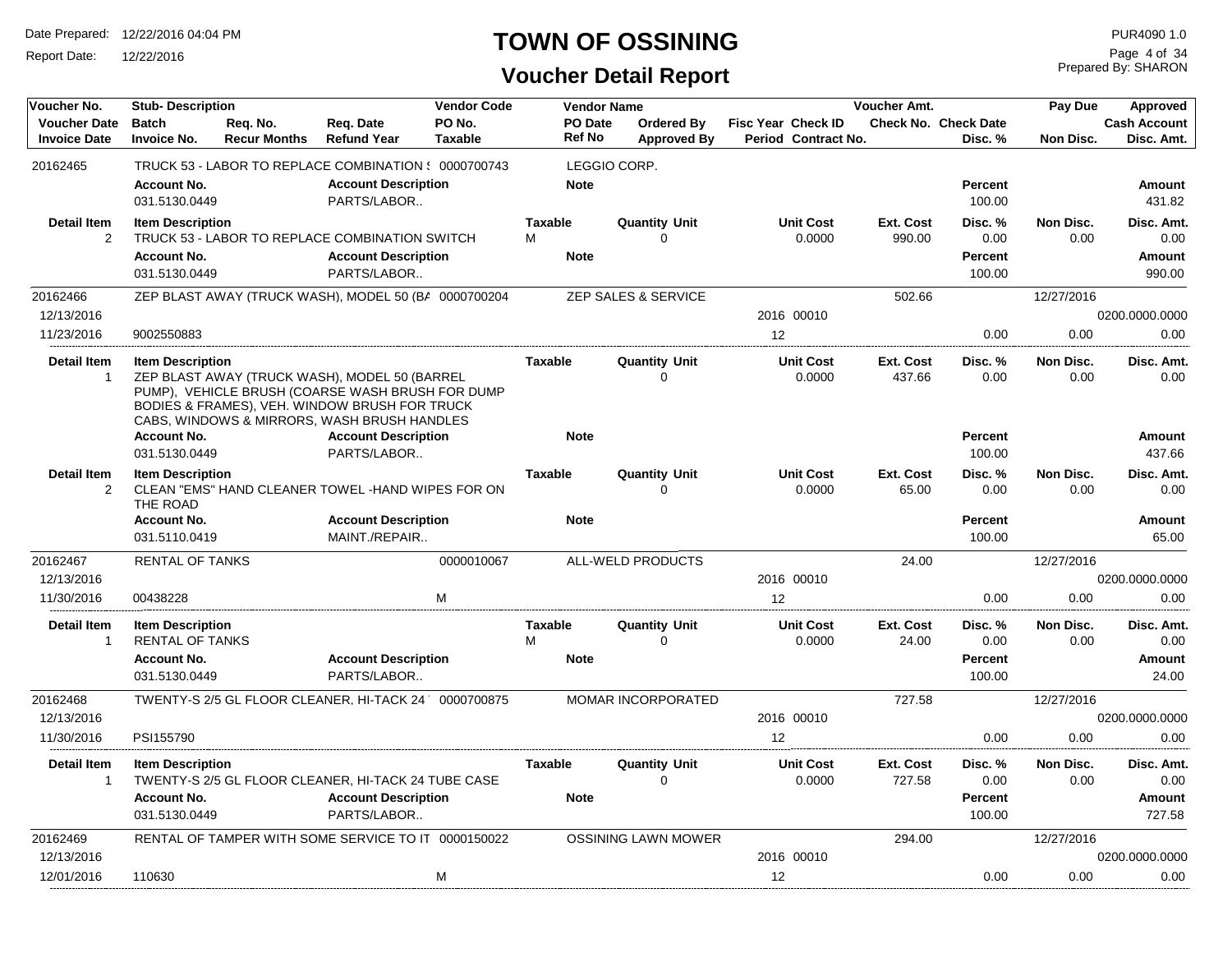Report Date: 12/22/2016

## **TOWN OF OSSINING**

Prepared By: SHARON Page 5 of 34

| Voucher No.                                | <b>Stub-Description</b>                         |                                  |                                                                                                                                                                                                                                                            | <b>Vendor Code</b>       |                             | <b>Vendor Name</b>       |                                  |                                           | <b>Voucher Amt.</b> |                                        | Pay Due           | Approved                          |
|--------------------------------------------|-------------------------------------------------|----------------------------------|------------------------------------------------------------------------------------------------------------------------------------------------------------------------------------------------------------------------------------------------------------|--------------------------|-----------------------------|--------------------------|----------------------------------|-------------------------------------------|---------------------|----------------------------------------|-------------------|-----------------------------------|
| <b>Voucher Date</b><br><b>Invoice Date</b> | <b>Batch</b><br><b>Invoice No.</b>              | Req. No.<br><b>Recur Months</b>  | Req. Date<br><b>Refund Year</b>                                                                                                                                                                                                                            | PO No.<br><b>Taxable</b> |                             | PO Date<br><b>Ref No</b> | Ordered By<br><b>Approved By</b> | Fisc Year Check ID<br>Period Contract No. |                     | <b>Check No. Check Date</b><br>Disc. % | Non Disc.         | <b>Cash Account</b><br>Disc. Amt. |
| 20162469                                   |                                                 |                                  | RENTAL OF TAMPER WITH SOME SERVICE TO IT 0000150022                                                                                                                                                                                                        |                          |                             |                          | <b>OSSINING LAWN MOWER</b>       |                                           |                     |                                        |                   |                                   |
| Detail Item<br>-1                          | <b>Item Description</b><br><b>Account No.</b>   |                                  | RENTAL OF TAMPER WITH SOME SERVICE TO IT<br><b>Account Description</b>                                                                                                                                                                                     |                          | Taxable<br>м<br><b>Note</b> |                          | <b>Quantity Unit</b><br>$\Omega$ | <b>Unit Cost</b><br>0.0000                | Ext. Cost<br>294.00 | Disc. %<br>0.00<br>Percent             | Non Disc.<br>0.00 | Disc. Amt.<br>0.00<br>Amount      |
|                                            | 031.5110.0448                                   |                                  | ROAD PAVING                                                                                                                                                                                                                                                |                          |                             |                          |                                  |                                           |                     | 100.00                                 |                   | 294.00                            |
| 20162470                                   |                                                 |                                  | TRUCK 66 - C/S VEHICLE BRAKE LIGHT, ABS LIGI 0000701336                                                                                                                                                                                                    |                          |                             |                          | ARROWAY CHEVROLET INC.           |                                           | 216.20              |                                        | 12/27/2016        |                                   |
| 12/13/2016                                 |                                                 |                                  |                                                                                                                                                                                                                                                            |                          |                             |                          |                                  | 2016 00010                                |                     |                                        |                   | 0200.0000.0000                    |
| 01/13/2016                                 | 283371                                          |                                  |                                                                                                                                                                                                                                                            |                          |                             |                          |                                  | $12 \overline{ }$                         |                     | 0.00                                   | 0.00              | 0.00                              |
| <b>Detail Item</b><br>$\overline{1}$       | <b>Item Description</b>                         | SEATED, RESEATED, RETEST OK      | TRUCK 66 - C/S VEHICLE BRAKE LIGHT, ABS LIGHT AND<br>BELLS GOING OFF, WAS JUST IN FOR REPAIR FOR SAME<br>ISSUE. DROVE 10 MILES OR SO. INSPECT FOR CONCERN,<br>FOUND NO COMMUNICATION WITH FRONT WHEEL SPEED<br>SENSORS (WSS), FOUND LT AND RT WSS NO FULLY |                          | Taxable                     |                          | <b>Quantity Unit</b><br>0        | <b>Unit Cost</b><br>0.0000                | Ext. Cost<br>216.20 | Disc. %<br>0.00                        | Non Disc.<br>0.00 | Disc. Amt.<br>0.00                |
|                                            | <b>Account No.</b><br>031.5130.0449             |                                  | <b>Account Description</b><br>PARTS/LABOR                                                                                                                                                                                                                  |                          | <b>Note</b>                 |                          |                                  |                                           |                     | Percent<br>100.00                      |                   | Amount<br>216.20                  |
| 20162471                                   |                                                 |                                  | 54 - SALT SPREADER 2 X 6 X 12 FT TREATED WC 0000130027                                                                                                                                                                                                     |                          |                             |                          | MELROSE LUMBER CO., INC.         |                                           | 53.82               |                                        | 12/27/2016        |                                   |
| 12/13/2016                                 |                                                 |                                  |                                                                                                                                                                                                                                                            |                          |                             |                          |                                  | 2016 00010                                |                     |                                        |                   | 0200.0000.0000                    |
| 12/07/2016                                 | B39241                                          |                                  |                                                                                                                                                                                                                                                            |                          |                             |                          |                                  | 12                                        |                     | 0.00                                   | 0.00              | 0.00                              |
| <b>Detail Item</b><br>-1                   | <b>Item Description</b><br><b>BOLTS, SCREWS</b> |                                  | 54 - SALT SPREADER 2 X 6 X 12 FT TREATED WOOD NUTS.                                                                                                                                                                                                        |                          | Taxable                     |                          | <b>Quantity Unit</b><br>$\Omega$ | <b>Unit Cost</b><br>0.0000                | Ext. Cost<br>53.82  | Disc. %<br>0.00                        | Non Disc.<br>0.00 | Disc. Amt.<br>0.00                |
|                                            | <b>Account No.</b><br>031.5130.0449             |                                  | <b>Account Description</b><br>PARTS/LABOR                                                                                                                                                                                                                  |                          | <b>Note</b>                 |                          |                                  |                                           |                     | Percent<br>100.00                      |                   | Amount<br>53.82                   |
| 20162472<br>12/13/2016                     |                                                 | <b>BLACKTOP FOR ROAD REPAIRS</b> |                                                                                                                                                                                                                                                            | 0000271180               |                             |                          | PECKHAM INDUSTRIES INC           | 2016 00010                                | 474.77              |                                        | 12/27/2016        | 0200.0000.0000                    |
| 12/02/2016                                 | 750577                                          |                                  |                                                                                                                                                                                                                                                            |                          |                             |                          |                                  | 12 NYS #PC6443                            |                     | 0.00                                   | 0.00              | 0.00                              |
| Detail Item<br>-1                          | <b>Item Description</b>                         | <b>BLACKTOP FOR ROAD REPAIRS</b> |                                                                                                                                                                                                                                                            |                          | Taxable                     |                          | <b>Quantity Unit</b><br>$\Omega$ | <b>Unit Cost</b><br>0.0000                | Ext. Cost<br>474.77 | Disc. %<br>0.00                        | Non Disc.<br>0.00 | Disc. Amt.<br>0.00                |
|                                            | <b>Account No.</b><br>031.5110.0448             |                                  | <b>Account Description</b><br><b>ROAD PAVING</b>                                                                                                                                                                                                           |                          | <b>Note</b>                 |                          |                                  |                                           |                     | Percent<br>100.00                      |                   | Amount<br>474.77                  |
| 20162481                                   |                                                 |                                  | ASSORTED HOSE COUPLINGS (BARB LOK FTGA: 0000700304                                                                                                                                                                                                         |                          |                             |                          | LAWSON PRODUCTS, INC.            |                                           | 265.84              |                                        | 12/27/2016        |                                   |
| 12/13/2016                                 |                                                 |                                  |                                                                                                                                                                                                                                                            |                          |                             |                          |                                  | 2016 00010                                |                     |                                        |                   | 0200.0000.0000                    |
| 11/29/2016                                 | 9304544458                                      |                                  |                                                                                                                                                                                                                                                            |                          |                             |                          |                                  | 12                                        |                     | 0.00                                   | 0.00              | 0.00                              |
| Detail Item<br>-1                          | <b>Item Description</b>                         |                                  | ASSORTED HOSE COUPLINGS (BARB LOK FTGASST)                                                                                                                                                                                                                 |                          | Taxable                     |                          | <b>Quantity Unit</b><br>$\Omega$ | <b>Unit Cost</b><br>0.0000                | Ext. Cost<br>189.99 | Disc. %<br>0.00                        | Non Disc.<br>0.00 | Disc. Amt.<br>0.00                |
|                                            | <b>Account No.</b><br>031.5130.0449             |                                  | <b>Account Description</b><br>PARTS/LABOR                                                                                                                                                                                                                  |                          | <b>Note</b>                 |                          |                                  |                                           |                     | Percent<br>100.00                      |                   | Amount<br>189.99                  |
| Detail Item<br>$\overline{2}$              | <b>Item Description</b><br>OIL SPILL PADS       |                                  |                                                                                                                                                                                                                                                            |                          | <b>Taxable</b>              |                          | <b>Quantity Unit</b><br>0        | <b>Unit Cost</b><br>0.0000                | Ext. Cost<br>75.85  | Disc. %<br>0.00                        | Non Disc.<br>0.00 | Disc. Amt.<br>0.00                |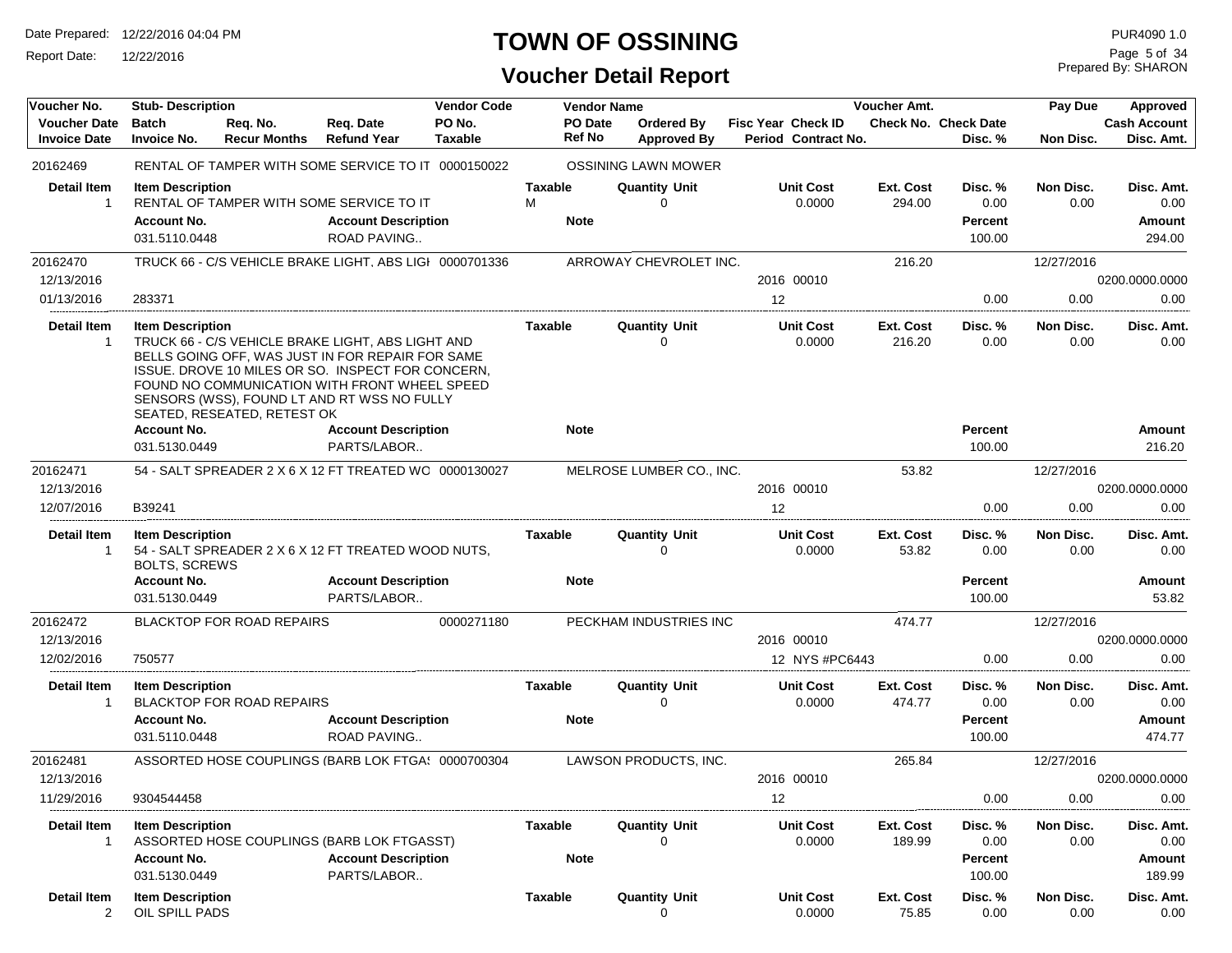Report Date: 12/22/2016

## **TOWN OF OSSINING**

Prepared By: SHARON Page 6 of 34

| Voucher No.                                | <b>Stub-Description</b>                       |                                                                                                                               |                                                | <b>Vendor Code</b>             |                          | <b>Vendor Name</b>                                                           |                                                  | Voucher Amt.           |                                        | Pay Due           | Approved                          |
|--------------------------------------------|-----------------------------------------------|-------------------------------------------------------------------------------------------------------------------------------|------------------------------------------------|--------------------------------|--------------------------|------------------------------------------------------------------------------|--------------------------------------------------|------------------------|----------------------------------------|-------------------|-----------------------------------|
| <b>Voucher Date</b><br><b>Invoice Date</b> | <b>Batch</b><br><b>Invoice No.</b>            | Req. No.<br><b>Recur Months</b>                                                                                               | Req. Date<br><b>Refund Year</b>                | PO No.<br><b>Taxable</b>       | PO Date<br><b>Ref No</b> | Ordered By<br><b>Approved By</b>                                             | <b>Fisc Year Check ID</b><br>Period Contract No. |                        | <b>Check No. Check Date</b><br>Disc. % | Non Disc.         | <b>Cash Account</b><br>Disc. Amt. |
| 20162481                                   |                                               | ASSORTED HOSE COUPLINGS (BARB LOK FTGA: 0000700304                                                                            |                                                |                                |                          | LAWSON PRODUCTS, INC.                                                        |                                                  |                        |                                        |                   |                                   |
|                                            | <b>Account No.</b><br>031.5132.0419           |                                                                                                                               | <b>Account Description</b><br>MAINT./REPAIR    |                                | <b>Note</b>              |                                                                              |                                                  |                        | <b>Percent</b><br>100.00               |                   | Amount<br>75.85                   |
| 20162482                                   |                                               | FULL AND FINAL SETTLEMENT WITH DCMC                                                                                           |                                                | 0000230061                     |                          | WEEKS, GEORGE A.                                                             |                                                  | 20,000.00              |                                        | 12/27/2016        |                                   |
| 12/13/2016                                 |                                               |                                                                                                                               |                                                |                                |                          |                                                                              | 2016 00010                                       | 97708                  | 12/13/2016                             |                   | 0200.0000.0000                    |
| 12/13/2016<br>Prepaid                      | 12132016                                      |                                                                                                                               |                                                | M                              |                          |                                                                              | 12                                               |                        | 0.00                                   | 0.00              | 0.00                              |
| Detail Item<br>-1                          | <b>Item Description</b>                       | FULL AND FINAL SETTLEMENT WITH DCMC                                                                                           |                                                |                                | Taxable<br>M             | <b>Quantity Unit</b><br>-1                                                   | <b>Unit Cost</b><br>20,000.0000                  | Ext. Cost<br>20,000.00 | Disc. %<br>0.00                        | Non Disc.<br>0.00 | Disc. Amt.<br>0.00                |
|                                            | <b>Account No.</b><br>032.8810.0492           |                                                                                                                               | <b>Account Description</b><br>CONTRACTUAL/MISC |                                | <b>Note</b>              |                                                                              |                                                  |                        | <b>Percent</b><br>100.00               |                   | Amount<br>20,000.00               |
| 20162483                                   |                                               | FULL & FINAL SETTLEMENT WITH DCMC, HADJS' 0000080043                                                                          |                                                |                                |                          | HADJSTYLIANOS, BARBARA                                                       |                                                  | 20,000.00              |                                        | 12/27/2016        |                                   |
| 12/13/2016                                 |                                               |                                                                                                                               |                                                |                                |                          |                                                                              | 2016 00010                                       |                        | 97707 12/13/2016                       |                   | 0200.0000.0000                    |
| 12/13/2016<br>Prepaid                      | 12132016                                      |                                                                                                                               |                                                |                                |                          |                                                                              | 12                                               |                        | 0.00                                   | 0.00              | 0.00                              |
| <b>Detail Item</b><br>$\overline{1}$       | <b>Item Description</b><br><b>Account No.</b> | FULL & FINAL SETTLEMENT WITH DCMC, HADJSTYLIANOS                                                                              | <b>Account Description</b><br>CONTRACTUAL/MISC |                                | Taxable<br><b>Note</b>   | <b>Quantity Unit</b><br>-1                                                   | <b>Unit Cost</b><br>20,000.0000                  | Ext. Cost<br>20,000.00 | Disc. %<br>0.00<br><b>Percent</b>      | Non Disc.<br>0.00 | Disc. Amt.<br>0.00<br>Amount      |
|                                            | 032.8810.0492                                 |                                                                                                                               |                                                |                                |                          |                                                                              |                                                  |                        | 100.00                                 |                   | 20,000.00                         |
| 20162484<br>12/14/2016                     |                                               | TOLLS FOR TRIPS TO AMTHOR WELDING TO PIC 0000150100                                                                           |                                                |                                |                          | O'CONNOR, MICHAEL G                                                          | 2016 00010                                       | 3.00                   |                                        | 12/27/2016        | 0200.0000.0000                    |
|                                            |                                               |                                                                                                                               |                                                |                                |                          |                                                                              | 12                                               |                        | 0.00                                   | 0.00              | 0.00                              |
| <b>Multi Inv Num</b><br>59980<br>59984     |                                               | <b>Multi Inv Date</b><br>12/12/2016<br>12/13/2016                                                                             |                                                | Multi Inv Amt.<br>1.50<br>1.50 |                          | <b>Multi Inv Stub Desc</b><br><b>TOLL TO AMTHOR</b><br><b>TOLL TO AMTHOR</b> |                                                  |                        |                                        |                   |                                   |
| <b>Detail Item</b><br>-1                   | <b>Item Description</b>                       | TOLLS FOR TRIPS TO AMTHOR WELDING TO PICK UP TRUCK<br>PARTS DEC 12, 13, 2016 PLEASE RETURN CHECK TO<br>"REPLENISH PETTY CASH" |                                                |                                | Taxable                  | <b>Quantity Unit</b><br>$\Omega$                                             | <b>Unit Cost</b><br>0.0000                       | Ext. Cost<br>3.00      | Disc. %<br>0.00                        | Non Disc.<br>0.00 | Disc. Amt.<br>0.00                |
|                                            | <b>Account No.</b><br>031.5130.0449           |                                                                                                                               | <b>Account Description</b><br>PARTS/LABOR      |                                | <b>Note</b>              |                                                                              |                                                  |                        | <b>Percent</b><br>100.00               |                   | Amount<br>3.00                    |
| 20162485<br>12/14/2016                     |                                               | 5 GALLON BOTTLED WATER, DEPOSIT, EQUIPME 0000030059                                                                           |                                                |                                |                          | CRYSTAL ROCK WATER COMPAN                                                    | 2016 00010                                       | 30.06                  |                                        | 12/27/2016        | 0200.0000.0000                    |
| 11/30/2016                                 | 316394                                        |                                                                                                                               |                                                |                                |                          |                                                                              | 12 <sub>1</sub>                                  |                        | 0.00                                   | 0.00              | 0.00                              |
| Detail Item<br>-1                          | <b>Item Description</b>                       | 5 GALLON BOTTLED WATER, DEPOSIT, EQUIPMENT RENTAL                                                                             |                                                |                                | Taxable                  | <b>Quantity Unit</b><br>$\Omega$                                             | <b>Unit Cost</b><br>0.0000                       | Ext. Cost<br>15.03     | Disc. %<br>0.00                        | Non Disc.<br>0.00 | Disc. Amt.<br>0.00                |
|                                            | <b>Account No.</b><br>031.5010.0410           |                                                                                                                               | <b>Account Description</b><br>WATER            |                                | <b>Note</b>              |                                                                              |                                                  |                        | Percent<br>100.00                      |                   | Amount<br>15.03                   |
| Detail Item<br>2                           | <b>Item Description</b>                       | 5 GALLON BOTTLED WATER, DEPOSIT, EQUIPMENT RENTAL                                                                             |                                                |                                | Taxable                  | <b>Quantity Unit</b><br>$\mathbf{0}$                                         | <b>Unit Cost</b><br>0.0000                       | Ext. Cost<br>15.03     | Disc.%<br>0.00                         | Non Disc.<br>0.00 | Disc. Amt.<br>0.00                |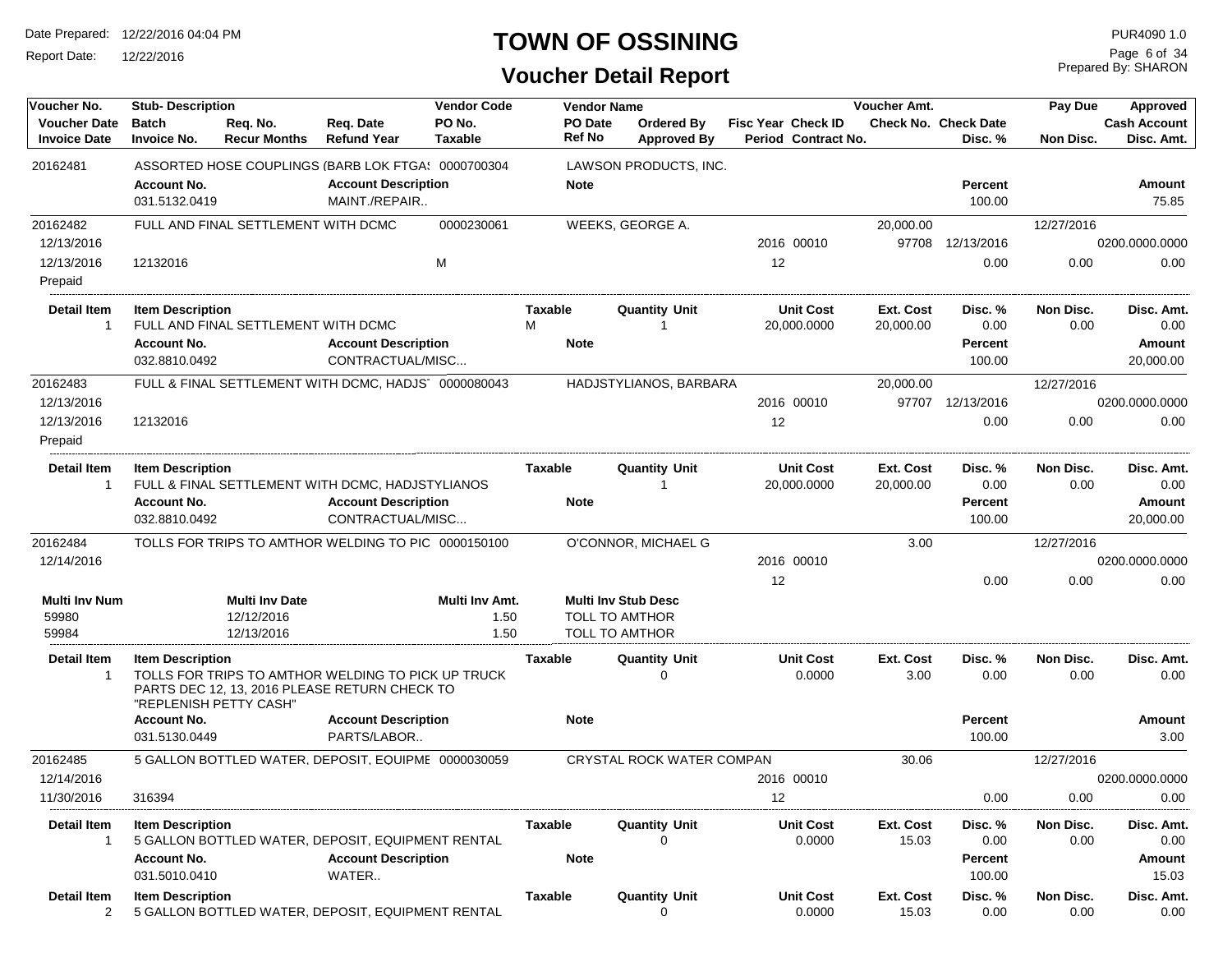Report Date: 12/22/2016

## **TOWN OF OSSINING**

Prepared By: SHARON Page 7 of 34

| Voucher No.                                | <b>Stub- Description</b>                       |                                 |                                                       | <b>Vendor Code</b>       | <b>Vendor Name</b>              |                                  |                           |                            | Voucher Amt.          |                                        | Pay Due           | Approved                          |
|--------------------------------------------|------------------------------------------------|---------------------------------|-------------------------------------------------------|--------------------------|---------------------------------|----------------------------------|---------------------------|----------------------------|-----------------------|----------------------------------------|-------------------|-----------------------------------|
| <b>Voucher Date</b><br><b>Invoice Date</b> | <b>Batch</b><br><b>Invoice No.</b>             | Req. No.<br><b>Recur Months</b> | Req. Date<br><b>Refund Year</b>                       | PO No.<br><b>Taxable</b> | <b>PO</b> Date<br><b>Ref No</b> | Ordered By<br><b>Approved By</b> | <b>Fisc Year Check ID</b> | Period Contract No.        |                       | <b>Check No. Check Date</b><br>Disc. % | Non Disc.         | <b>Cash Account</b><br>Disc. Amt. |
| 20162485                                   |                                                |                                 | 5 GALLON BOTTLED WATER, DEPOSIT, EQUIPME 0000030059   |                          |                                 | CRYSTAL ROCK WATER COMPAN        |                           |                            |                       |                                        |                   |                                   |
|                                            | <b>Account No.</b><br>031.5110.0410            |                                 | <b>Account Description</b><br>WATER                   |                          | <b>Note</b>                     |                                  |                           |                            |                       | <b>Percent</b><br>100.00               |                   | Amount<br>15.03                   |
| 20162487                                   |                                                |                                 | HP 61XL BLACK AND HPXL TRI COLOR PRINT CAI 0000190004 |                          |                                 | STAPLES, INC. AND SUBSIDIARIES   |                           |                            | 86.18                 |                                        | 12/27/2016        |                                   |
| 12/14/2016                                 |                                                |                                 |                                                       |                          |                                 |                                  |                           | 2016 00010                 |                       |                                        |                   | 0200.0000.0000                    |
| 12/01/2016                                 | 3323048872                                     |                                 |                                                       |                          |                                 |                                  | 12                        |                            |                       | 0.00                                   | 0.00              | 0.00                              |
| <b>Detail Item</b><br>$\overline{1}$       | <b>Item Description</b>                        |                                 | HP 61XL BLACK AND HPXL TRI COLOR PRINT CARTRIDGES     |                          | Taxable                         | <b>Quantity Unit</b><br>0        |                           | <b>Unit Cost</b><br>0.0000 | Ext. Cost<br>86.18    | Disc. %<br>0.00                        | Non Disc.<br>0.00 | Disc. Amt.<br>0.00                |
|                                            | <b>Account No.</b><br>031.5010.0401            |                                 | <b>Account Description</b><br>SUPPLIES                |                          | <b>Note</b>                     |                                  |                           |                            |                       | <b>Percent</b><br>100.00               |                   | Amount<br>86.18                   |
| 20162488                                   |                                                |                                 | PERIOD OF PERFORMANCE 12/1/2016-12/31/2016 0000040097 |                          |                                 | DE LAGE LANDEN FINANCIAL SRVCS   |                           |                            | 117.00                |                                        | 12/27/2016        |                                   |
| 12/19/2016                                 |                                                |                                 |                                                       |                          |                                 |                                  |                           | 2016 00010                 |                       |                                        |                   | 0200.0000.0000                    |
| 12/10/2016                                 | 52581948                                       |                                 |                                                       |                          |                                 |                                  |                           | 12 24938431                |                       | 0.00                                   | 0.00              | 0.00                              |
| <b>Detail Item</b><br>$\mathbf{1}$         | <b>Item Description</b>                        |                                 | PERIOD OF PERFORMANCE 12/1/2016-12/31/2016            |                          | <b>Taxable</b>                  | <b>Quantity Unit</b><br>0        |                           | <b>Unit Cost</b><br>0.0000 | Ext. Cost<br>117.00   | Disc. %<br>0.00                        | Non Disc.<br>0.00 | Disc. Amt.<br>0.00                |
|                                            | <b>Account No.</b><br>010.1355.0419            |                                 | <b>Account Description</b><br>MAINT./REPAIR           |                          | <b>Note</b>                     |                                  |                           |                            |                       | <b>Percent</b><br>100.00               |                   | Amount<br>117.00                  |
| 20162489                                   | #10 ENVELOPES                                  |                                 |                                                       | 0000190004               |                                 | STAPLES, INC. AND SUBSIDIARIES   |                           |                            | 138.46                |                                        | 12/27/2016        |                                   |
| 12/19/2016                                 |                                                |                                 |                                                       |                          |                                 |                                  |                           | 2016 00010                 |                       |                                        |                   | 0200.0000.0000                    |
| 11/24/2016                                 | 3322072357                                     |                                 |                                                       |                          |                                 |                                  | 12                        |                            |                       | 0.00                                   | 0.00              | 0.00                              |
| <b>Detail Item</b><br>-1                   | <b>Item Description</b><br>#10 ENVELOPES       |                                 |                                                       |                          | Taxable                         | <b>Quantity Unit</b><br>$\Omega$ |                           | <b>Unit Cost</b><br>0.0000 | Ext. Cost<br>138.46   | Disc. %<br>0.00                        | Non Disc.<br>0.00 | Disc. Amt.<br>0.00                |
|                                            | <b>Account No.</b><br>010.1355.0401            |                                 | <b>Account Description</b><br>SUPPLIES                |                          | <b>Note</b>                     |                                  |                           |                            |                       | <b>Percent</b><br>100.00               |                   | Amount<br>138.46                  |
| 20162490                                   |                                                |                                 | ANNUAL LICENSING FEE FOR FISCAL YEAR 2016 0000140031  |                          | <b>SERVICES</b>                 | NYS OFFICE OF REAL PROPERTY      |                           |                            | 1,950.00              |                                        | 12/27/2016        |                                   |
| 12/19/2016                                 |                                                |                                 |                                                       |                          |                                 |                                  |                           | 2016 00010                 |                       |                                        |                   | 0200.0000.0000                    |
| 12/07/2016                                 | RP 16-202                                      |                                 |                                                       |                          |                                 |                                  | 12                        |                            |                       | 0.00                                   | 0.00              | 0.00                              |
| <b>Detail Item</b><br>-1                   | <b>Item Description</b>                        |                                 | ANNUAL LICENSING FEE FOR FISCAL YEAR 2016-17          |                          | <b>Taxable</b>                  | <b>Quantity Unit</b><br>0        |                           | <b>Unit Cost</b><br>0.0000 | Ext. Cost<br>1,950.00 | Disc. %<br>0.00                        | Non Disc.<br>0.00 | Disc. Amt.<br>0.00                |
|                                            | <b>Account No.</b><br>010.1355.0424            |                                 | <b>Account Description</b><br>CONSULTANT/COMPUTER     |                          | <b>Note</b>                     |                                  |                           |                            |                       | <b>Percent</b><br>100.00               |                   | Amount<br>1,950.00                |
| 20162491<br>12/19/2016                     | RENEWAL DUES                                   |                                 |                                                       | 0000700343               | <b>NYALGRO</b>                  |                                  |                           |                            | 30.00                 |                                        | 12/27/2016        | 0200.0000.0000                    |
| 12/19/2016                                 | 12/19/2016                                     |                                 |                                                       |                          |                                 |                                  | 12                        | 2016 00010                 |                       | 0.00                                   | 0.00              | 0.00                              |
|                                            |                                                |                                 |                                                       |                          |                                 |                                  |                           |                            |                       |                                        |                   |                                   |
| Detail Item<br>-1                          | <b>Item Description</b><br><b>RENEWAL DUES</b> |                                 |                                                       |                          | Taxable                         | <b>Quantity Unit</b><br>O        |                           | <b>Unit Cost</b><br>0.0000 | Ext. Cost<br>30.00    | Disc. %<br>0.00                        | Non Disc.<br>0.00 | Disc. Amt.<br>0.00                |
|                                            | <b>Account No.</b><br>010.1410.0428            |                                 | <b>Account Description</b><br>DUES                    |                          | <b>Note</b>                     |                                  |                           |                            |                       | <b>Percent</b><br>100.00               |                   | Amount<br>30.00                   |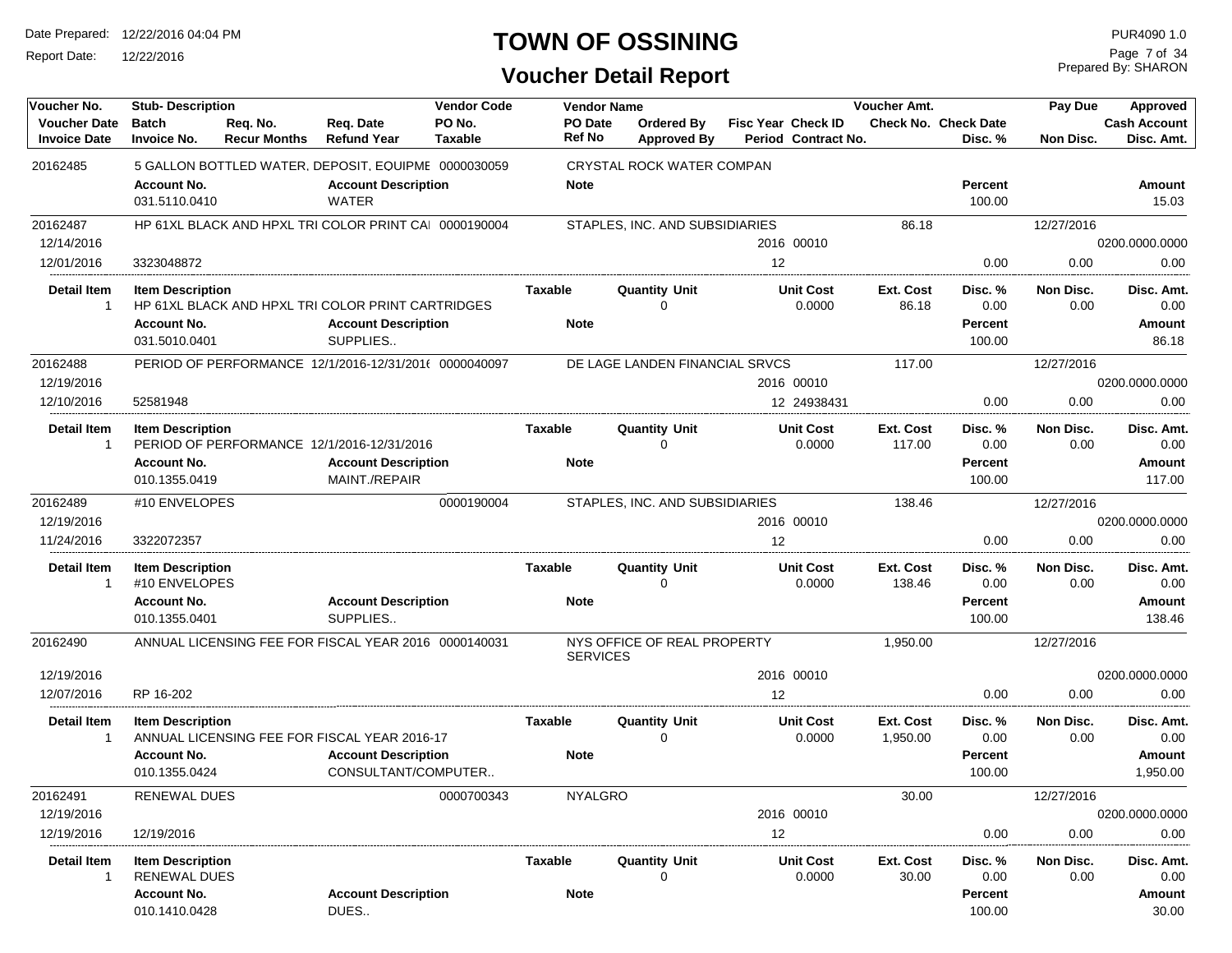Report Date: 12/22/2016

### **TOWN OF OSSINING**

| Voucher No.                                | <b>Stub-Description</b>             |                                        |                                             | <b>Vendor Code</b>       |              | Vendor Name        |                                                                    |    |                                                  | Voucher Amt.       |                                        | Pay Due           | <b>Approved</b>                   |
|--------------------------------------------|-------------------------------------|----------------------------------------|---------------------------------------------|--------------------------|--------------|--------------------|--------------------------------------------------------------------|----|--------------------------------------------------|--------------------|----------------------------------------|-------------------|-----------------------------------|
| <b>Voucher Date</b><br><b>Invoice Date</b> | <b>Batch</b><br><b>Invoice No.</b>  | Req. No.<br><b>Recur Months</b>        | Req. Date<br><b>Refund Year</b>             | PO No.<br><b>Taxable</b> |              | PO Date<br>Ref No  | Ordered By<br><b>Approved By</b>                                   |    | <b>Fisc Year Check ID</b><br>Period Contract No. |                    | <b>Check No. Check Date</b><br>Disc. % | Non Disc.         | <b>Cash Account</b><br>Disc. Amt. |
| 20162492                                   |                                     | 1 PACK MIX OIL 5 GAL FOR DALE CEMETERY |                                             | 0000150022               |              |                    | <b>OSSINING LAWN MOWER</b>                                         |    |                                                  | 29.99              |                                        | 12/27/2016        |                                   |
| 12/20/2016                                 |                                     |                                        |                                             |                          |              |                    |                                                                    |    | 2016 00010                                       |                    |                                        |                   | 0200.0000.0000                    |
| 11/21/2016                                 | 0508394                             |                                        |                                             | M                        |              |                    |                                                                    | 12 |                                                  |                    | 0.00                                   | 0.00              | 0.00                              |
| <b>Detail Item</b><br>$\mathbf{1}$         | <b>Item Description</b>             | 1 PACK MIX OIL 5 GAL FOR DALE CEMETERY |                                             |                          | Taxable<br>M |                    | <b>Quantity Unit</b><br>-1                                         |    | <b>Unit Cost</b><br>29.9900                      | Ext. Cost<br>29.99 | Disc. %<br>0.00                        | Non Disc.<br>0.00 | Disc. Amt.<br>0.00                |
|                                            | <b>Account No.</b><br>032.8810.0419 |                                        | <b>Account Description</b><br>MAINT./REPAIR |                          |              | <b>Note</b>        |                                                                    |    |                                                  |                    | Percent<br>100.00                      |                   | Amount<br>29.99                   |
| 20162493                                   |                                     | RYDER PARK OPTIMUM 12/8-1/7            |                                             | 0000031654               |              | <b>CABLEVISION</b> |                                                                    |    |                                                  | 40.48              |                                        | 12/27/2016        |                                   |
| 12/20/2016                                 |                                     |                                        |                                             |                          |              |                    |                                                                    |    | 2016 00010                                       |                    |                                        |                   | 0200.0000.0000                    |
| 12/06/2016                                 | 12062016                            |                                        |                                             |                          |              |                    |                                                                    | 12 |                                                  |                    | 0.00                                   | 0.00              | 0.00                              |
| <b>Detail Item</b><br>1                    | <b>Item Description</b>             | RYDER PARK OPTIMUM 12/8-1/7            |                                             |                          | Taxable      |                    | Quantity Unit                                                      |    | <b>Unit Cost</b><br>40.4800                      | Ext. Cost<br>40.48 | Disc. %<br>0.00                        | Non Disc.<br>0.00 | Disc. Amt.<br>0.00                |
|                                            | <b>Account No.</b>                  |                                        | <b>Account Description</b>                  |                          |              | <b>Note</b>        |                                                                    |    |                                                  |                    | Percent                                |                   | Amount                            |
|                                            | 010.7110.0406                       |                                        | TELEPHONE                                   |                          |              |                    |                                                                    |    |                                                  |                    | 100.00                                 |                   | 40.48                             |
| 20162494                                   |                                     | SUPPLIES FOR PARKS DEPARTMENT          |                                             | 0000130027               |              |                    | MELROSE LUMBER CO., INC.                                           |    |                                                  | 1,284.44           |                                        | 12/27/2016        |                                   |
| 12/20/2016                                 |                                     |                                        |                                             |                          |              |                    |                                                                    |    | 2016 00010                                       |                    |                                        |                   | 0200.0000.0000                    |
|                                            |                                     |                                        |                                             |                          |              |                    |                                                                    | 12 |                                                  |                    | 0.00                                   | 0.00              | 0.00                              |
| <b>Multi Inv Num</b>                       |                                     | <b>Multi Inv Date</b>                  |                                             | Multi Inv Amt.           |              |                    | <b>Multi Inv Stub Desc</b>                                         |    |                                                  |                    |                                        |                   |                                   |
| B38559                                     |                                     | 11/15/2016                             |                                             | 45.00                    |              |                    | SHINE HOUSE - TWO DOORS BY STAGE, ELIMINATE ONE EMERGENCY EXIT     |    |                                                  |                    |                                        |                   |                                   |
| D229691                                    |                                     | 10/26/2016                             |                                             | 436.75                   |              |                    | LUMBER, NUTS/BOLTS/SCREWS, AND SUPPLIES FOR HAYRIDE TRAILER        |    |                                                  |                    |                                        |                   |                                   |
| D229767                                    |                                     | 10/27/2016                             |                                             | 16.77                    |              |                    | CABLE TIES FOR HAYRIDE                                             |    |                                                  |                    |                                        |                   |                                   |
| A177426                                    |                                     | 10/27/2016                             |                                             | 147.26                   |              |                    | SUPPLIES FOR HAYRIDE TRAILER AND GFI FOR BATHROOM AT PAVILLION     |    |                                                  |                    |                                        |                   |                                   |
| D229822                                    |                                     | 10/27/2016                             |                                             | 3.59                     |              | <b>DRILL BIT</b>   |                                                                    |    |                                                  |                    |                                        |                   |                                   |
| A177458                                    |                                     | 10/28/2016                             |                                             | 37.98                    |              |                    | <b>SCREWS FOR HAYRIDE</b>                                          |    |                                                  |                    |                                        |                   |                                   |
| A179235                                    |                                     | 11/18/2016                             |                                             | 5.20                     |              |                    | NUTS/BOLTS/SCREWS                                                  |    |                                                  |                    |                                        |                   |                                   |
| A177482                                    |                                     | 10/28/2016                             |                                             | 95.68                    |              |                    | SUPPLIES FOR TWO TRAILERS AT HAYRIDE                               |    |                                                  |                    |                                        |                   |                                   |
| B38049                                     |                                     | 10/28/2016                             |                                             | 89.85                    |              |                    | WIRE FOR TEMPORARY OUTLETS AT HAYRIDE                              |    |                                                  |                    |                                        |                   |                                   |
| B38116                                     |                                     | 10/29/2016                             |                                             | 46.00                    |              |                    | PROPANE TANK FOR GRILL                                             |    |                                                  |                    |                                        |                   |                                   |
| A177613                                    |                                     | 10/29/2016                             |                                             | 220.88                   |              |                    | SUPPLIES FOR SNOW FENCE AT HAYRIDE                                 |    |                                                  |                    |                                        |                   |                                   |
| A178463                                    |                                     | 11/09/2016                             |                                             | 11.19                    |              |                    | GAS CYLINDERS FOR SODORING PLUMBING PIPES                          |    |                                                  |                    |                                        |                   |                                   |
| A178599                                    |                                     | 11/10/2016                             |                                             | 3.79                     |              |                    | HAND PUMP FOR WINTERIZING BATHROOMS                                |    |                                                  |                    |                                        |                   |                                   |
| B38558                                     |                                     | 11/15/2016                             |                                             | 124.50                   |              | <b>DOOR</b>        | SHINE HOUSE - ENCLOSE ONE DOOR AND FRAME AND FILL IN FOR EMERGENCY |    |                                                  |                    |                                        |                   |                                   |
| Detail Item                                | <b>Item Description</b>             |                                        |                                             |                          | Taxable      |                    | Quantity Unit                                                      |    | <b>Unit Cost</b>                                 | Ext. Cost          | Disc. %                                | Non Disc.         | Disc. Amt.                        |
| 1                                          |                                     | SUPPLIES FOR PARKS DEPARTMENT          |                                             |                          |              |                    | -1                                                                 |    | 1,284.4400                                       | 1,284.44           | 0.00                                   | 0.00              | 0.00                              |
|                                            | <b>Account No.</b>                  |                                        | <b>Account Description</b>                  |                          |              | <b>Note</b>        |                                                                    |    |                                                  |                    | <b>Percent</b>                         |                   | Amount                            |
|                                            | 037.7110.2183                       |                                        | SHINEHOUSE RESTORATION                      |                          |              |                    |                                                                    |    |                                                  |                    |                                        |                   | 169.50                            |
|                                            | 010.7110.0419                       |                                        | MAINT./REPAIR                               |                          |              |                    |                                                                    |    |                                                  |                    |                                        |                   | 1,114.94                          |
| 20162495                                   |                                     | NORTH STATE ROAD ALARM PHONE           |                                             | 0000220156               |              | <b>VERIZON</b>     |                                                                    |    |                                                  | 29.99              |                                        | 12/27/2016        |                                   |
| 12/20/2016                                 |                                     |                                        |                                             |                          |              |                    |                                                                    |    | 2016 00010                                       |                    |                                        |                   | 0200.0000.0000                    |
| 12/07/2016                                 | 9149410048                          |                                        |                                             |                          |              |                    |                                                                    | 12 |                                                  |                    | 0.00                                   | 0.00              | 0.00                              |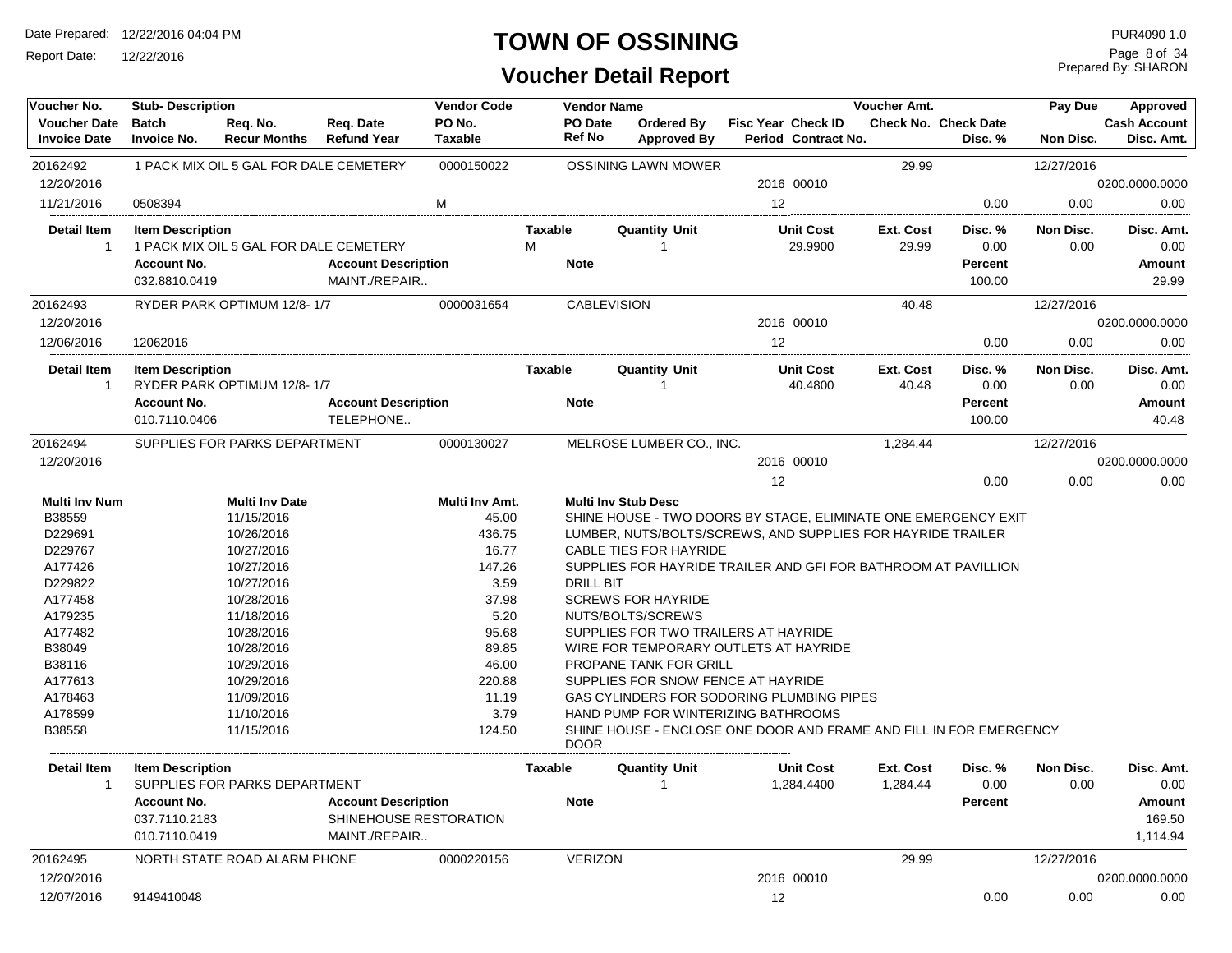Report Date: 12/22/2016

## **TOWN OF OSSINING**

## **Voucher Detail Report**

Prepared By: SHARON Page 9 of 34

| Voucher No.                                | <b>Stub-Description</b>                           |                                   |                                                                                                | <b>Vendor Code</b>       |                                 | <b>Vendor Name</b>                                           |                                           | Voucher Amt.               |                                 | Pay Due                  | Approved                          |
|--------------------------------------------|---------------------------------------------------|-----------------------------------|------------------------------------------------------------------------------------------------|--------------------------|---------------------------------|--------------------------------------------------------------|-------------------------------------------|----------------------------|---------------------------------|--------------------------|-----------------------------------|
| <b>Voucher Date</b><br><b>Invoice Date</b> | <b>Batch</b><br><b>Invoice No.</b>                | Req. No.<br><b>Recur Months</b>   | Req. Date<br><b>Refund Year</b>                                                                | PO No.<br><b>Taxable</b> | <b>PO</b> Date<br><b>Ref No</b> | Ordered By<br><b>Approved By</b>                             | Fisc Year Check ID<br>Period Contract No. |                            | Check No. Check Date<br>Disc. % | <b>Non Disc.</b>         | <b>Cash Account</b><br>Disc. Amt. |
| 20162495                                   |                                                   | NORTH STATE ROAD ALARM PHONE      |                                                                                                | 0000220156               | <b>VERIZON</b>                  |                                                              |                                           |                            |                                 |                          |                                   |
| <b>Detail Item</b>                         | <b>Item Description</b>                           |                                   |                                                                                                |                          | <b>Taxable</b>                  | <b>Quantity Unit</b>                                         | <b>Unit Cost</b>                          | <b>Ext. Cost</b>           | Disc. %                         | <b>Non Disc.</b>         | Disc. Amt.                        |
| -1                                         |                                                   | NORTH STATE ROAD ALARM PHONE      |                                                                                                |                          |                                 | $\Omega$                                                     | 0.0000                                    | 29.99                      | 0.00                            | 0.00                     | 0.00                              |
|                                            | <b>Account No.</b>                                |                                   | <b>Account Description</b>                                                                     |                          | <b>Note</b>                     |                                                              |                                           |                            | Percent                         |                          | <b>Amount</b>                     |
|                                            | 045.8120.0406                                     |                                   | <b>TELEPHONE</b>                                                                               |                          |                                 |                                                              |                                           |                            | 100.00                          |                          | 29.99                             |
| 20162496                                   |                                                   | TOPSOIL USED FOR CURBING          |                                                                                                | 0000041128               |                                 | DAKOTA SUPPLY CORP.                                          |                                           | 864.00                     |                                 | 12/27/2016               |                                   |
| 12/20/2016                                 |                                                   |                                   |                                                                                                |                          |                                 |                                                              | 2016 00010                                |                            |                                 |                          | 0200.0000.0000                    |
| 11/15/2016                                 | 11264                                             |                                   |                                                                                                |                          |                                 |                                                              | 12                                        |                            | 0.00                            | 0.00                     | 0.00                              |
| <b>Detail Item</b><br>$\mathbf{1}$         | <b>Item Description</b>                           | TOPSOIL USED FOR CURBING          |                                                                                                |                          | Taxable                         | <b>Quantity Unit</b><br>$\mathbf 0$                          | <b>Unit Cost</b><br>0.0000                | Ext. Cost<br>864.00        | Disc. %<br>0.00                 | <b>Non Disc.</b><br>0.00 | Disc. Amt.<br>0.00                |
|                                            | <b>Account No.</b>                                |                                   | <b>Account Description</b>                                                                     |                          | <b>Note</b>                     |                                                              |                                           |                            | <b>Percent</b>                  |                          | <b>Amount</b>                     |
|                                            | 031.5110.0419                                     |                                   | MAINT./REPAIR                                                                                  |                          |                                 |                                                              |                                           |                            | 100.00                          |                          | 864.00                            |
| 20162497                                   |                                                   | SDS BINDERS WITH A-Z DIVIDERS X 2 |                                                                                                | 0000230056               | <b>GRAINGER</b>                 |                                                              |                                           | 170.68                     |                                 | 12/27/2016               |                                   |
| 12/20/2016                                 |                                                   |                                   |                                                                                                |                          |                                 |                                                              | 2016 00010                                |                            |                                 |                          | 0200.0000.0000                    |
| 12/06/2016                                 | 9297731912                                        |                                   |                                                                                                |                          |                                 |                                                              | 12                                        |                            | 0.00                            | 0.00                     | 0.00                              |
| <b>Detail Item</b><br>-1                   | <b>Item Description</b>                           | SDS BINDERS WITH A-Z DIVIDERS X 2 |                                                                                                |                          | <b>Taxable</b>                  | <b>Quantity Unit</b><br>$\Omega$                             | <b>Unit Cost</b><br>0.0000                | Ext. Cost<br>170.68        | Disc. %<br>0.00                 | Non Disc.<br>0.00        | Disc. Amt.<br>0.00                |
|                                            | Account No.<br>031.5110.0419                      |                                   | <b>Account Description</b><br>MAINT./REPAIR                                                    |                          | <b>Note</b>                     |                                                              |                                           |                            | Percent<br>100.00               |                          | Amount<br>170.68                  |
| 20162498                                   |                                                   |                                   | RECOVERED USED WASTE OIL, REMOVED FOR   0000050022                                             |                          |                                 | ENVIRO WASTE OIL RECOVERY<br><b>SPECIALISTS</b>              |                                           | 168.75                     |                                 | 12/27/2016               |                                   |
| 12/20/2016                                 |                                                   |                                   |                                                                                                |                          |                                 |                                                              | 2016 00010                                |                            |                                 |                          | 0200.0000.0000                    |
| 12/12/2016                                 | 474483                                            |                                   |                                                                                                | M                        |                                 |                                                              | 12                                        |                            | 0.00                            | 0.00                     | 0.00                              |
| <b>Detail Item</b><br>1                    | <b>Item Description</b>                           | PURPOSES FOR OUR RESIDENTS        | RECOVERED USED WASTE OIL, REMOVED FOR RECYCLING                                                |                          | <b>Taxable</b><br>M             | <b>Quantity Unit</b><br>$\Omega$                             | <b>Unit Cost</b><br>0.0000                | <b>Ext. Cost</b><br>168.75 | Disc. %<br>0.00                 | Non Disc.<br>0.00        | Disc. Amt.<br>0.00                |
|                                            | <b>Account No.</b>                                |                                   | <b>Account Description</b>                                                                     |                          | <b>Note</b>                     |                                                              |                                           |                            | <b>Percent</b>                  |                          | <b>Amount</b>                     |
|                                            | 065.8160.0456                                     |                                   | RECYCLING & ENVIRONMENTAL<br>WASTE DISPOSAL                                                    |                          |                                 |                                                              |                                           |                            | 100.00                          |                          | 168.75                            |
| 20162499                                   |                                                   |                                   | SOLID WASTE (USED BY SUBURBAN CARTING) V 0000230011                                            |                          |                                 | WESTCHESTER COUNTY DEPARTMENT<br>OF ENVIRONMENTAL FACILITIES |                                           | 3,923.56                   |                                 | 12/27/2016               |                                   |
| 12/20/2016                                 |                                                   |                                   |                                                                                                |                          |                                 |                                                              | 2016 00010                                |                            |                                 |                          | 0200.0000.0000                    |
| 11/02/2016                                 | 003-011339                                        |                                   |                                                                                                |                          |                                 |                                                              | 12                                        |                            | 0.00                            | 0.00                     | 0.00                              |
| <b>Detail Item</b><br>-1                   | <b>Item Description</b>                           |                                   | SOLID WASTE (USED BY SUBURBAN CARTING) WITH<br>WESTCHESTER COUNTY IMA FOR THE MONTH OF OCTOBER |                          | Taxable                         | <b>Quantity Unit</b><br>$\Omega$                             | <b>Unit Cost</b><br>0.0000                | Ext. Cost<br>3,923.56      | Disc. %<br>0.00                 | Non Disc.<br>0.00        | Disc. Amt.<br>0.00                |
|                                            | 1-31, 2016<br><b>Account No.</b><br>065.8160.0471 |                                   | <b>Account Description</b><br>REFUSE CTY OF WEST                                               |                          | <b>Note</b>                     |                                                              |                                           |                            | Percent<br>100.00               |                          | <b>Amount</b><br>3,923.56         |
| 20162500                                   |                                                   |                                   | 2017 RECYCLE FLYER FIXED AND PRINTED 2100 0000031123                                           |                          |                                 | <b>COMPOSITE FORMS INC.</b>                                  |                                           | 477.00                     |                                 | 12/27/2016               |                                   |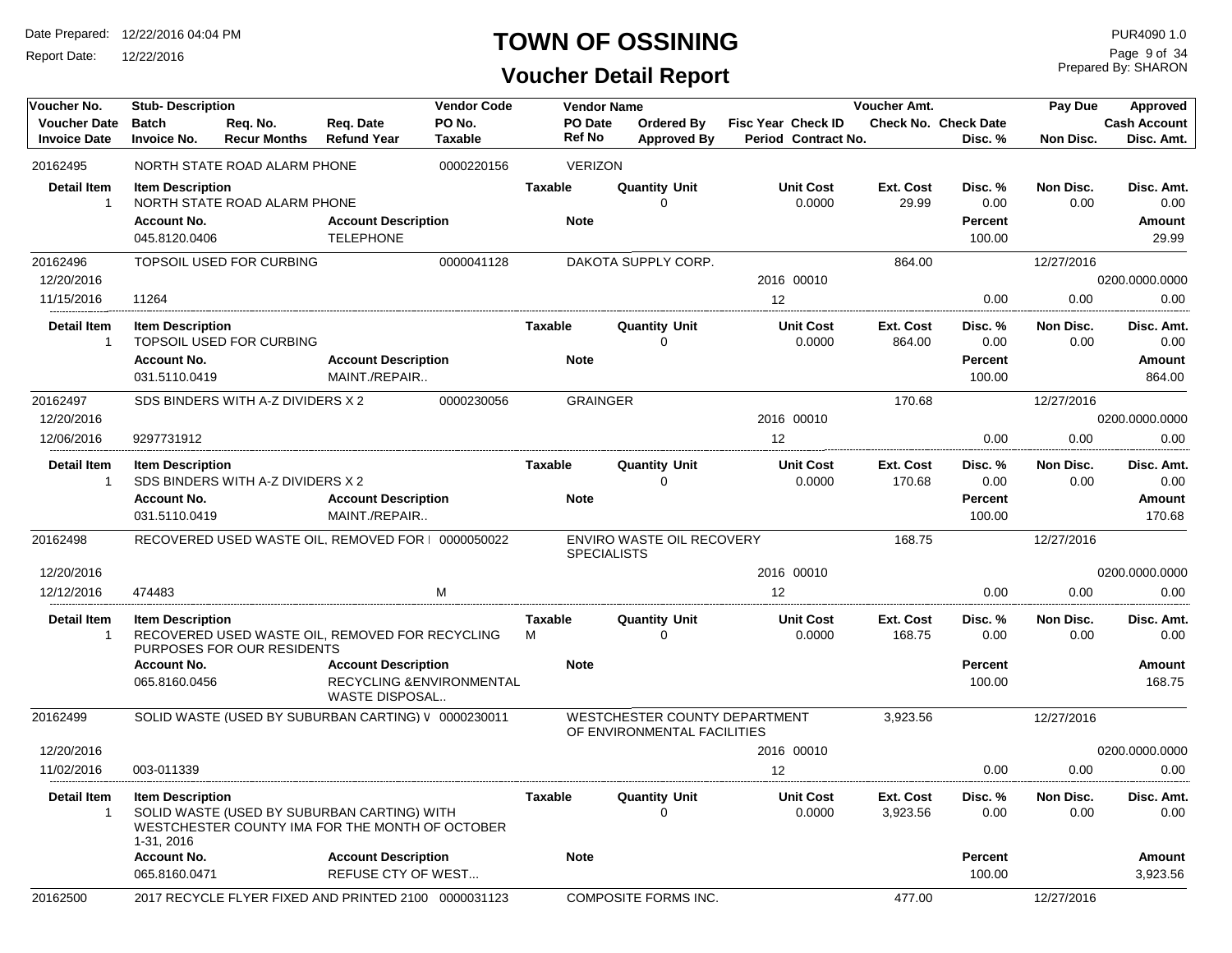Report Date: 12/22/2016

## **TOWN OF OSSINING**

Prepared By: SHARON Page 10 of 34

| Voucher No.                                | <b>Stub-Description</b>                         |                                 |                                                                                                     | <b>Vendor Code</b>       |                     | <b>Vendor Name</b>               |                                                  | <b>Voucher Amt.</b>    |                                        | Pay Due           | Approved                          |
|--------------------------------------------|-------------------------------------------------|---------------------------------|-----------------------------------------------------------------------------------------------------|--------------------------|---------------------|----------------------------------|--------------------------------------------------|------------------------|----------------------------------------|-------------------|-----------------------------------|
| <b>Voucher Date</b><br><b>Invoice Date</b> | <b>Batch</b><br><b>Invoice No.</b>              | Req. No.<br><b>Recur Months</b> | Reg. Date<br><b>Refund Year</b>                                                                     | PO No.<br><b>Taxable</b> | PO Date<br>Ref No   | Ordered By<br><b>Approved By</b> | <b>Fisc Year Check ID</b><br>Period Contract No. |                        | <b>Check No. Check Date</b><br>Disc. % | Non Disc.         | <b>Cash Account</b><br>Disc. Amt. |
| 20162500                                   |                                                 |                                 | 2017 RECYCLE FLYER FIXED AND PRINTED 2100 0000031123                                                |                          |                     | <b>COMPOSITE FORMS INC.</b>      |                                                  |                        |                                        |                   |                                   |
| 12/20/2016                                 |                                                 |                                 |                                                                                                     |                          |                     |                                  | 2016 00010                                       |                        |                                        |                   | 0200.0000.0000                    |
| 12/13/2016                                 | 80058                                           |                                 |                                                                                                     | M                        |                     |                                  | 12                                               |                        | 0.00                                   | 0.00              | 0.00                              |
| <b>Detail Item</b>                         | <b>Item Description</b>                         |                                 |                                                                                                     |                          | Taxable             | <b>Quantity Unit</b>             | <b>Unit Cost</b>                                 | Ext. Cost              | Disc. %                                | Non Disc.         | Disc. Amt.                        |
| $\mathbf{1}$                               | FILES TAKEN TO SBS                              |                                 | 2017 RECYCLE FLYER FIXED AND PRINTED 2100 COPIES<br>DOUBLED SIDED GLOSSY AND FOLDED 11/17 PAGES PDF |                          | м                   | O                                | 0.0000                                           | 477.00                 | 0.00                                   | 0.00              | 0.00                              |
|                                            | <b>Account No.</b><br>065.8160.0402             |                                 | <b>Account Description</b><br>PRINTING                                                              |                          | <b>Note</b>         |                                  |                                                  |                        | Percent<br>100.00                      |                   | <b>Amount</b><br>477.00           |
| 20162501                                   |                                                 |                                 | MILL AND PAVE GRANDVIEW AVENUE (TOWN PC 0000120166                                                  |                          |                     | LOUIS RINALDI INC                |                                                  | 45,335.00              |                                        | 12/27/2016        |                                   |
| 12/20/2016                                 |                                                 |                                 |                                                                                                     |                          |                     |                                  | 2016 00010                                       |                        |                                        |                   | 0200.0000.0000                    |
| 12/19/2016                                 | 12192016                                        |                                 |                                                                                                     | м                        |                     |                                  | 12                                               |                        | 0.00                                   | 0.00              | 0.00                              |
| <b>Detail Item</b><br>$\overline{1}$       | <b>Item Description</b><br>DAY PREP WORK)       |                                 | MILL AND PAVE GRANDVIEW AVENUE (TOWN PORTION<br>43.64%) AND DALE CEMETERY ROAD WORK (175 TONS AND 1 |                          | <b>Taxable</b><br>м | <b>Quantity Unit</b><br>$\Omega$ | <b>Unit Cost</b><br>0.0000                       | Ext. Cost<br>45,335.00 | Disc. %<br>0.00                        | Non Disc.<br>0.00 | Disc. Amt.<br>0.00                |
|                                            | <b>Account No.</b>                              |                                 | <b>Account Description</b>                                                                          |                          | <b>Note</b>         |                                  |                                                  |                        | Percent                                |                   | Amount                            |
|                                            | 037.5110.2199                                   |                                 | 2016 STREET PAVING PJ 2199                                                                          |                          |                     |                                  |                                                  |                        |                                        |                   | 25,035.00                         |
|                                            | 032.8810.0442                                   |                                 | IMPROVMENTS/CAPITAL                                                                                 |                          |                     |                                  |                                                  |                        |                                        |                   | 20,300.00                         |
| 20162502                                   | PLOW BOLTS                                      |                                 |                                                                                                     | 0000271269               |                     | <b>WINZER CORPORATION</b>        |                                                  | 81.48                  |                                        | 12/27/2016        |                                   |
| 12/20/2016                                 |                                                 |                                 |                                                                                                     |                          |                     |                                  | 2016 00010                                       |                        |                                        |                   | 0200.0000.0000                    |
| 12/08/2016                                 | 5748757                                         |                                 |                                                                                                     |                          |                     |                                  | 12                                               |                        | 0.00                                   | 0.00              | 0.00                              |
| <b>Detail Item</b><br>$\overline{1}$       | <b>Item Description</b><br><b>PLOW BOLTS</b>    |                                 |                                                                                                     |                          | Taxable             | <b>Quantity Unit</b><br>$\Omega$ | <b>Unit Cost</b><br>0.0000                       | Ext. Cost<br>81.48     | Disc. %<br>0.00                        | Non Disc.<br>0.00 | Disc. Amt.<br>0.00                |
|                                            | <b>Account No.</b>                              |                                 | <b>Account Description</b>                                                                          |                          | <b>Note</b>         |                                  |                                                  |                        | Percent                                |                   | Amount                            |
|                                            | 031.5130.0449                                   |                                 | PARTS/LABOR                                                                                         |                          |                     |                                  |                                                  |                        | 100.00                                 |                   | 81.48                             |
| 20162503                                   |                                                 | MEDICAL SUPPLIES FOR THE MEN    |                                                                                                     | 0000701490               |                     | CINTAS CORPORATION #2            |                                                  | 100.11                 |                                        | 12/27/2016        |                                   |
| 12/20/2016                                 |                                                 |                                 |                                                                                                     |                          |                     |                                  | 2016 00010                                       |                        |                                        |                   | 0200.0000.0000                    |
| 12/13/2016                                 | 5006736144                                      |                                 |                                                                                                     | M                        |                     |                                  | 12                                               |                        | 0.00                                   | 0.00              | 0.00                              |
| <b>Detail Item</b><br>$\overline{1}$       | <b>Item Description</b>                         | MEDICAL SUPPLIES FOR THE MEN    |                                                                                                     |                          | Taxable<br>М        | <b>Quantity Unit</b><br>0        | <b>Unit Cost</b><br>0.0000                       | Ext. Cost<br>100.11    | Disc. %<br>0.00                        | Non Disc.<br>0.00 | Disc. Amt.<br>0.00                |
|                                            | <b>Account No.</b><br>031.5110.0419             |                                 | <b>Account Description</b><br>MAINT./REPAIR                                                         |                          | <b>Note</b>         |                                  |                                                  |                        | Percent<br>100.00                      |                   | Amount<br>100.11                  |
| 20162504<br>12/20/2016                     | TAPE, POCKET FOLDERS                            |                                 |                                                                                                     | 0000190004               |                     | STAPLES. INC. AND SUBSIDIARIES   | 2016 00010                                       | 28.51                  |                                        | 12/27/2016        | 0200.0000.0000                    |
| 12/10/2016                                 | 3323831341                                      |                                 |                                                                                                     |                          |                     |                                  | 12                                               |                        | 0.00                                   | 0.00              | 0.00                              |
| <b>Detail Item</b>                         | <b>Item Description</b><br>TAPE, POCKET FOLDERS |                                 |                                                                                                     |                          | Taxable             | <b>Quantity Unit</b>             | <b>Unit Cost</b><br>0.0000                       | Ext. Cost<br>28.51     | Disc. %<br>0.00                        | Non Disc.<br>0.00 | Disc. Amt.<br>0.00                |
|                                            | <b>Account No.</b><br>010.1355.0401             |                                 | <b>Account Description</b><br>SUPPLIES                                                              |                          | <b>Note</b>         |                                  |                                                  |                        | <b>Percent</b><br>100.00               |                   | Amount<br>28.51                   |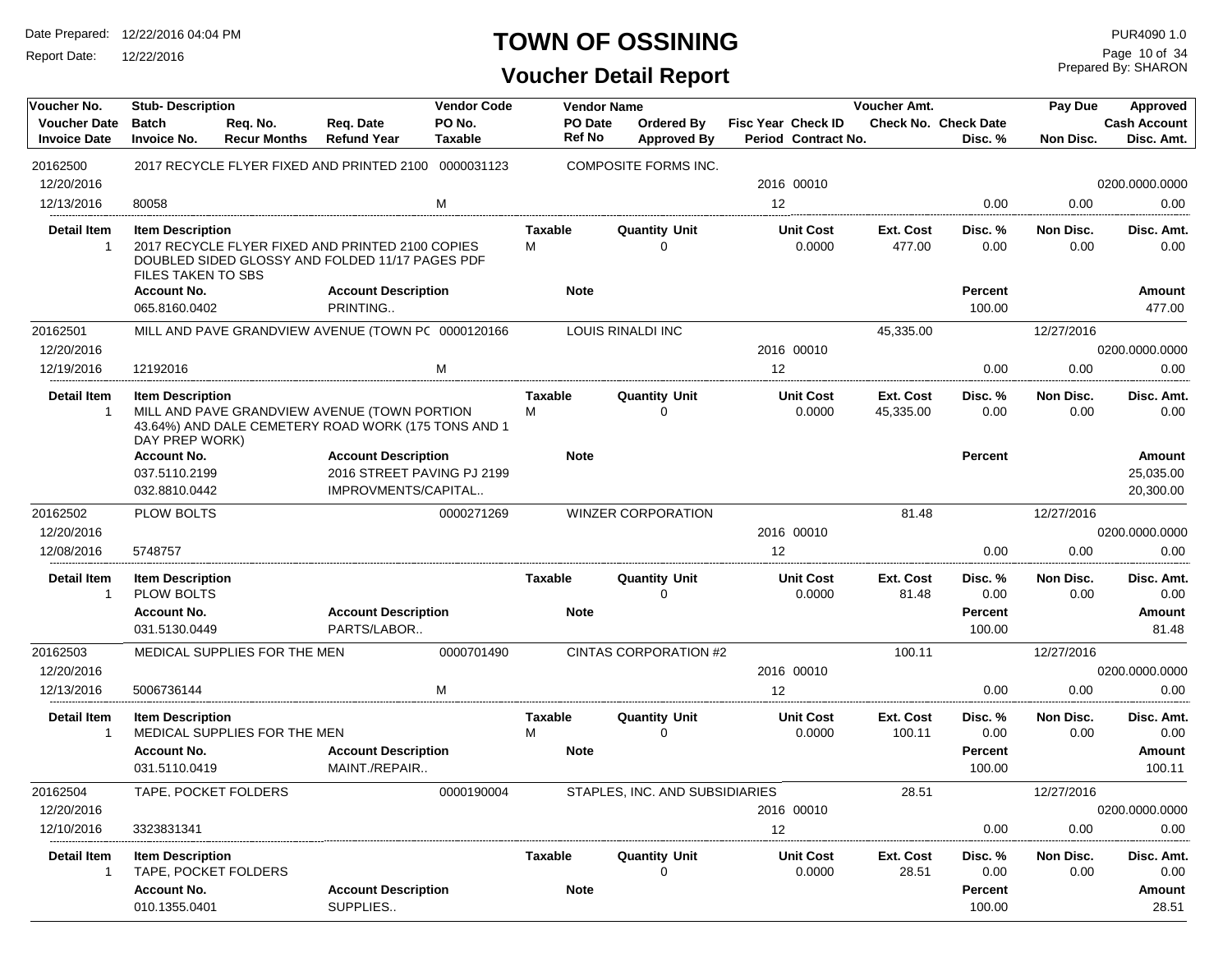Report Date: 12/22/2016

#### **TOWN OF OSSINING**

## **Voucher Detail Report**

Prepared By: SHARON Page 11 of 34

| Voucher No.                                | <b>Stub-Description</b>                                               |                                                   |                                                     | <b>Vendor Code</b>               |                     | <b>Vendor Name</b>       |                                                              |                                                  | Voucher Amt.              |                                        | Pay Due           | Approved                          |
|--------------------------------------------|-----------------------------------------------------------------------|---------------------------------------------------|-----------------------------------------------------|----------------------------------|---------------------|--------------------------|--------------------------------------------------------------|--------------------------------------------------|---------------------------|----------------------------------------|-------------------|-----------------------------------|
| <b>Voucher Date</b><br><b>Invoice Date</b> | <b>Batch</b><br>Invoice No.                                           | Reg. No.<br><b>Recur Months</b>                   | Req. Date<br><b>Refund Year</b>                     | PO No.<br>Taxable                |                     | PO Date<br><b>Ref No</b> | Ordered By<br><b>Approved By</b>                             | <b>Fisc Year Check ID</b><br>Period Contract No. |                           | <b>Check No. Check Date</b><br>Disc. % | Non Disc.         | <b>Cash Account</b><br>Disc. Amt. |
| 20162506                                   | CLEANER FOR THE SHOP                                                  |                                                   |                                                     | 0000700706                       |                     |                          | <b>CHOICE DISTRIBUTION</b>                                   |                                                  | 156.11                    |                                        | 12/27/2016        |                                   |
| 12/20/2016                                 |                                                                       |                                                   |                                                     |                                  |                     |                          |                                                              | 2016 00010                                       |                           |                                        |                   | 0200.0000.0000                    |
| 12/15/2016                                 | 569892                                                                |                                                   |                                                     | M                                |                     |                          |                                                              | 12                                               |                           | 0.00                                   | 0.00              | 0.00                              |
| <b>Detail Item</b><br>$\mathbf{1}$         | <b>Item Description</b><br>CLEANER FOR THE SHOP<br><b>Account No.</b> |                                                   | <b>Account Description</b>                          |                                  | <b>Taxable</b><br>M | <b>Note</b>              | <b>Quantity Unit</b><br>$\mathbf 0$                          | <b>Unit Cost</b><br>0.0000                       | Ext. Cost<br>156.11       | Disc. %<br>0.00<br><b>Percent</b>      | Non Disc.<br>0.00 | Disc. Amt.<br>0.00<br>Amount      |
|                                            | 031.5132.0419                                                         |                                                   | MAINT./REPAIR                                       |                                  |                     |                          |                                                              |                                                  |                           | 100.00                                 |                   | 156.11                            |
| 20162507                                   | <b>DVD PACK</b>                                                       |                                                   |                                                     | 0000190004                       |                     |                          | STAPLES, INC. AND SUBSIDIARIES                               |                                                  | 30.12                     |                                        | 12/27/2016        |                                   |
| 12/20/2016                                 |                                                                       |                                                   |                                                     |                                  |                     |                          |                                                              | 2016 00010                                       |                           |                                        |                   | 0200.0000.0000                    |
| 12/13/2016                                 | 3324083045                                                            |                                                   |                                                     |                                  |                     |                          |                                                              | 12                                               |                           | 0.00                                   | 0.00              | 0.00                              |
| <b>Detail Item</b><br>$\mathbf{1}$         | <b>Item Description</b><br><b>DVD PACK</b>                            |                                                   |                                                     |                                  | <b>Taxable</b>      |                          | <b>Quantity Unit</b><br>$\Omega$                             | <b>Unit Cost</b><br>0.0000                       | <b>Ext. Cost</b><br>30.12 | Disc. %<br>0.00                        | Non Disc.<br>0.00 | Disc. Amt.<br>0.00                |
|                                            | <b>Account No.</b><br>010.1355.0401                                   |                                                   | <b>Account Description</b><br>SUPPLIES              |                                  |                     | <b>Note</b>              |                                                              |                                                  |                           | <b>Percent</b><br>100.00               |                   | Amount<br>30.12                   |
| 20162508                                   |                                                                       |                                                   | TOLLS FOR TRIP TO AMTHOR FOR TRUCK PART: 0000150100 |                                  |                     |                          | O'CONNOR, MICHAEL G                                          |                                                  | 108.15                    |                                        | 12/27/2016        |                                   |
| 12/21/2016                                 |                                                                       |                                                   |                                                     |                                  |                     |                          |                                                              | 2016 00010                                       |                           |                                        |                   | 0200.0000.0000                    |
|                                            |                                                                       |                                                   |                                                     |                                  |                     |                          |                                                              | 12                                               |                           | 0.00                                   | 0.00              | 0.00                              |
| <b>Multi Inv Num</b><br>59976<br>9         |                                                                       | <b>Multi Inv Date</b><br>12/16/2016<br>12/17/2016 |                                                     | Multi Inv Amt.<br>1.50<br>106.65 |                     | <b>TOLLS</b>             | <b>Multi Inv Stub Desc</b><br>FOOD FOR MEN DURING SNOW STORM |                                                  |                           |                                        |                   |                                   |
| <b>Detail Item</b>                         | <b>Item Description</b>                                               |                                                   |                                                     |                                  | <b>Taxable</b>      |                          | <b>Quantity Unit</b>                                         | <b>Unit Cost</b>                                 | <b>Ext. Cost</b>          | Disc. %                                | Non Disc.         | Disc. Amt.                        |
| $\mathbf{1}$                               |                                                                       |                                                   | TOLLS FOR TRIP TO AMTHOR FOR TRUCK PARTS            |                                  |                     |                          | $\mathbf 0$                                                  | 0.0000                                           | 1.50                      | 0.00                                   | 0.00              | 0.00                              |
|                                            | <b>Account No.</b>                                                    |                                                   | <b>Account Description</b>                          |                                  |                     | <b>Note</b>              |                                                              |                                                  |                           | <b>Percent</b>                         |                   | Amount                            |
|                                            | 031.5130.0449                                                         |                                                   | PARTS/LABOR                                         |                                  |                     |                          |                                                              |                                                  |                           | 100.00                                 |                   | 1.50                              |
| <b>Detail Item</b><br>$\overline{2}$       | <b>Item Description</b>                                               |                                                   | FOOD FOR MEN DURING SNOW STORM 12/17/2016           |                                  | <b>Taxable</b>      |                          | <b>Quantity Unit</b><br>$\Omega$                             | <b>Unit Cost</b><br>0.0000                       | Ext. Cost<br>106.65       | Disc. %<br>0.00                        | Non Disc.<br>0.00 | Disc. Amt.<br>0.00                |
|                                            | <b>Account No.</b><br>031.5142.0401                                   |                                                   | <b>Account Description</b><br><b>SUPPLIES</b>       |                                  |                     | <b>Note</b>              |                                                              |                                                  |                           | <b>Percent</b><br>100.00               |                   | Amount<br>106.65                  |
| 20162509                                   |                                                                       | INTERPRETER TO CRIMINAL COURT (FARSIE)            |                                                     | 0000701289                       |                     |                          | PRECISE TRANSLATIONS, LLC                                    |                                                  | 225.00                    |                                        | 12/27/2016        |                                   |
| 12/21/2016                                 |                                                                       |                                                   |                                                     |                                  |                     |                          |                                                              | 2016 00010                                       |                           |                                        |                   | 0200.0000.0000                    |
| 12/01/2016                                 | 1996                                                                  |                                                   |                                                     |                                  |                     |                          |                                                              | 12 <sup>2</sup>                                  |                           | 0.00                                   | 0.00              | 0.00                              |
| <b>Detail Item</b><br>$\mathbf{1}$         | <b>Item Description</b>                                               | INTERPRETER TO CRIMINAL COURT (FARSIE)            |                                                     |                                  | <b>Taxable</b>      |                          | <b>Quantity Unit</b><br>1                                    | <b>Unit Cost</b><br>225.0000                     | Ext. Cost<br>225.00       | Disc. %<br>0.00                        | Non Disc.<br>0.00 | Disc. Amt.<br>0.00                |
|                                            | <b>Account No.</b>                                                    |                                                   | <b>Account Description</b>                          |                                  |                     | <b>Note</b>              |                                                              |                                                  |                           | Percent                                |                   | Amount                            |
|                                            | 010.1110.0455                                                         |                                                   | <b>TRANSLATOR</b>                                   |                                  |                     |                          |                                                              |                                                  |                           | 100.00                                 |                   | 225.00                            |
| 20162510                                   |                                                                       |                                                   | CIRCUIT BOARD, IGNITION SWITCH-SWEEPER              | 0000701022                       | INC.                |                          | WM. H. CLARK MUNICIPAL EQUIPMENT,                            |                                                  | 454.63                    |                                        | 12/27/2016        |                                   |
| 12/21/2016                                 |                                                                       |                                                   |                                                     |                                  |                     |                          |                                                              | 2016 00010                                       |                           |                                        |                   | 0200.0000.0000                    |
| 12/01/2016                                 | 17965                                                                 |                                                   |                                                     |                                  |                     |                          |                                                              | 12                                               |                           | 0.00                                   | 0.00              | 0.00                              |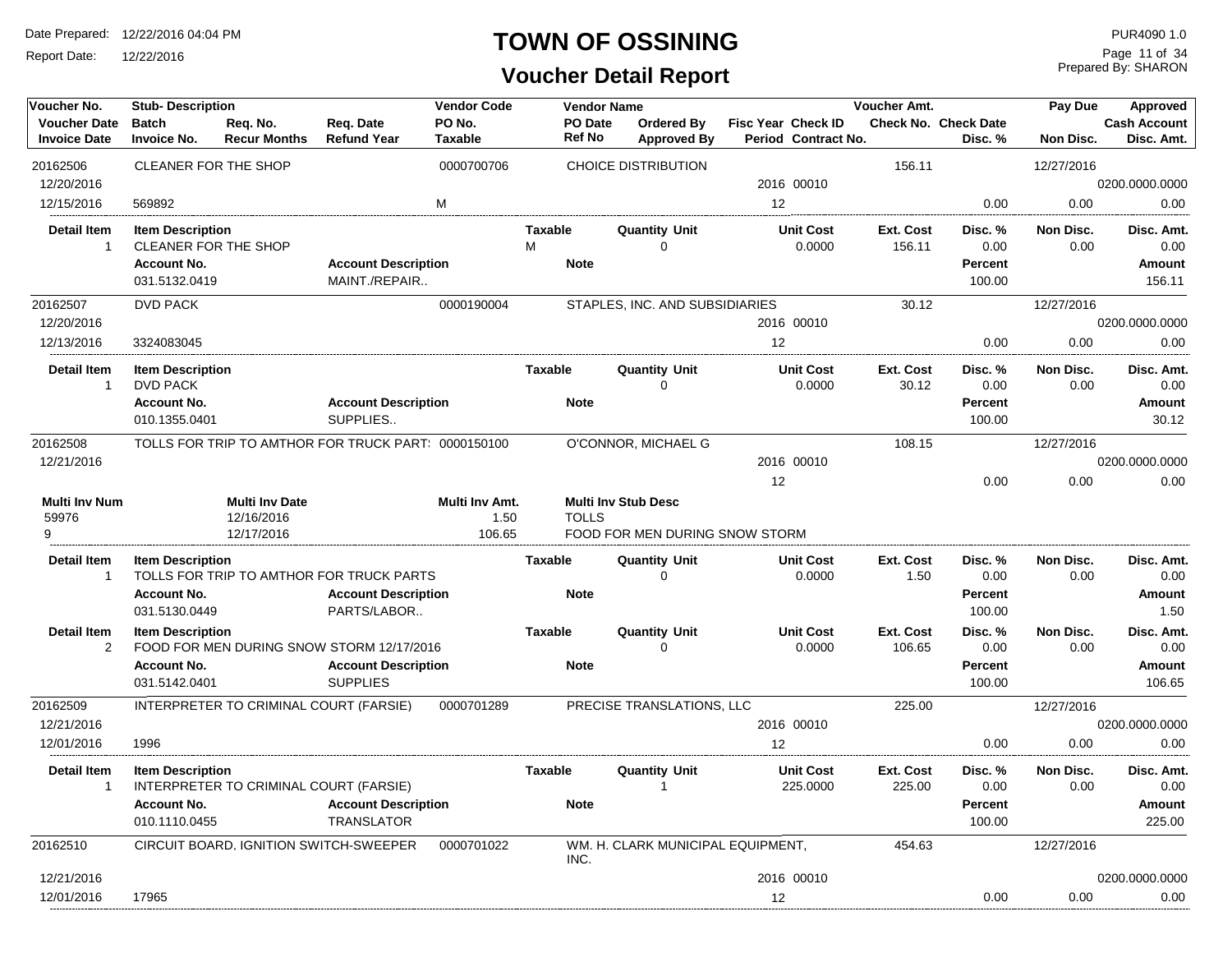Report Date: 12/22/2016

## **TOWN OF OSSINING**

Prepared By: SHARON Page 12 of 34

| Voucher No.                                | <b>Stub-Description</b>               |                                     |                                                      | <b>Vendor Code</b>       |                          | <b>Vendor Name</b>                              |                                           | Voucher Amt.          |                                        | Pay Due           | Approved                          |
|--------------------------------------------|---------------------------------------|-------------------------------------|------------------------------------------------------|--------------------------|--------------------------|-------------------------------------------------|-------------------------------------------|-----------------------|----------------------------------------|-------------------|-----------------------------------|
| <b>Voucher Date</b><br><b>Invoice Date</b> | <b>Batch</b><br><b>Invoice No.</b>    | Reg. No.<br><b>Recur Months</b>     | Reg. Date<br><b>Refund Year</b>                      | PO No.<br><b>Taxable</b> | PO Date<br><b>Ref No</b> | Ordered By<br><b>Approved By</b>                | Fisc Year Check ID<br>Period Contract No. |                       | <b>Check No. Check Date</b><br>Disc. % | Non Disc.         | <b>Cash Account</b><br>Disc. Amt. |
| 20162510                                   |                                       |                                     | CIRCUIT BOARD, IGNITION SWITCH-SWEEPER               | 0000701022               | INC.                     | WM. H. CLARK MUNICIPAL EQUIPMENT,               |                                           |                       |                                        |                   |                                   |
| <b>Detail Item</b><br>-1                   | <b>Item Description</b>               |                                     | CIRCUIT BOARD, IGNITION SWITCH-SWEEPER               |                          | <b>Taxable</b>           | <b>Quantity Unit</b><br>U                       | <b>Unit Cost</b><br>0.0000                | Ext. Cost<br>454.63   | Disc. %<br>0.00                        | Non Disc.<br>0.00 | Disc. Amt.<br>0.00                |
|                                            | <b>Account No.</b><br>031.5130.0449   |                                     | <b>Account Description</b><br>PARTS/LABOR            |                          | <b>Note</b>              |                                                 |                                           |                       | Percent<br>100.00                      |                   | Amount<br>454.63                  |
| 20162511<br>12/21/2016                     |                                       |                                     | COPIER IMAGE CONTRACT FOR PERIOD 11/04/2( 0000701176 |                          |                          | RICOH USA, INC.                                 | 2016 00010                                | 32.85                 |                                        | 12/27/2016        | 0200.0000.0000                    |
| 12/04/2016                                 | 5045920459                            |                                     |                                                      |                          |                          |                                                 | 12                                        |                       | 0.00                                   | 0.00              | 0.00                              |
| <b>Detail Item</b><br>$\overline{1}$       | <b>Item Description</b><br>12/03/2016 |                                     | COPIER IMAGE CONTRACT FOR PERIOD 11/04/2016 TO       |                          | Taxable                  | <b>Quantity Unit</b>                            | <b>Unit Cost</b><br>32.8500               | Ext. Cost<br>32.85    | Disc. %<br>0.00                        | Non Disc.<br>0.00 | Disc. Amt.<br>0.00                |
|                                            | <b>Account No.</b><br>010.1330.0201   |                                     | <b>Account Description</b><br>EQUIPMENT              |                          | <b>Note</b>              |                                                 |                                           |                       | Percent<br>100.00                      |                   | Amount<br>32.85                   |
| 20162512<br>12/21/2016                     |                                       | TUBING VINYL FOR SALT TRUCKS        |                                                      | 0000130027               |                          | MELROSE LUMBER CO., INC.                        | 2016 00010                                | 41.80                 |                                        | 12/27/2016        | 0200.0000.0000                    |
| 12/06/2016                                 | D233184                               |                                     |                                                      |                          |                          |                                                 | 12                                        |                       | 0.00                                   | 0.00              | 0.00                              |
| <b>Detail Item</b><br>$\mathbf{1}$         | <b>Item Description</b>               | TUBING VINYL FOR SALT TRUCKS        |                                                      |                          | Taxable                  | <b>Quantity Unit</b><br>0                       | <b>Unit Cost</b><br>0.0000                | Ext. Cost<br>41.80    | Disc. %<br>0.00                        | Non Disc.<br>0.00 | Disc. Amt.<br>0.00                |
|                                            | <b>Account No.</b><br>031.5130.0449   |                                     | <b>Account Description</b><br>PARTS/LABOR            |                          | Note                     |                                                 |                                           |                       | Percent<br>100.00                      |                   | Amount<br>41.80                   |
| 20162513                                   |                                       |                                     | CEDAR LANE PARK, OBCC, ENGEL PARK RESTRI 0000150028  |                          |                          | VILLAGE OF OSSINING                             |                                           | 6,932.05              |                                        | 12/27/2016        |                                   |
| 12/21/2016                                 |                                       |                                     |                                                      |                          |                          |                                                 | 2016 00010                                |                       |                                        |                   | 0200.0000.0000                    |
| <b>Multi Inv Num</b><br>2016-03-           |                                       | <b>Multi Inv Date</b><br>12/08/2016 |                                                      | Multi Inv Amt.<br>140.06 |                          | <b>Multi Inv Stub Desc</b><br>OBCC, 08/15-11/10 | 12                                        |                       | 0.00                                   | 0.00              | 0.00                              |
| 0006232<br>2016-03-                        |                                       | 12/08/2016                          |                                                      | 206.05                   |                          | ENGEL PARK RESTROOMS, 08/15-11/10               |                                           |                       |                                        |                   |                                   |
| 0006879<br>2016-03-<br>0007953             |                                       | 12/08/2016                          |                                                      | 138.62                   |                          | CEDAR LANE PARK, 08/23-11/18                    |                                           |                       |                                        |                   |                                   |
| 2016-03-<br>0007799                        |                                       | 12/08/2016                          |                                                      | 751.63                   |                          | WATER SPRAY PARK (SM DIAL), 08/15-11/10         |                                           |                       |                                        |                   |                                   |
| 2016-03-<br>0007800                        |                                       | 12/08/2016                          |                                                      | 5,695.69                 |                          | WATER SPRAY PARK (LG DIAL), 08/15-11/10         |                                           |                       |                                        |                   |                                   |
| <b>Detail Item</b><br>-1                   | <b>Item Description</b>               | SPRAY PARK WATER BILLS              | CEDAR LANE PARK, OBCC, ENGEL PARK RESTROOMS, AND     |                          | Taxable                  | <b>Quantity Unit</b><br>$\overline{1}$          | <b>Unit Cost</b><br>6,932.0500            | Ext. Cost<br>6,932.05 | Disc. %<br>0.00                        | Non Disc.<br>0.00 | Disc. Amt.<br>0.00                |
|                                            | <b>Account No.</b><br>010.7110.0410   |                                     | <b>Account Description</b><br>WATER                  |                          | <b>Note</b>              |                                                 |                                           |                       | Percent<br>100.00                      |                   | Amount<br>6,932.05                |
| 20162514<br>12/21/2016                     |                                       |                                     | MOTOR (3) HYDRAULIC MOTORS FOR THE SPRE 0000700109   |                          |                          | TRANSAXLE                                       | 2016 00010                                | 719.97                |                                        | 12/27/2016        | 0200.0000.0000                    |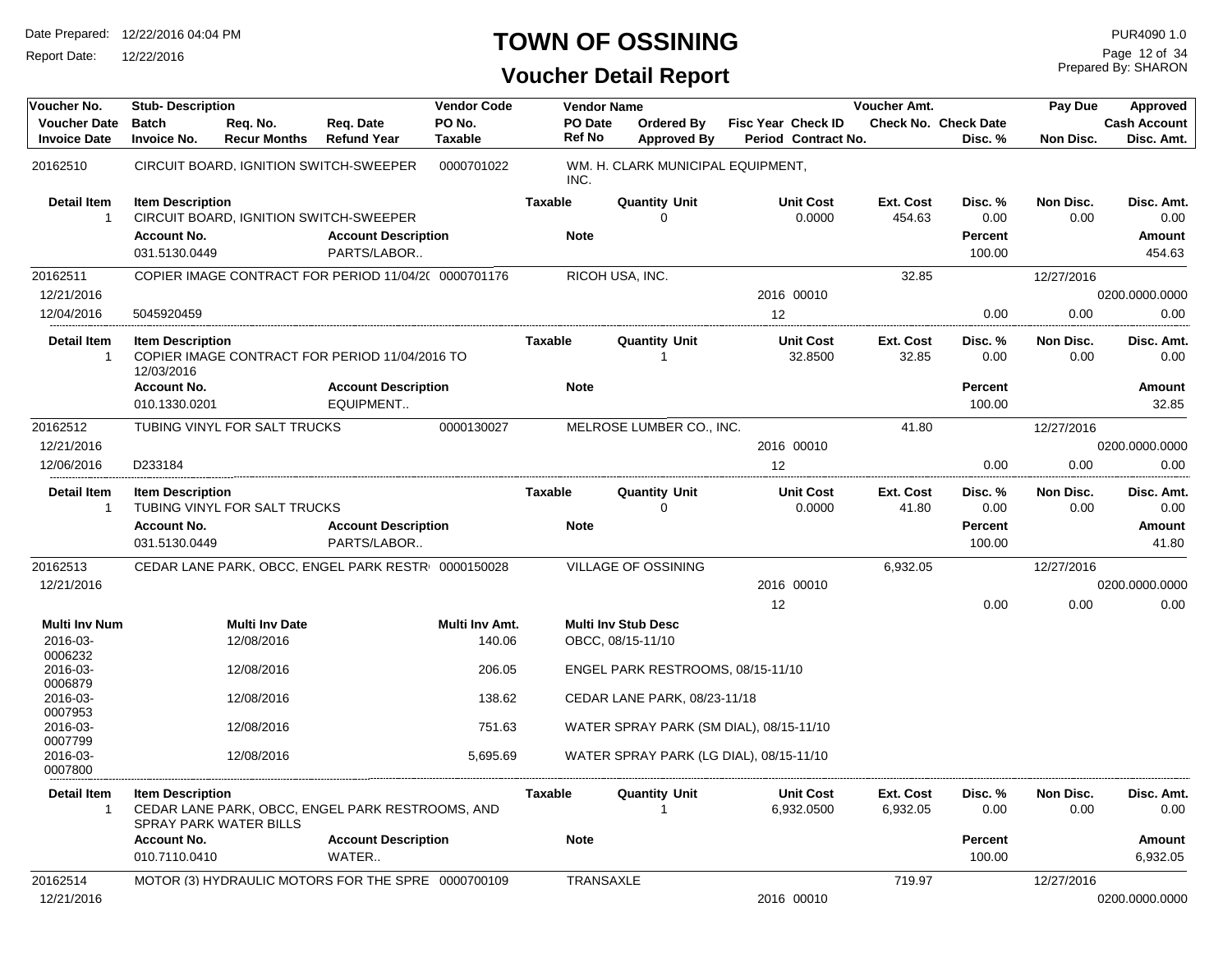Report Date: 12/22/2016

## **TOWN OF OSSINING**

Prepared By: SHARON Page 13 of 34

| Voucher No.                                | <b>Stub-Description</b>                              |                                 |                                                        | <b>Vendor Code</b> |                | <b>Vendor Name</b>   |                                   |                                           | Voucher Amt.        |                                 | Pay Due           | Approved                          |
|--------------------------------------------|------------------------------------------------------|---------------------------------|--------------------------------------------------------|--------------------|----------------|----------------------|-----------------------------------|-------------------------------------------|---------------------|---------------------------------|-------------------|-----------------------------------|
| <b>Voucher Date</b><br><b>Invoice Date</b> | <b>Batch</b><br><b>Invoice No.</b>                   | Reg. No.<br><b>Recur Months</b> | Req. Date<br><b>Refund Year</b>                        | PO No.<br>Taxable  | Ref No         | PO Date              | Ordered By<br><b>Approved By</b>  | Fisc Year Check ID<br>Period Contract No. |                     | Check No. Check Date<br>Disc. % | Non Disc.         | <b>Cash Account</b><br>Disc. Amt. |
| 20162514<br>12/16/2016                     | PSINV422405                                          |                                 | MOTOR (3) HYDRAULIC MOTORS FOR THE SPRE 0000700109     | M                  |                | TRANSAXLE            |                                   | $12 \overline{ }$                         |                     | 0.00                            | 0.00              | 0.00                              |
| <b>Detail Item</b>                         | <b>Item Description</b>                              |                                 |                                                        |                    | Taxable        |                      | <b>Quantity Unit</b>              | <b>Unit Cost</b>                          | Ext. Cost           | Disc. %                         | Non Disc.         | Disc. Amt.                        |
| -1                                         |                                                      |                                 | MOTOR (3) HYDRAULIC MOTORS FOR THE SPREADERS           |                    | M              |                      | $\mathbf 0$                       | 0.0000                                    | 719.97              | 0.00                            | 0.00              | 0.00                              |
|                                            | <b>Account No.</b>                                   |                                 | <b>Account Description</b>                             |                    | <b>Note</b>    |                      |                                   |                                           |                     | Percent                         |                   | <b>Amount</b>                     |
|                                            | 031.5130.0449                                        |                                 | PARTS/LABOR                                            |                    |                |                      |                                   |                                           |                     | 100.00                          |                   | 719.97                            |
| 20162515                                   |                                                      |                                 | 6" CHANNELS - 120" - TRUCK 54 SALT SPREADEF 0000271461 |                    |                | <b>ORTIZ WELDING</b> |                                   |                                           | 160.80              |                                 | 12/27/2016        |                                   |
| 12/21/2016                                 |                                                      |                                 |                                                        |                    |                |                      |                                   | 2016 00010                                |                     |                                 |                   | 0200.0000.0000                    |
| 12/05/2016                                 | 95544                                                |                                 |                                                        | м                  |                |                      |                                   | 12                                        |                     | 0.00                            | 0.00              | 0.00                              |
|                                            |                                                      |                                 |                                                        |                    |                |                      |                                   |                                           |                     |                                 |                   |                                   |
| <b>Detail Item</b>                         | <b>Item Description</b>                              |                                 |                                                        |                    | Taxable        |                      | <b>Quantity Unit</b>              | <b>Unit Cost</b>                          | Ext. Cost           | Disc. %                         | Non Disc.         | Disc. Amt.                        |
| 1                                          |                                                      |                                 | 6" CHANNELS - 120" - TRUCK 54 SALT SPREADER AND STOCK  |                    | M              |                      | $\mathbf{0}$                      | 0.0000                                    | 160.80              | 0.00                            | 0.00              | 0.00                              |
|                                            | <b>Account No.</b>                                   |                                 | <b>Account Description</b>                             |                    | <b>Note</b>    |                      |                                   |                                           |                     | Percent                         |                   | Amount                            |
|                                            | 031.5130.0449                                        |                                 | PARTS/LABOR                                            |                    |                |                      |                                   |                                           |                     | 100.00                          |                   | 160.80                            |
| 20162516                                   | DALE CEMETERY WATER BILLS                            |                                 |                                                        | 0000150028         |                |                      | <b>VILLAGE OF OSSINING</b>        |                                           | 512.35              |                                 | 12/27/2016        |                                   |
| 12/21/2016                                 |                                                      |                                 |                                                        |                    |                |                      |                                   | 2016 00010                                |                     |                                 |                   | 0200.0000.0000                    |
|                                            |                                                      |                                 |                                                        |                    |                |                      |                                   | 12                                        |                     | 0.00                            | 0.00              | 0.00                              |
| <b>Multi Inv Num</b>                       |                                                      | <b>Multi Inv Date</b>           |                                                        | Multi Inv Amt.     |                |                      | <b>Multi Inv Stub Desc</b>        |                                           |                     |                                 |                   |                                   |
| 2016-03-                                   |                                                      | 12/08/2016                      |                                                        | 262.62             |                |                      | DALE CEMETERY OFFICE, 08/08-12/01 |                                           |                     |                                 |                   |                                   |
| 0007988                                    |                                                      |                                 |                                                        |                    |                |                      |                                   |                                           |                     |                                 |                   |                                   |
| 2016-03-<br>0000091                        |                                                      | 12/08/2016                      |                                                        | 249.73             |                |                      | DALE CEMETERY, 08/08-11/04        |                                           |                     |                                 |                   |                                   |
| <b>Detail Item</b><br>1                    | <b>Item Description</b><br>DALE CEMETERY WATER BILLS |                                 |                                                        |                    | Taxable        |                      | <b>Quantity Unit</b>              | <b>Unit Cost</b><br>512.3500              | Ext. Cost<br>512.35 | Disc. %<br>0.00                 | Non Disc.<br>0.00 | Disc. Amt.<br>0.00                |
|                                            | <b>Account No.</b><br>032.8810.0410                  |                                 | <b>Account Description</b><br>WATER                    |                    | <b>Note</b>    |                      |                                   |                                           |                     | Percent<br>100.00               |                   | <b>Amount</b><br>512.35           |
| 20162517                                   |                                                      |                                 | PUSH BUTTON SWITCH 91 & 92 LEAF MACHINES 0000701302    |                    |                |                      | <b>CARQUEST AUTO PARTS</b>        |                                           | 571.67              |                                 | 12/27/2016        |                                   |
| 12/21/2016                                 |                                                      |                                 |                                                        |                    |                |                      |                                   | 2016 00010                                |                     |                                 |                   | 0200.0000.0000                    |
|                                            |                                                      |                                 |                                                        |                    |                |                      |                                   | 12                                        |                     | 0.00                            | 0.00              | 0.00                              |
| <b>Multi Inv Num</b>                       |                                                      | <b>Multi Inv Date</b>           |                                                        | Multi Inv Amt.     |                |                      | <b>Multi Inv Stub Desc</b>        |                                           |                     |                                 |                   |                                   |
| 82189                                      |                                                      | 12/16/2016                      |                                                        | 3.99               |                | <b>HYD. FITTING</b>  |                                   |                                           |                     |                                 |                   |                                   |
| 82217                                      |                                                      | 12/16/2016                      |                                                        | 19.95              |                | <b>HYD. FITTING</b>  |                                   |                                           |                     |                                 |                   |                                   |
| 82328                                      |                                                      | 12/17/2016                      |                                                        | 17.39              |                | <b>IDLER PULLEY</b>  |                                   |                                           |                     |                                 |                   |                                   |
| 82543                                      |                                                      | 12/20/2016                      |                                                        | 274.88             |                |                      | <b>ASSORTED SUPPLIES</b>          |                                           |                     |                                 |                   |                                   |
| 82547                                      |                                                      | 12/20/2016                      |                                                        | 132.96             |                |                      | ASSORTED SUPPLIES H'WAY/PARKS     |                                           |                     |                                 |                   |                                   |
| 81304                                      |                                                      | 12/08/2016                      |                                                        | 122.50             |                | <b>SWITCH</b>        |                                   |                                           |                     |                                 |                   |                                   |
| Detail Item<br>1                           | <b>Item Description</b>                              |                                 | PUSH BUTTON SWITCH 91 & 92 LEAF MACHINES               |                    | Taxable        |                      | <b>Quantity Unit</b><br>$\Omega$  | <b>Unit Cost</b><br>0.0000                | Ext. Cost<br>122.50 | Disc. %<br>0.00                 | Non Disc.<br>0.00 | Disc. Amt.<br>0.00                |
|                                            | <b>Account No.</b>                                   |                                 | <b>Account Description</b>                             |                    | <b>Note</b>    |                      |                                   |                                           |                     | <b>Percent</b>                  |                   | Amount                            |
|                                            | 031.5130.0449                                        |                                 | PARTS/LABOR                                            |                    |                |                      |                                   |                                           |                     | 100.00                          |                   | 122.50                            |
| Detail Item<br>2                           | <b>Item Description</b><br>HYD. FITTING - 67         |                                 |                                                        |                    | <b>Taxable</b> |                      | <b>Quantity Unit</b><br>$\Omega$  | <b>Unit Cost</b><br>0.0000                | Ext. Cost<br>3.99   | Disc. %<br>0.00                 | Non Disc.<br>0.00 | Disc. Amt.<br>0.00                |
|                                            |                                                      |                                 |                                                        |                    |                |                      |                                   |                                           |                     |                                 |                   |                                   |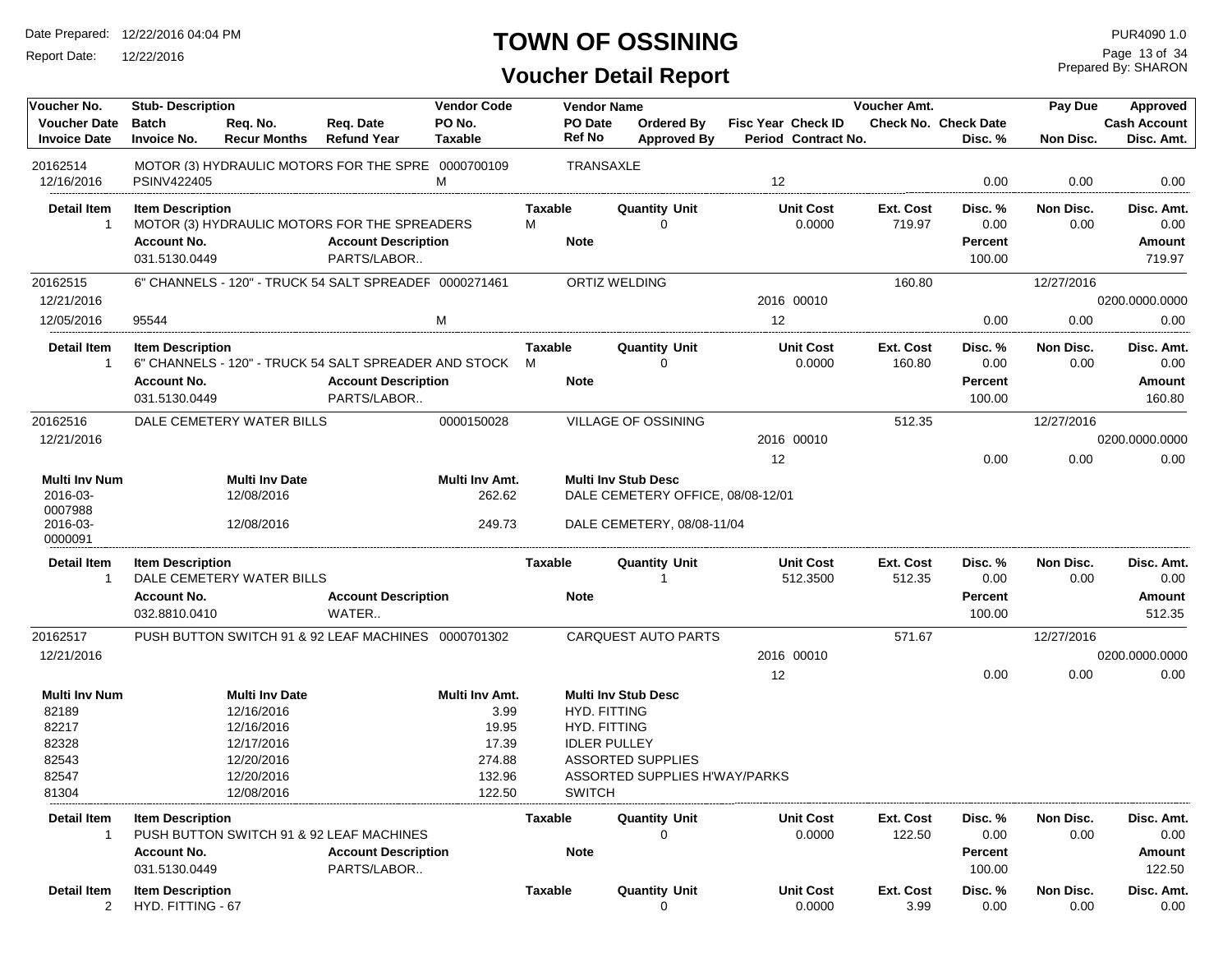Report Date: 12/22/2016

## **TOWN OF OSSINING**

Prepared By: SHARON Page 14 of 34

| Voucher No.                                | <b>Stub- Description</b>                            |                                     |                                                      | <b>Vendor Code</b>       | <b>Vendor Name</b>       |            |                                    |                                                  | <b>Voucher Amt.</b> |                                        | Pay Due           | Approved                          |
|--------------------------------------------|-----------------------------------------------------|-------------------------------------|------------------------------------------------------|--------------------------|--------------------------|------------|------------------------------------|--------------------------------------------------|---------------------|----------------------------------------|-------------------|-----------------------------------|
| <b>Voucher Date</b><br><b>Invoice Date</b> | <b>Batch</b><br><b>Invoice No.</b>                  | Req. No.<br><b>Recur Months</b>     | Req. Date<br><b>Refund Year</b>                      | PO No.<br><b>Taxable</b> | PO Date<br><b>Ref No</b> |            | Ordered By<br><b>Approved By</b>   | <b>Fisc Year Check ID</b><br>Period Contract No. |                     | <b>Check No. Check Date</b><br>Disc. % | Non Disc.         | <b>Cash Account</b><br>Disc. Amt. |
| 20162517                                   |                                                     |                                     | PUSH BUTTON SWITCH 91 & 92 LEAF MACHINES 0000701302  |                          |                          |            | <b>CARQUEST AUTO PARTS</b>         |                                                  |                     |                                        |                   |                                   |
|                                            | <b>Account No.</b><br>031.5130.0449                 |                                     | <b>Account Description</b><br>PARTS/LABOR            |                          | <b>Note</b>              |            |                                    |                                                  |                     | Percent<br>100.00                      |                   | Amount<br>3.99                    |
| <b>Detail Item</b><br>3                    | <b>Item Description</b>                             | HYD. FITTINGS - 67 AND STOCK        |                                                      |                          | <b>Taxable</b>           |            | <b>Quantity Unit</b><br>$\Omega$   | <b>Unit Cost</b><br>0.0000                       | Ext. Cost<br>19.95  | Disc. %<br>0.00                        | Non Disc.<br>0.00 | Disc. Amt.<br>0.00                |
|                                            | <b>Account No.</b><br>031.5130.0449                 |                                     | <b>Account Description</b><br>PARTS/LABOR            |                          | <b>Note</b>              |            |                                    |                                                  |                     | Percent<br>100.00                      |                   | Amount<br>19.95                   |
| <b>Detail Item</b><br>4                    | <b>Item Description</b><br><b>IDLER PULLEY - 66</b> |                                     |                                                      |                          | <b>Taxable</b>           |            | <b>Quantity Unit</b><br>$\Omega$   | <b>Unit Cost</b><br>0.0000                       | Ext. Cost<br>17.39  | Disc. %<br>0.00                        | Non Disc.<br>0.00 | Disc. Amt.<br>0.00                |
|                                            | <b>Account No.</b><br>031.5130.0449                 |                                     | <b>Account Description</b><br>PARTS/LABOR            |                          | <b>Note</b>              |            |                                    |                                                  |                     | Percent<br>100.00                      |                   | Amount<br>17.39                   |
| <b>Detail Item</b><br>5                    | <b>Item Description</b>                             |                                     | IDLER PULLEY, RIB BELTS, GLOVES - 66 AND SHOP        |                          | <b>Taxable</b>           |            | <b>Quantity Unit</b><br>$\Omega$   | <b>Unit Cost</b><br>0.0000                       | Ext. Cost<br>274.88 | Disc. %<br>0.00                        | Non Disc.<br>0.00 | Disc. Amt.<br>0.00                |
|                                            | <b>Account No.</b><br>031.5130.0449                 |                                     | <b>Account Description</b><br>PARTS/LABOR            |                          | <b>Note</b>              |            |                                    |                                                  |                     | Percent<br>100.00                      |                   | Amount<br>274.88                  |
| <b>Detail Item</b><br>6                    | <b>Item Description</b>                             | LATEX GLOVES, IDLER PULLEY - SHOP   |                                                      |                          | <b>Taxable</b>           |            | <b>Quantity Unit</b><br>0          | <b>Unit Cost</b><br>0.0000                       | Ext. Cost<br>61.97  | Disc. %<br>0.00                        | Non Disc.<br>0.00 | Disc. Amt.<br>0.00                |
|                                            | <b>Account No.</b><br>031.5130.0449                 |                                     | <b>Account Description</b><br>PARTS/LABOR            |                          | <b>Note</b>              |            |                                    |                                                  |                     | <b>Percent</b><br>100.00               |                   | Amount<br>61.97                   |
| <b>Detail Item</b><br>$\overline{7}$       | <b>Item Description</b>                             | POLY RIB BELTS - PARKS & RECREATION |                                                      |                          | <b>Taxable</b>           |            | <b>Quantity Unit</b><br>$\Omega$   | <b>Unit Cost</b><br>0.0000                       | Ext. Cost<br>70.99  | Disc. %<br>0.00                        | Non Disc.<br>0.00 | Disc. Amt.<br>0.00                |
|                                            | <b>Account No.</b><br>010.7112.0419                 |                                     | <b>Account Description</b><br>MAINT./REPAIR          |                          | <b>Note</b>              |            |                                    |                                                  |                     | Percent<br>100.00                      |                   | <b>Amount</b><br>70.99            |
| 20162518<br>12/21/2016                     |                                                     |                                     | GARY CECERE UNIFORM ALLOWANCE - WORK \$ 0000020030   |                          |                          |            | <b>BOB'S ARMY &amp; NAVY STORE</b> | 2016 00010                                       | 300.00              |                                        | 12/27/2016        | 0200.0000.0000                    |
| 12/20/2016                                 | 8956                                                |                                     |                                                      | M                        |                          |            |                                    | $12 \overline{ }$                                |                     | 0.00                                   | 0.00              | 0.00                              |
| <b>Detail Item</b><br>$\mathbf{1}$         | <b>Item Description</b>                             | SHIRTS, JACKET AND BOOTS            | GARY CECERE UNIFORM ALLOWANCE - WORK SWEAT           |                          | <b>Taxable</b><br>M      |            | <b>Quantity Unit</b><br>$\Omega$   | <b>Unit Cost</b><br>0.0000                       | Ext. Cost<br>300.00 | Disc. %<br>0.00                        | Non Disc.<br>0.00 | Disc. Amt.<br>0.00                |
|                                            | <b>Account No.</b><br>031.5140.0416                 |                                     | <b>Account Description</b><br>UNIFORMS               |                          | <b>Note</b>              |            |                                    |                                                  |                     | Percent<br>100.00                      |                   | Amount<br>300.00                  |
| 20162519                                   |                                                     |                                     | INTL TRUCK 52 - TOWED TO HIGHWAY GARAGE 0000010091   |                          |                          |            | A & P TOWING & TRANSPORT           |                                                  | 450.00              |                                        | 12/27/2016        |                                   |
| 12/21/2016                                 |                                                     |                                     |                                                      |                          |                          |            |                                    | 2016 00010                                       |                     |                                        |                   | 0200.0000.0000                    |
| 12/14/2016                                 | 2998                                                |                                     |                                                      | M                        |                          |            |                                    | 12                                               |                     | 0.00                                   | 0.00              | 0.00                              |
| <b>Detail Item</b><br>-1                   | <b>Item Description</b>                             |                                     | INTL TRUCK 52 - TOWED TO HIGHWAY GARAGE FROM PARK    |                          | Taxable<br>M             |            | <b>Quantity Unit</b>               | <b>Unit Cost</b><br>0.0000                       | Ext. Cost<br>450.00 | Disc. %<br>0.00                        | Non Disc.<br>0.00 | Disc. Amt.<br>0.00                |
|                                            | <b>Account No.</b><br>031.5130.0449                 |                                     | <b>Account Description</b><br>PARTS/LABOR            |                          | <b>Note</b>              |            |                                    |                                                  |                     | Percent<br>100.00                      |                   | Amount<br>450.00                  |
| 20162520                                   |                                                     |                                     | PROVANTAGE - OIL ADDITIVE FOR HYDRAULIC S 0000030566 |                          |                          | CHEMSEARCH |                                    |                                                  | 292.40              |                                        | 12/27/2016        |                                   |
| 12/21/2016                                 |                                                     |                                     |                                                      |                          |                          |            |                                    | 2016 00010                                       |                     |                                        |                   | 0200.0000.0000                    |
| 12/08/2016                                 | 2546664                                             |                                     |                                                      |                          |                          |            |                                    | 12                                               |                     | 0.00                                   | 0.00              | 0.00                              |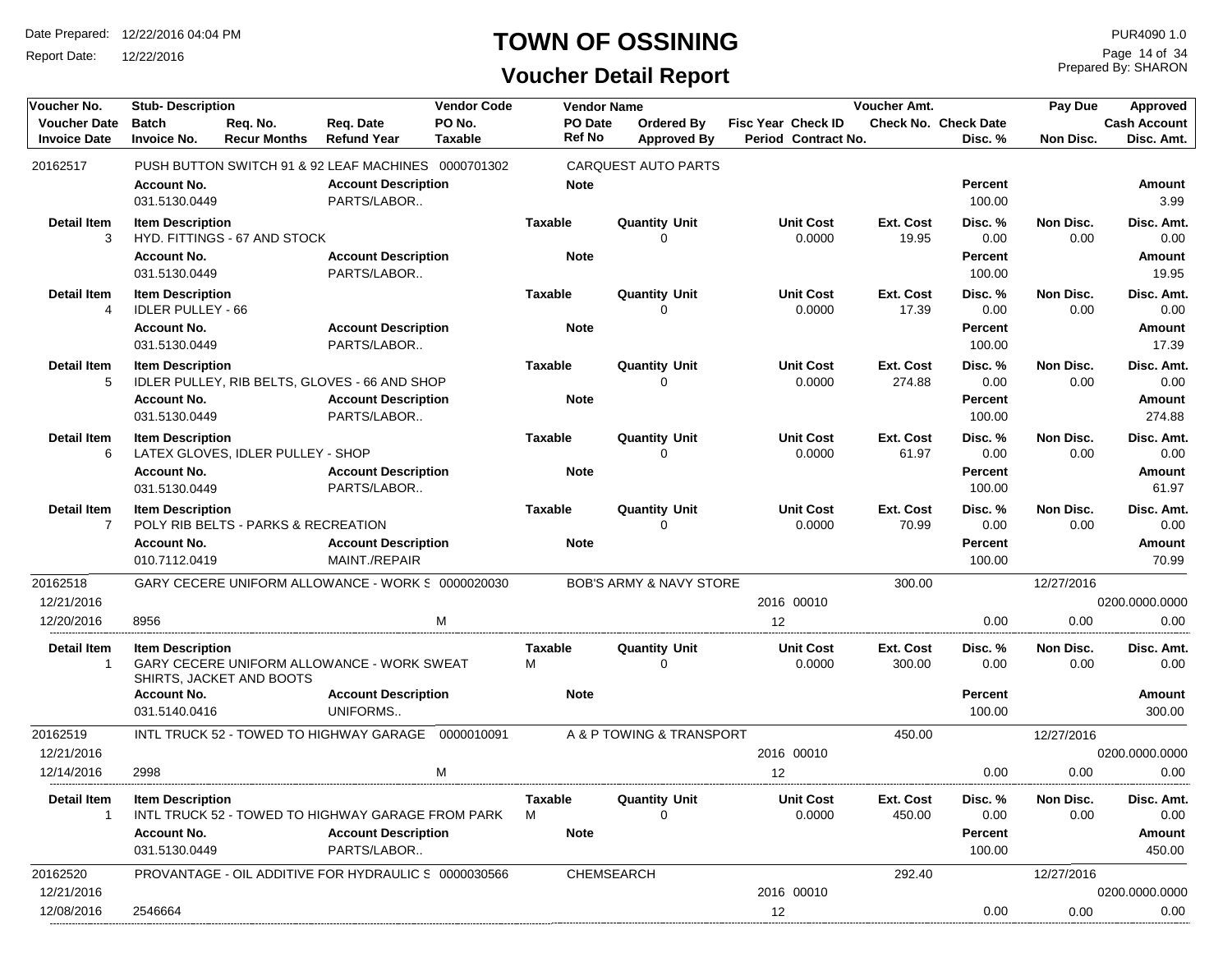Report Date: 12/22/2016

### **TOWN OF OSSINING**

## **Voucher Detail Report**

Prepared By: SHARON Page 15 of 34

| Voucher No.          | <b>Stub-Description</b> |                                      |                                                      | <b>Vendor Code</b> |                | <b>Vendor Name</b>   |                                      |                           | <b>Voucher Amt.</b> |                             | Pay Due    | <b>Approved</b>     |
|----------------------|-------------------------|--------------------------------------|------------------------------------------------------|--------------------|----------------|----------------------|--------------------------------------|---------------------------|---------------------|-----------------------------|------------|---------------------|
| <b>Voucher Date</b>  | <b>Batch</b>            | Req. No.                             | Req. Date                                            | PO No.             |                | PO Date              | Ordered By                           | <b>Fisc Year Check ID</b> |                     | <b>Check No. Check Date</b> |            | <b>Cash Account</b> |
| <b>Invoice Date</b>  | <b>Invoice No.</b>      | <b>Recur Months</b>                  | <b>Refund Year</b>                                   | <b>Taxable</b>     |                | <b>Ref No</b>        | Approved By                          | Period Contract No.       |                     | Disc. %                     | Non Disc.  | Disc. Amt.          |
| 20162520             |                         |                                      | PROVANTAGE - OIL ADDITIVE FOR HYDRAULIC S 0000030566 |                    |                | CHEMSEARCH           |                                      |                           |                     |                             |            |                     |
|                      |                         |                                      |                                                      |                    |                |                      |                                      |                           |                     |                             |            |                     |
| <b>Detail Item</b>   | <b>Item Description</b> |                                      |                                                      |                    | <b>Taxable</b> |                      | <b>Quantity Unit</b>                 | <b>Unit Cost</b>          | Ext. Cost           | Disc. %                     | Non Disc.  | Disc. Amt.          |
| 1                    |                         |                                      | PROVANTAGE - OIL ADDITIVE FOR HYDRAULIC SYSTEM       |                    |                |                      | ∩                                    | 0.0000                    | 292.40              | 0.00                        | 0.00       | 0.00                |
|                      | <b>Account No.</b>      |                                      | <b>Account Description</b>                           |                    |                | <b>Note</b>          |                                      |                           |                     | Percent                     |            | Amount              |
|                      | 031.5130.0449           |                                      | PARTS/LABOR                                          |                    |                |                      |                                      |                           |                     | 100.00                      |            | 292.40              |
| 20162521             |                         |                                      | CLEANING OF HIGHWAY OFFICE FOR THE MONT 0000010303   |                    |                | <b>ARCO CLEANING</b> |                                      |                           | 540.00              |                             | 12/27/2016 |                     |
| 12/21/2016           |                         |                                      |                                                      |                    |                |                      |                                      | 2016 00010                |                     |                             |            | 0200.0000.0000      |
| 12/01/2016           | <b>CONTRACT</b>         |                                      |                                                      | M                  |                |                      |                                      | 12                        |                     | 0.00                        | 0.00       | 0.00                |
|                      |                         |                                      |                                                      |                    |                |                      |                                      |                           |                     |                             |            |                     |
| <b>Detail Item</b>   | <b>Item Description</b> |                                      | CLEANING OF HIGHWAY OFFICE FOR THE MONTH OF DEC. 1-  |                    | <b>Taxable</b> |                      | <b>Quantity Unit</b>                 | <b>Unit Cost</b>          | Ext. Cost           | Disc. %                     | Non Disc.  | Disc. Amt.          |
| 1                    | 31, 2016                |                                      |                                                      |                    | м              |                      | 0                                    | 0.0000                    | 540.00              | 0.00                        | 0.00       | 0.00                |
|                      | <b>Account No.</b>      |                                      | <b>Account Description</b>                           |                    |                | <b>Note</b>          |                                      |                           |                     | Percent                     |            | Amount              |
|                      | 031.5010.0419           |                                      | MAINT./REPAIR                                        |                    |                |                      |                                      |                           |                     | 100.00                      |            | 540.00              |
|                      |                         |                                      | SOLE SOURCE "DEALER ITEMS" - TENCO GEARE 0000010025  |                    |                |                      |                                      |                           |                     |                             |            |                     |
| 20162522             |                         |                                      |                                                      |                    |                |                      | AMTHOR WELDING SERVICE, I            |                           | 2,485.46            |                             | 12/27/2016 |                     |
| 12/21/2016           |                         |                                      |                                                      |                    |                |                      |                                      | 2016 00010                | <b>HELD</b>         |                             |            | 0200.0000.0000      |
|                      |                         |                                      |                                                      | M                  |                |                      |                                      | 12                        |                     | 0.00                        | 0.00       | 0.00                |
| <b>Multi Inv Num</b> |                         | <b>Multi Inv Date</b>                |                                                      | Multi Inv Amt.     |                |                      | <b>Multi Inv Stub Desc</b>           |                           |                     |                             |            |                     |
| 00009856             |                         | 12/12/2016                           |                                                      | 1,464.84           |                | <b>DEALER ITEMS</b>  |                                      |                           |                     |                             |            |                     |
| 00009864             |                         | 12/13/2016                           |                                                      | 924.72             |                |                      | ASSORTED DEALER ITEMS                |                           |                     |                             |            |                     |
| 00009900             |                         | 12/06/2016                           |                                                      | 95.90              |                |                      | PILLOW BLOCK BEARING                 |                           |                     |                             |            |                     |
| Detail Item          | <b>Item Description</b> |                                      |                                                      |                    | Taxable        |                      | <b>Quantity Unit</b>                 | <b>Unit Cost</b>          | Ext. Cost           | Disc. %                     | Non Disc.  | Disc. Amt.          |
| 1                    |                         |                                      | SOLE SOURCE "DEALER ITEMS" - TENCO GEARBOX AND 10"   |                    | м              |                      | $\Omega$                             | 0.0000                    | 1,464.84            | 0.00                        | 0.00       | 0.00                |
|                      |                         | CHAIN EOL - SALT SPREADER - 56       |                                                      |                    |                |                      |                                      |                           |                     |                             |            |                     |
|                      | <b>Account No.</b>      |                                      | <b>Account Description</b>                           |                    |                | <b>Note</b>          |                                      |                           |                     | Percent                     |            | Amount              |
|                      | 031.5130.0449           |                                      | PARTS/LABOR                                          |                    |                |                      |                                      |                           |                     | 100.00                      |            | 1,464.84            |
| <b>Detail Item</b>   | <b>Item Description</b> |                                      |                                                      |                    | <b>Taxable</b> |                      | <b>Quantity Unit</b>                 | <b>Unit Cost</b>          | Ext. Cost           | Disc. %                     | Non Disc.  | Disc. Amt.          |
| $\overline{2}$       |                         |                                      | ASSORTED PARTS FOR TRUCK 56 - SOLE SOURCE WITH       |                    | м              |                      | O                                    | 0.0000                    | 924.72              | 0.00                        | 0.00       | 0.00                |
|                      | <b>DEALER PARTS</b>     |                                      |                                                      |                    |                |                      |                                      |                           |                     |                             |            |                     |
|                      | <b>Account No.</b>      |                                      | <b>Account Description</b>                           |                    |                | <b>Note</b>          |                                      |                           |                     | Percent                     |            | <b>Amount</b>       |
|                      | 031.5130.0449           |                                      | PARTS/LABOR                                          |                    |                |                      |                                      |                           |                     | 100.00                      |            | 924.72              |
| <b>Detail Item</b>   | <b>Item Description</b> |                                      |                                                      |                    | <b>Taxable</b> |                      | <b>Quantity Unit</b>                 | <b>Unit Cost</b>          | Ext. Cost           | Disc. %                     | Non Disc.  | Disc. Amt.          |
| 3                    |                         | PILLOW BLOCK BEARING - FOR SPREADERS |                                                      |                    | М              |                      | $\Omega$                             | 0.0000                    | 95.90               | 0.00                        | 0.00       | 0.00                |
|                      | <b>Account No.</b>      |                                      | <b>Account Description</b>                           |                    |                | <b>Note</b>          |                                      |                           |                     | Percent                     |            | Amount              |
|                      | 031.5130.0449           |                                      | PARTS/LABOR                                          |                    |                |                      |                                      |                           |                     | 100.00                      |            | 95.90               |
| 20162523             |                         | SHOP 3/16"X50' OXY ACET - SHOP       |                                                      | 0000130045         |                |                      | MT. KISCO TRUCK & AUTO PA            |                           | 511.28              |                             | 12/27/2016 |                     |
| 12/21/2016           |                         |                                      |                                                      |                    |                |                      |                                      | 2016 00010                |                     |                             |            | 0200.0000.0000      |
|                      |                         |                                      |                                                      |                    |                |                      |                                      | 12                        |                     | 0.00                        | 0.00       | 0.00                |
| <b>Multi Inv Num</b> |                         | <b>Multi Inv Date</b>                |                                                      | Multi Inv Amt.     |                |                      | <b>Multi Inv Stub Desc</b>           |                           |                     |                             |            |                     |
| 399659               |                         | 12/12/2016                           |                                                      | 78.52              |                | <b>OXY</b>           |                                      |                           |                     |                             |            |                     |
| 400369               |                         | 12/14/2016                           |                                                      | 337.56             |                |                      | <b>SPREADER &amp; TRUCK FITTINGS</b> |                           |                     |                             |            |                     |
| 400894               |                         | 12/16/2016                           |                                                      | 33.60              |                |                      | <b>SPREADERS &amp; STOCK</b>         |                           |                     |                             |            |                     |
| 401178               |                         | 12/17/2016                           |                                                      | 61.60              |                | PULLEY               |                                      |                           |                     |                             |            |                     |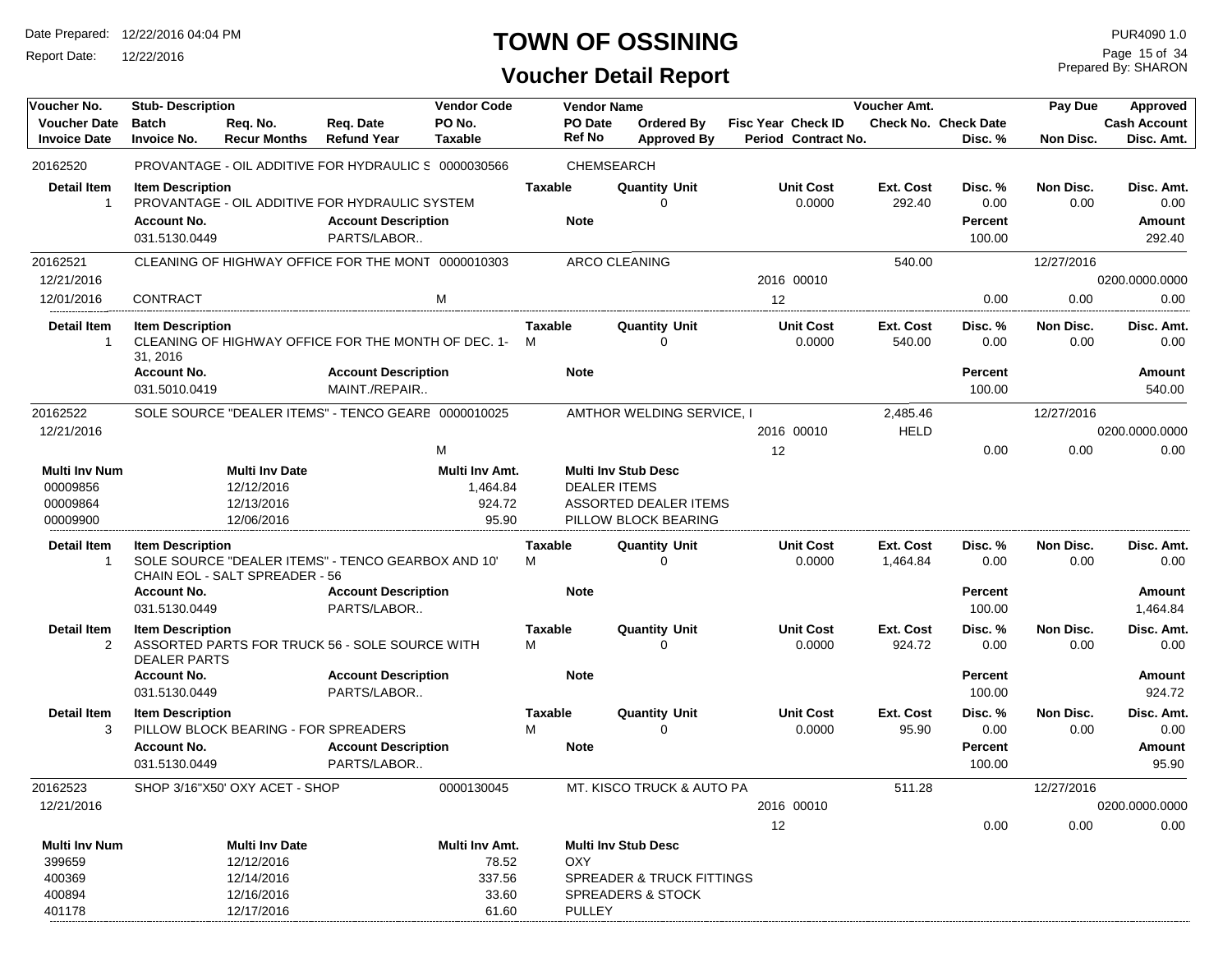Report Date: 12/22/2016

## **TOWN OF OSSINING**

## **Voucher Detail Report**

Prepared By: SHARON Page 16 of 34

| Voucher No.              | <b>Stub-Description</b>                                 |                                       |                                                       | <b>Vendor Code</b> | <b>Vendor Name</b><br>Voucher Amt. |                           |                            |                     | Pay Due                     | Approved          |                         |
|--------------------------|---------------------------------------------------------|---------------------------------------|-------------------------------------------------------|--------------------|------------------------------------|---------------------------|----------------------------|---------------------|-----------------------------|-------------------|-------------------------|
| <b>Voucher Date</b>      | <b>Batch</b>                                            | Req. No.<br><b>Recur Months</b>       | Req. Date<br><b>Refund Year</b>                       | PO No.             | PO Date<br>Ref No                  | Ordered By                | <b>Fisc Year Check ID</b>  |                     | <b>Check No. Check Date</b> |                   | <b>Cash Account</b>     |
| <b>Invoice Date</b>      | <b>Invoice No.</b>                                      |                                       |                                                       | Taxable            |                                    | <b>Approved By</b>        | Period Contract No.        |                     | Disc. %                     | Non Disc.         | Disc. Amt.              |
| 20162523                 |                                                         | SHOP 3/16"X50' OXY ACET - SHOP        |                                                       | 0000130045         |                                    | MT. KISCO TRUCK & AUTO PA |                            |                     |                             |                   |                         |
| <b>Detail Item</b><br>-1 | <b>Item Description</b>                                 | SHOP 3/16"X50' OXY ACET - SHOP        |                                                       |                    | <b>Taxable</b>                     | <b>Quantity Unit</b><br>∩ | <b>Unit Cost</b><br>0.0000 | Ext. Cost<br>78.52  | Disc. %<br>0.00             | Non Disc.<br>0.00 | Disc. Amt.<br>0.00      |
|                          | <b>Account No.</b><br>031.5130.0449                     |                                       | <b>Account Description</b><br>PARTS/LABOR             |                    | <b>Note</b>                        |                           |                            |                     | Percent<br>100.00           |                   | <b>Amount</b><br>78.52  |
| <b>Detail Item</b>       | <b>Item Description</b>                                 |                                       |                                                       |                    | <b>Taxable</b>                     | <b>Quantity Unit</b>      | <b>Unit Cost</b>           | Ext. Cost           | Disc. %                     | Non Disc.         | Disc. Amt.              |
| 2                        | <b>Account No.</b>                                      | <b>SPREADERS &amp; TRUCK FITTINGS</b> |                                                       |                    | <b>Note</b>                        | 0                         | 0.0000                     | 337.56              | 0.00<br><b>Percent</b>      | 0.00              | 0.00<br><b>Amount</b>   |
|                          | 031.5130.0449                                           |                                       | <b>Account Description</b><br>PARTS/LABOR             |                    |                                    |                           |                            |                     | 100.00                      |                   | 337.56                  |
| <b>Detail Item</b><br>3  | <b>Item Description</b><br><b>SPREADERS &amp; STOCK</b> |                                       |                                                       |                    | <b>Taxable</b>                     | <b>Quantity Unit</b><br>∩ | <b>Unit Cost</b><br>0.0000 | Ext. Cost<br>33.60  | Disc. %<br>0.00             | Non Disc.<br>0.00 | Disc. Amt.<br>0.00      |
|                          | <b>Account No.</b>                                      |                                       | <b>Account Description</b>                            |                    | <b>Note</b>                        |                           |                            |                     | <b>Percent</b>              |                   | <b>Amount</b>           |
|                          | 031.5130.0449                                           |                                       | PARTS/LABOR                                           |                    |                                    |                           |                            |                     | 100.00                      |                   | 33.60                   |
| <b>Detail Item</b><br>4  | <b>Item Description</b>                                 | PULLEY - 66, 67, 68 AND STOCK         |                                                       |                    | <b>Taxable</b>                     | <b>Quantity Unit</b><br>0 | <b>Unit Cost</b><br>0.0000 | Ext. Cost<br>61.60  | Disc. %<br>0.00             | Non Disc.<br>0.00 | Disc. Amt.<br>0.00      |
|                          | <b>Account No.</b>                                      |                                       | <b>Account Description</b>                            |                    | <b>Note</b>                        |                           |                            |                     | <b>Percent</b>              |                   | <b>Amount</b>           |
|                          | 031.5130.0449                                           |                                       | PARTS/LABOR                                           |                    |                                    |                           |                            |                     | 100.00                      |                   | 61.60                   |
| 20162524                 |                                                         | MEDICARE REIMBURSEMENT                |                                                       | 0000010029         |                                    | ANDERSON, FRAN            |                            | 629.40              |                             | 12/27/2016        |                         |
| 12/21/2016               | <b>SMS</b>                                              |                                       |                                                       |                    |                                    |                           | 2016 00010                 |                     |                             |                   |                         |
| 12/21/2016               | 2ND HALF 2016                                           | 6                                     |                                                       |                    |                                    |                           | 12                         |                     | 0.00                        | 0.00              | 0.00                    |
| <b>Detail Item</b>       | <b>Item Description</b>                                 |                                       |                                                       |                    | Taxable                            | <b>Quantity Unit</b>      | <b>Unit Cost</b>           | Ext. Cost           | Disc. %                     | Non Disc.         | Disc. Amt.              |
| -1                       |                                                         | MEDICARE REIMBURSEMENT                |                                                       |                    |                                    | 0                         | 0.0000                     | 629.40              | 0.00                        | 0.00              | 0.00                    |
|                          | <b>Account No.</b>                                      |                                       | <b>Account Description</b>                            |                    | <b>Note</b>                        |                           |                            |                     | Percent                     |                   | Amount                  |
|                          | 010.9010.0817                                           |                                       | <b>HOSPITAL/MED INS</b>                               |                    |                                    |                           |                            |                     | 100.00                      |                   | 629.40                  |
| 20162525                 |                                                         | MEDICARE REIMBURSEMENT                |                                                       | 0000020008         |                                    | BATES, BARBARA N.         |                            | 629.40              |                             | 12/27/2016        |                         |
| 12/21/2016               | <b>SMS</b>                                              |                                       |                                                       |                    |                                    |                           | 2016 00010                 |                     |                             |                   |                         |
| 12/21/2016               | 2ND HALF 2016                                           | 6                                     |                                                       |                    |                                    |                           | 12                         |                     | 0.00                        | 0.00              | 0.00                    |
| <b>Detail Item</b><br>-1 | <b>Item Description</b>                                 | MEDICARE REIMBURSEMENT                |                                                       |                    | Taxable                            | <b>Quantity Unit</b><br>0 | <b>Unit Cost</b><br>0.0000 | Ext. Cost<br>629.40 | Disc. %<br>0.00             | Non Disc.<br>0.00 | Disc. Amt.<br>0.00      |
|                          | <b>Account No.</b><br>010.9010.0817                     |                                       | <b>Account Description</b><br><b>HOSPITAL/MED INS</b> |                    | <b>Note</b>                        |                           |                            |                     | <b>Percent</b><br>100.00    |                   | <b>Amount</b><br>629.40 |
| 20162526                 |                                                         | <b>MEDICARE REIMBURSEMENT</b>         |                                                       | 0000040015         |                                    | DI BENEDETTO, EVELYN      |                            | 629.40              |                             | 12/27/2016        |                         |
| 12/21/2016               | <b>SMS</b>                                              |                                       |                                                       |                    |                                    |                           | 2016 00010                 |                     |                             |                   |                         |
| 12/21/2016               | 2ND HALF 2016                                           | 6                                     |                                                       |                    |                                    |                           | 12                         |                     | 0.00                        | 0.00              | 0.00                    |
| Detail Item              | <b>Item Description</b>                                 |                                       |                                                       |                    | Taxable                            | <b>Quantity Unit</b>      | Unit Cost                  | Ext. Cost           | Disc. %                     | Non Disc.         | Disc. Amt.              |
| -1                       |                                                         | MEDICARE REIMBURSEMENT                |                                                       |                    |                                    | $\Omega$                  | 0.0000                     | 629.40              | 0.00                        | 0.00              | 0.00                    |
|                          | <b>Account No.</b><br>010.9010.0817                     |                                       | <b>Account Description</b><br><b>HOSPITAL/MED INS</b> |                    | <b>Note</b>                        |                           |                            |                     | Percent<br>100.00           |                   | Amount<br>629.40        |
| 20162527                 |                                                         | MEDICARE REIMBURSEMENT                |                                                       | 0000040271         |                                    | DURKIN, PAT               |                            | 629.40              |                             | 12/27/2016        |                         |
| 12/21/2016               | <b>SMS</b>                                              |                                       |                                                       |                    |                                    |                           | 2016 00010                 |                     |                             |                   |                         |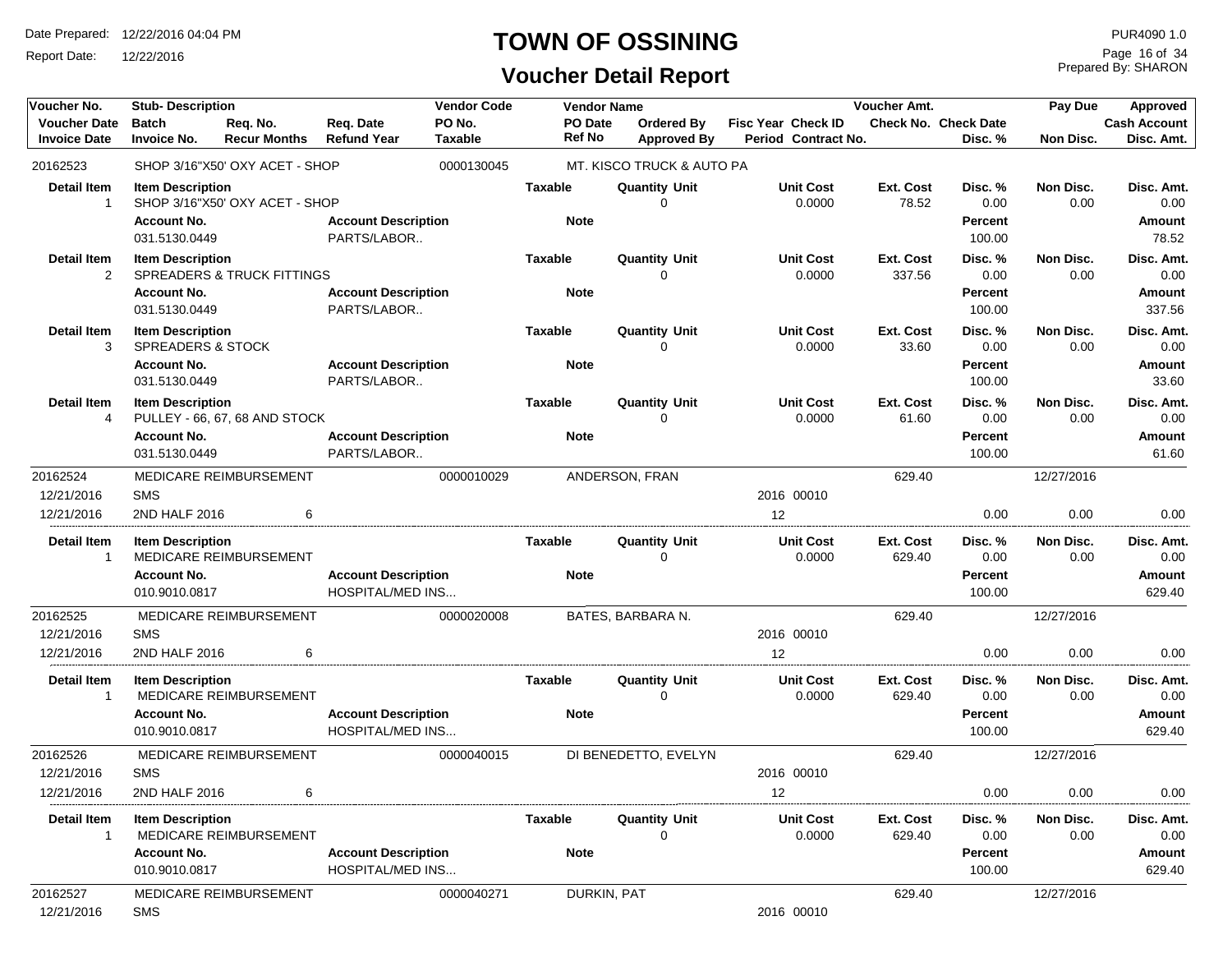Report Date: 12/22/2016

### **TOWN OF OSSINING**

**Voucher Detail Report**

Prepared By: SHARON Page 17 of 34

| Voucher No.                                | <b>Stub-Description</b>             |                                 |                                                       | <b>Vendor Code</b>       | <b>Vendor Name</b>       |                                         |                                           | Voucher Amt.        |                                 | Pay Due           | Approved                          |
|--------------------------------------------|-------------------------------------|---------------------------------|-------------------------------------------------------|--------------------------|--------------------------|-----------------------------------------|-------------------------------------------|---------------------|---------------------------------|-------------------|-----------------------------------|
| <b>Voucher Date</b><br><b>Invoice Date</b> | <b>Batch</b><br><b>Invoice No.</b>  | Req. No.<br><b>Recur Months</b> | Req. Date<br><b>Refund Year</b>                       | PO No.<br><b>Taxable</b> | PO Date<br><b>Ref No</b> | <b>Ordered By</b><br><b>Approved By</b> | Fisc Year Check ID<br>Period Contract No. |                     | Check No. Check Date<br>Disc. % | Non Disc.         | <b>Cash Account</b><br>Disc. Amt. |
| 20162527                                   |                                     | MEDICARE REIMBURSEMENT          |                                                       | 0000040271               | DURKIN, PAT              |                                         |                                           |                     |                                 |                   |                                   |
| 12/21/2016                                 | 2ND HALF 2016                       | 6                               |                                                       |                          |                          |                                         | 12                                        |                     | 0.00                            | 0.00              | 0.00                              |
| <b>Detail Item</b><br>$\overline{1}$       | <b>Item Description</b>             | MEDICARE REIMBURSEMENT          |                                                       |                          | Taxable                  | <b>Quantity Unit</b><br>$\Omega$        | <b>Unit Cost</b><br>0.0000                | Ext. Cost<br>629.40 | Disc. %<br>0.00                 | Non Disc.<br>0.00 | Disc. Amt.<br>0.00                |
|                                            | <b>Account No.</b><br>010.9010.0817 |                                 | <b>Account Description</b><br><b>HOSPITAL/MED INS</b> |                          | <b>Note</b>              |                                         |                                           |                     | <b>Percent</b><br>100.00        |                   | Amount<br>629.40                  |
| 20162528<br>12/21/2016                     | <b>SMS</b>                          | MEDICARE REIMBURSEMENT          |                                                       | 0000060023               |                          | FUESY, RALPH                            | 2016 00010                                | 629.40              |                                 | 12/27/2016        |                                   |
| 12/21/2016                                 | 2ND HALF 2016                       | 6                               |                                                       |                          |                          |                                         | 12                                        |                     | 0.00                            | 0.00              | 0.00                              |
| <b>Detail Item</b><br>$\overline{1}$       | <b>Item Description</b>             | MEDICARE REIMBURSEMENT          |                                                       |                          | <b>Taxable</b>           | <b>Quantity Unit</b><br>$\Omega$        | <b>Unit Cost</b><br>0.0000                | Ext. Cost<br>629.40 | Disc. %<br>0.00                 | Non Disc.<br>0.00 | Disc. Amt.<br>0.00                |
|                                            | <b>Account No.</b><br>010.9010.0817 |                                 | <b>Account Description</b><br><b>HOSPITAL/MED INS</b> |                          | <b>Note</b>              |                                         |                                           |                     | <b>Percent</b><br>100.00        |                   | Amount<br>629.40                  |
| 20162529                                   |                                     | MEDICARE REIMBURSEMENT          |                                                       | 0000060022               |                          | FUESY, MARIE                            |                                           | 629.40              |                                 | 12/27/2016        |                                   |
| 12/21/2016                                 | <b>SMS</b>                          |                                 |                                                       |                          |                          |                                         | 2016 00010                                |                     |                                 |                   |                                   |
| 12/21/2016                                 | 2ND HALF 2016                       | 6                               |                                                       |                          |                          |                                         | 12                                        |                     | 0.00                            | 0.00              | 0.00                              |
| <b>Detail Item</b><br>$\overline{1}$       | <b>Item Description</b>             | MEDICARE REIMBURSEMENT          |                                                       |                          | Taxable                  | <b>Quantity Unit</b><br>$\Omega$        | <b>Unit Cost</b><br>0.0000                | Ext. Cost<br>629.40 | Disc. %<br>0.00                 | Non Disc.<br>0.00 | Disc. Amt.<br>0.00                |
|                                            | <b>Account No.</b><br>010.9010.0817 |                                 | <b>Account Description</b><br><b>HOSPITAL/MED INS</b> |                          | <b>Note</b>              |                                         |                                           |                     | <b>Percent</b><br>100.00        |                   | Amount<br>629.40                  |
| 20162530                                   |                                     | MEDICARE REIMBURSEMENT          |                                                       | 0000270936               |                          | GAGLIARDI, MARIE                        |                                           | 629.40              |                                 | 12/27/2016        |                                   |
| 12/21/2016                                 | <b>SMS</b>                          |                                 |                                                       |                          |                          |                                         | 2016 00010                                |                     |                                 |                   |                                   |
| 12/21/2016                                 | 2NDHALF 2016                        | 6                               |                                                       |                          |                          |                                         | 12                                        |                     | 0.00                            | 0.00              | 0.00                              |
| <b>Detail Item</b><br>$\overline{1}$       | <b>Item Description</b>             | MEDICARE REIMBURSEMENT          |                                                       |                          | <b>Taxable</b>           | <b>Quantity Unit</b><br>$\Omega$        | <b>Unit Cost</b><br>0.0000                | Ext. Cost<br>629.40 | Disc. %<br>0.00                 | Non Disc.<br>0.00 | Disc. Amt.<br>0.00                |
|                                            | <b>Account No.</b><br>010.9010.0817 |                                 | <b>Account Description</b><br><b>HOSPITAL/MED INS</b> |                          | <b>Note</b>              |                                         |                                           |                     | <b>Percent</b><br>100.00        |                   | Amount<br>629.40                  |
| 20162531                                   |                                     | MEDICARE REIMBURSEMENT          |                                                       | 0000080035               |                          | HOFER, BETTY                            |                                           | 629.40              |                                 | 12/27/2016        |                                   |
| 12/21/2016                                 | <b>SMS</b>                          |                                 |                                                       |                          |                          |                                         | 2016 00010                                |                     |                                 |                   |                                   |
| 12/21/2016                                 | 2NDHALF 2016                        | 6                               |                                                       | M                        |                          |                                         | 12                                        |                     | 0.00                            | 0.00              | 0.00                              |
| <b>Detail Item</b><br>$\overline{1}$       | <b>Item Description</b>             | MEDICARE REIMBURSEMENT          |                                                       |                          | Taxable                  | <b>Quantity Unit</b><br>0               | <b>Unit Cost</b><br>0.0000                | Ext. Cost<br>629.40 | Disc. %<br>0.00                 | Non Disc.<br>0.00 | Disc. Amt.<br>0.00                |
|                                            | <b>Account No.</b><br>010.9010.0817 |                                 | <b>Account Description</b><br><b>HOSPITAL/MED INS</b> |                          | <b>Note</b>              |                                         |                                           |                     | <b>Percent</b><br>100.00        |                   | Amount<br>629.40                  |
| 20162532                                   |                                     | MEDICARE REIMBURSEMENT          |                                                       | 0000120001               |                          | LA GUMINA, NANCY                        |                                           | 629.40              |                                 | 12/27/2016        |                                   |
| 12/21/2016                                 | <b>SMS</b>                          |                                 |                                                       |                          |                          |                                         | 2016 00010                                |                     |                                 |                   |                                   |
| 12/21/2016                                 | 2NDHALF 2016                        | 6                               |                                                       |                          |                          |                                         | 12                                        |                     | 0.00                            | 0.00              | 0.00                              |
|                                            |                                     |                                 |                                                       |                          |                          |                                         |                                           |                     |                                 |                   |                                   |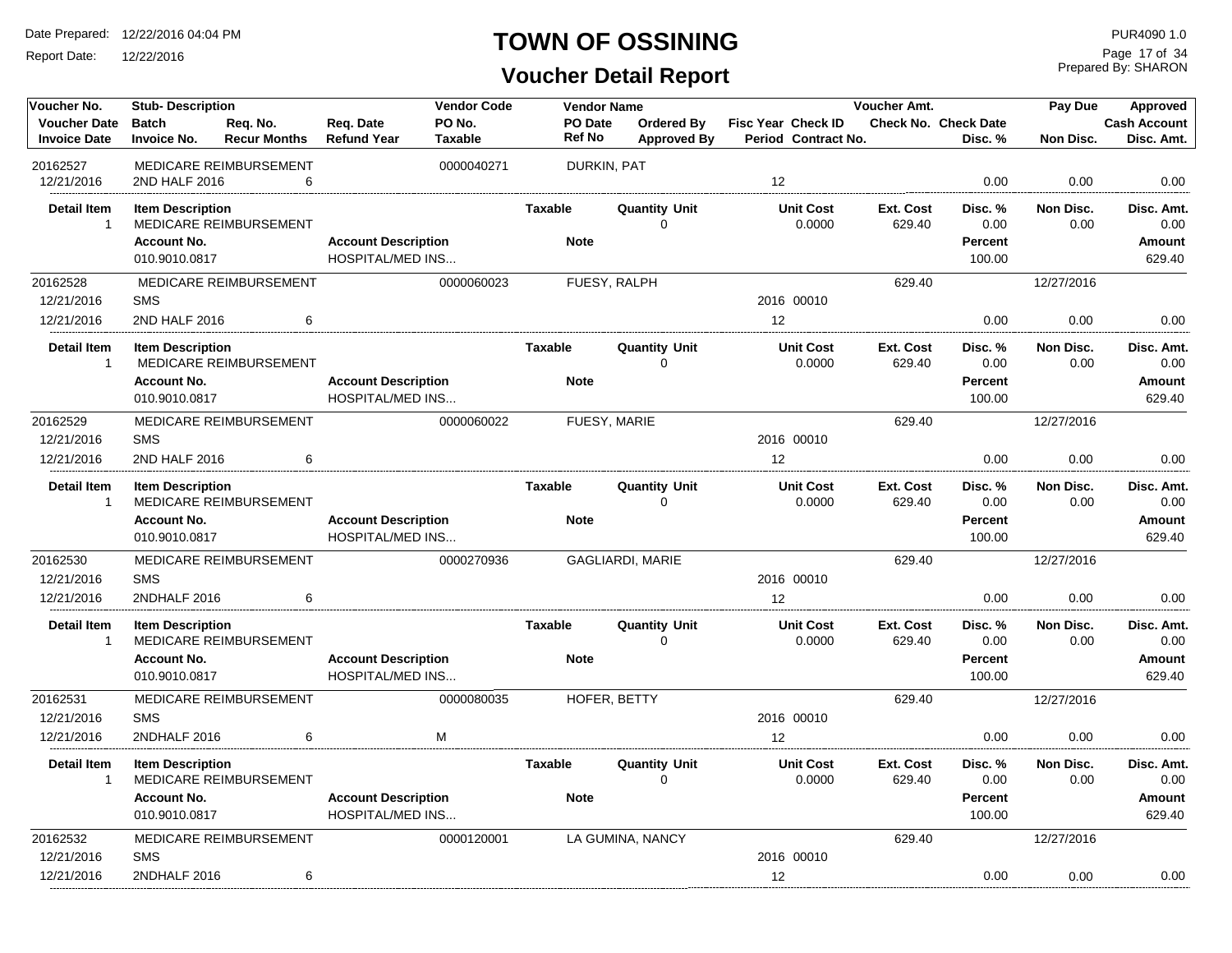Report Date: 12/22/2016

### **TOWN OF OSSINING**

## **Voucher Detail Report**

Prepared By: SHARON Page 18 of 34

| Voucher No.         | <b>Stub-Description</b> |                               |                            | <b>Vendor Code</b> |                | <b>Vendor Name</b>   |                           | Voucher Amt.     |                      | Pay Due    | Approved            |
|---------------------|-------------------------|-------------------------------|----------------------------|--------------------|----------------|----------------------|---------------------------|------------------|----------------------|------------|---------------------|
| <b>Voucher Date</b> | <b>Batch</b>            | Req. No.                      | Req. Date                  | PO No.             | PO Date        | <b>Ordered By</b>    | <b>Fisc Year Check ID</b> |                  | Check No. Check Date |            | <b>Cash Account</b> |
| <b>Invoice Date</b> | <b>Invoice No.</b>      | <b>Recur Months</b>           | <b>Refund Year</b>         | <b>Taxable</b>     | <b>Ref No</b>  | <b>Approved By</b>   | Period Contract No.       |                  | Disc. %              | Non Disc.  | Disc. Amt.          |
| 20162532            |                         | MEDICARE REIMBURSEMENT        |                            | 0000120001         |                | LA GUMINA, NANCY     |                           |                  |                      |            |                     |
| <b>Detail Item</b>  | <b>Item Description</b> |                               |                            |                    | <b>Taxable</b> | <b>Quantity Unit</b> | <b>Unit Cost</b>          | <b>Ext. Cost</b> | Disc. %              | Non Disc.  | Disc. Amt.          |
| $\mathbf{1}$        |                         | <b>MEDICARE REIMBURSEMENT</b> |                            |                    |                | 0                    | 0.0000                    | 629.40           | 0.00                 | 0.00       | 0.00                |
|                     | <b>Account No.</b>      |                               | <b>Account Description</b> |                    | <b>Note</b>    |                      |                           |                  | Percent              |            | <b>Amount</b>       |
|                     | 010.9010.0817           |                               | <b>HOSPITAL/MED INS</b>    |                    |                |                      |                           |                  | 100.00               |            | 629.40              |
| 20162533            |                         | MEDICARE REIMBURSEMENT        |                            | 0000120002         |                | LA GUMINA, ROCCO     |                           | 629.40           |                      | 12/27/2016 |                     |
| 12/21/2016          | <b>SMS</b>              |                               |                            |                    |                |                      | 2016 00010                |                  |                      |            |                     |
| 12/21/2016          | 2NDHALF 2016            | 6                             |                            |                    |                |                      | 12                        |                  | 0.00                 | 0.00       | 0.00                |
| <b>Detail Item</b>  | <b>Item Description</b> |                               |                            |                    | <b>Taxable</b> | <b>Quantity Unit</b> | <b>Unit Cost</b>          | Ext. Cost        | Disc. %              | Non Disc.  | Disc. Amt.          |
| $\mathbf{1}$        |                         | MEDICARE REIMBURSEMENT        |                            |                    |                | 0                    | 0.0000                    | 629.40           | 0.00                 | 0.00       | 0.00                |
|                     | <b>Account No.</b>      |                               | <b>Account Description</b> |                    | <b>Note</b>    |                      |                           |                  | <b>Percent</b>       |            | <b>Amount</b>       |
|                     | 010.9010.0817           |                               | HOSPITAL/MED INS           |                    |                |                      |                           |                  | 100.00               |            | 629.40              |
| 20162534            |                         | MEDICARE REIMBURSEMENT        |                            | 0000140018         |                | NEILSON, GUNNAR L.   |                           | 629.40           |                      | 12/27/2016 |                     |
| 12/21/2016          | <b>SMS</b>              |                               |                            |                    |                |                      | 2016 00010                |                  |                      |            |                     |
| 12/21/2016          | 2NDHALF2016             | 6                             |                            |                    |                |                      | 12                        |                  | 0.00                 | 0.00       | 0.00                |
| <b>Detail Item</b>  | <b>Item Description</b> |                               |                            |                    | Taxable        | Quantity Unit        | <b>Unit Cost</b>          | Ext. Cost        | Disc. %              | Non Disc.  | Disc. Amt.          |
| $\mathbf{1}$        |                         | MEDICARE REIMBURSEMENT        |                            |                    |                | U                    | 0.0000                    | 629.40           | 0.00                 | 0.00       | 0.00                |
|                     | <b>Account No.</b>      |                               | <b>Account Description</b> |                    | <b>Note</b>    |                      |                           |                  | <b>Percent</b>       |            | Amount              |
|                     | 020.9010.0817           |                               | <b>HOSPITAL/MED INS</b>    |                    |                |                      |                           |                  | 100.00               |            | 629.40              |
| 20162535            |                         | MEDICARE REIMBURSEMENT        |                            | 0000140098         |                | NEILSON, NANCY       |                           | 629.40           |                      | 12/27/2016 |                     |
| 12/21/2016          | <b>SMS</b>              |                               |                            |                    |                |                      | 2016 00010                |                  |                      |            |                     |
| 12/21/2016          | 2NDHALF 2016            | 6                             |                            |                    |                |                      | 12                        |                  | 0.00                 | 0.00       | 0.00                |
| <b>Detail Item</b>  | <b>Item Description</b> |                               |                            |                    | <b>Taxable</b> | <b>Quantity Unit</b> | <b>Unit Cost</b>          | Ext. Cost        | Disc. %              | Non Disc.  | Disc. Amt.          |
| -1                  |                         | MEDICARE REIMBURSEMENT        |                            |                    |                | 0                    | 0.0000                    | 629.40           | 0.00                 | 0.00       | 0.00                |
|                     | <b>Account No.</b>      |                               | <b>Account Description</b> |                    | <b>Note</b>    |                      |                           |                  | <b>Percent</b>       |            | Amount              |
|                     | 020.9010.0817           |                               | HOSPITAL/MED INS           |                    |                |                      |                           |                  | 100.00               |            | 629.40              |
| 20162536            |                         | <b>MEDICARE REIMBURSEMENT</b> |                            | 0000030088         |                | CUSANO, MARIA        |                           | 629.40           |                      | 12/27/2016 |                     |
| 12/21/2016          | <b>SMS</b>              |                               |                            |                    |                |                      | 2016 00010                |                  |                      |            |                     |
| 12/21/2016          | 2NDHALF 2016            | 6                             |                            |                    |                |                      | 12                        |                  | 0.00                 | 0.00       | 0.00                |
| <b>Detail Item</b>  | <b>Item Description</b> |                               |                            |                    | <b>Taxable</b> | <b>Quantity Unit</b> | <b>Unit Cost</b>          | <b>Ext. Cost</b> | Disc. %              | Non Disc.  | Disc. Amt.          |
| $\mathbf{1}$        |                         | MEDICARE REIMBURSEMENT        |                            |                    |                | 0                    | 0.0000                    | 629.40           | 0.00                 | 0.00       | 0.00                |
|                     | <b>Account No.</b>      |                               | <b>Account Description</b> |                    | <b>Note</b>    |                      |                           |                  | <b>Percent</b>       |            | Amount              |
|                     | 020.9010.0817           |                               | <b>HOSPITAL/MED INS</b>    |                    |                |                      |                           |                  | 100.00               |            | 629.40              |
| 20162537            |                         | <b>MEDICARE REIMBURSEMENT</b> |                            | 0000120034         |                | LAMB, BARBARA        |                           | 629.40           |                      | 12/27/2016 |                     |
| 12/21/2016          | <b>SMS</b>              |                               |                            |                    |                |                      | 2016 00010                |                  |                      |            |                     |
| 12/21/2016          | 2NDHALF 2016            | 6                             |                            |                    |                |                      | 12                        |                  | 0.00                 | 0.00       | 0.00                |
| Detail Item         | <b>Item Description</b> |                               |                            |                    | Taxable        | Quantity Unit        | <b>Unit Cost</b>          | Ext. Cost        | Disc. %              | Non Disc.  | Disc. Amt.          |
| $\mathbf{1}$        |                         | MEDICARE REIMBURSEMENT        |                            |                    |                | 0                    | 0.0000                    | 629.40           | 0.00                 | 0.00       | 0.00                |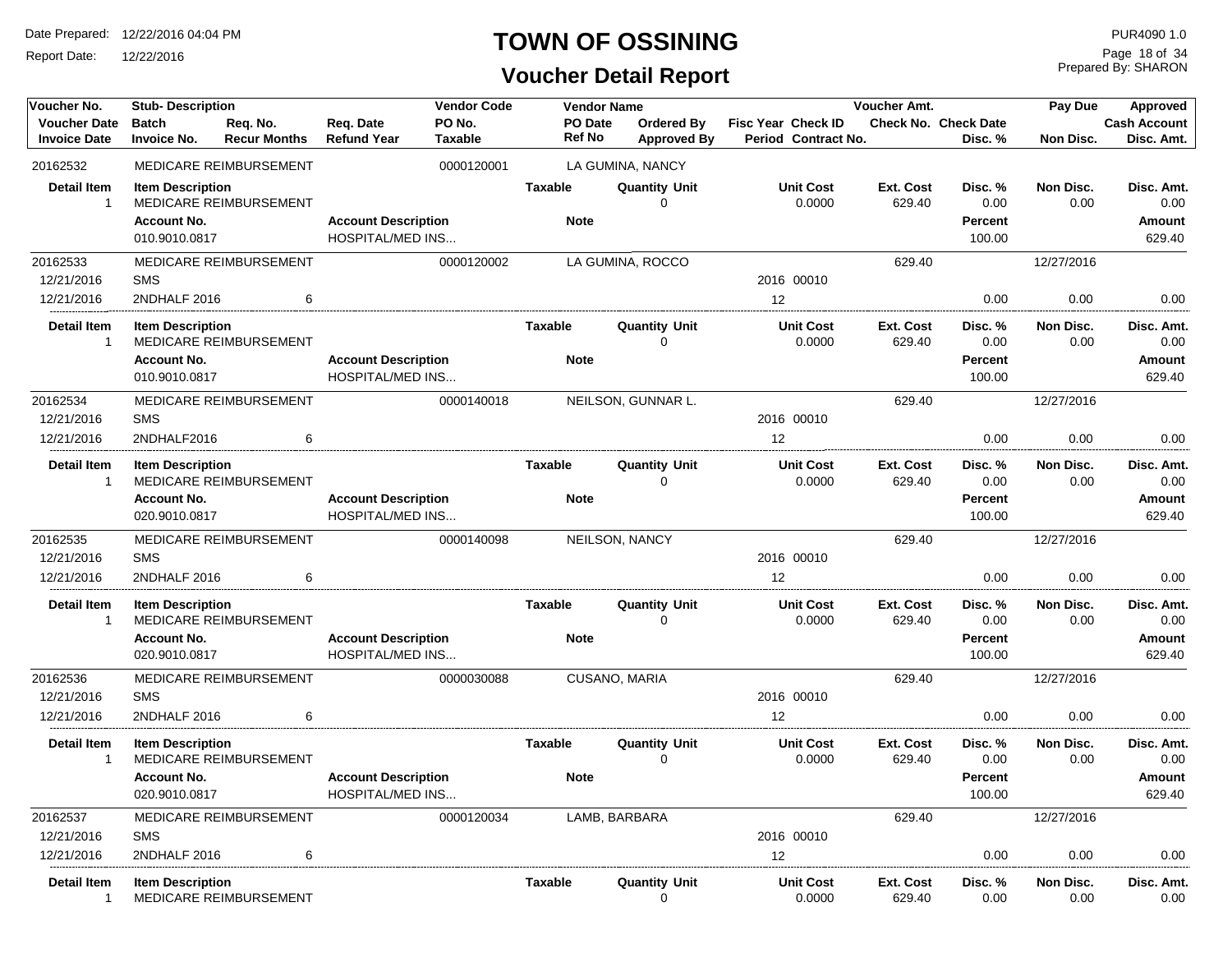Report Date: 12/22/2016

### **TOWN OF OSSINING**

| Voucher No.                                | <b>Stub- Description</b>            |                                 |                                                       | <b>Vendor Code</b>       |                          | <b>Vendor Name</b> |                                     |                                                  | Voucher Amt.               |                                 | Pay Due           | Approved                          |
|--------------------------------------------|-------------------------------------|---------------------------------|-------------------------------------------------------|--------------------------|--------------------------|--------------------|-------------------------------------|--------------------------------------------------|----------------------------|---------------------------------|-------------------|-----------------------------------|
| <b>Voucher Date</b><br><b>Invoice Date</b> | <b>Batch</b><br><b>Invoice No.</b>  | Req. No.<br><b>Recur Months</b> | Req. Date<br><b>Refund Year</b>                       | PO No.<br><b>Taxable</b> | PO Date<br><b>Ref No</b> |                    | Ordered By<br><b>Approved By</b>    | Fisc Year Check ID<br><b>Period Contract No.</b> |                            | Check No. Check Date<br>Disc. % | Non Disc.         | <b>Cash Account</b><br>Disc. Amt. |
| 20162537                                   |                                     | MEDICARE REIMBURSEMENT          |                                                       | 0000120034               |                          |                    | LAMB, BARBARA                       |                                                  |                            |                                 |                   |                                   |
|                                            | <b>Account No.</b><br>020.9010.0817 |                                 | <b>Account Description</b><br><b>HOSPITAL/MED INS</b> |                          | <b>Note</b>              |                    |                                     |                                                  |                            | Percent<br>100.00               |                   | Amount<br>629.40                  |
| 20162538                                   |                                     | MEDICARE REIMBURSEMENT          |                                                       | 0000272102               |                          |                    | LEWIS, ROBERT                       |                                                  | 629.40                     |                                 | 12/27/2016        |                                   |
| 12/21/2016                                 | <b>SMS</b>                          |                                 |                                                       |                          |                          |                    |                                     | 2016 00010                                       |                            |                                 |                   |                                   |
| 12/21/2016                                 | 2NDHALF 2016                        | 6                               |                                                       |                          |                          |                    |                                     | 12                                               |                            | 0.00                            | 0.00              | 0.00                              |
| Detail Item<br>-1                          | <b>Item Description</b>             | <b>MEDICARE REIMBURSEMENT</b>   |                                                       |                          | Taxable                  |                    | <b>Quantity Unit</b><br>$\Omega$    | <b>Unit Cost</b><br>0.0000                       | Ext. Cost<br>629.40        | Disc. %<br>0.00                 | Non Disc.<br>0.00 | Disc. Amt.<br>0.00                |
|                                            | <b>Account No.</b>                  |                                 | <b>Account Description</b>                            |                          | <b>Note</b>              |                    |                                     |                                                  |                            | Percent                         |                   | Amount                            |
|                                            | 020.9010.0817                       |                                 | <b>HOSPITAL/MED INS</b>                               |                          |                          |                    |                                     |                                                  |                            | 100.00                          |                   | 629.40                            |
| 20162539                                   |                                     | MEDICARE REIMBURSEMENT          |                                                       | 0000270345               |                          |                    | OAKLEY, WILLIAM                     |                                                  | 629.40                     |                                 | 12/27/2016        |                                   |
| 12/21/2016                                 | <b>SMS</b>                          |                                 |                                                       |                          |                          |                    |                                     | 2016 00010                                       |                            |                                 |                   |                                   |
| 12/21/2016                                 | 2NDHALF 2016                        | 6                               |                                                       |                          |                          |                    |                                     | $12 \overline{ }$                                |                            | 0.00                            | 0.00              | 0.00                              |
| <b>Detail Item</b><br>$\mathbf{1}$         | <b>Item Description</b>             | MEDICARE REIMBURSEMENT          |                                                       |                          | <b>Taxable</b>           |                    | <b>Quantity Unit</b><br>$\mathbf 0$ | <b>Unit Cost</b><br>0.0000                       | Ext. Cost<br>629.40        | Disc. %<br>0.00                 | Non Disc.<br>0.00 | Disc. Amt.<br>0.00                |
|                                            | <b>Account No.</b>                  |                                 | <b>Account Description</b>                            |                          | <b>Note</b>              |                    |                                     |                                                  |                            | <b>Percent</b>                  |                   | Amount                            |
|                                            | 020.9010.0817                       |                                 | <b>HOSPITAL/MED INS</b>                               |                          |                          |                    |                                     |                                                  |                            | 100.00                          |                   | 629.40                            |
| 20162540                                   |                                     | MEDICARE REIMBURSEMENT          |                                                       | 0000100057               |                          |                    | <b>JACKSON, EILEEN</b>              |                                                  | 629.40                     |                                 | 12/27/2016        |                                   |
| 12/21/2016                                 | <b>SMS</b>                          |                                 |                                                       |                          |                          |                    |                                     | 2016 00010                                       |                            |                                 |                   |                                   |
| 12/21/2016                                 | 2NDHALF 2016                        | 6                               |                                                       |                          |                          |                    |                                     | 12                                               |                            | 0.00                            | 0.00              | 0.00                              |
| <b>Detail Item</b><br>1                    | <b>Item Description</b>             | MEDICARE REIMBURSEMENT          |                                                       |                          | <b>Taxable</b>           |                    | <b>Quantity Unit</b><br>$\Omega$    | <b>Unit Cost</b><br>0.0000                       | <b>Ext. Cost</b><br>629.40 | Disc. %<br>0.00                 | Non Disc.<br>0.00 | Disc. Amt.<br>0.00                |
|                                            | <b>Account No.</b><br>020.9010.0817 |                                 | <b>Account Description</b><br><b>HOSPITAL/MED INS</b> |                          | <b>Note</b>              |                    |                                     |                                                  |                            | Percent<br>100.00               |                   | Amount<br>629.40                  |
| 20162541                                   |                                     | MEDICARE REIMBURSEMENT          |                                                       | 0000100058               |                          |                    | JACKSON, WILLIAM                    |                                                  | 629.40                     |                                 | 12/27/2016        |                                   |
| 12/21/2016                                 | <b>SMS</b>                          |                                 |                                                       |                          |                          |                    |                                     | 2016 00010                                       |                            |                                 |                   |                                   |
| 12/21/2016                                 | 2NDHALF 2016                        | 6                               |                                                       |                          |                          |                    |                                     | 12                                               |                            | 0.00                            | 0.00              | 0.00                              |
| <b>Detail Item</b><br>1                    | <b>Item Description</b>             | MEDICARE REIMBURSEMENT          |                                                       |                          | <b>Taxable</b>           |                    | <b>Quantity Unit</b><br>$\Omega$    | <b>Unit Cost</b><br>0.0000                       | Ext. Cost<br>629.40        | Disc. %<br>0.00                 | Non Disc.<br>0.00 | Disc. Amt.<br>0.00                |
|                                            | <b>Account No.</b><br>020.9010.0817 |                                 | <b>Account Description</b><br><b>HOSPITAL/MED INS</b> |                          | <b>Note</b>              |                    |                                     |                                                  |                            | Percent<br>100.00               |                   | Amount<br>629.40                  |
| 20162542                                   |                                     | MEDICARE REIMBURSEMENT          |                                                       | 0000040018               |                          |                    | DILORETO, JOAN                      |                                                  | 629.40                     |                                 | 12/27/2016        |                                   |
| 12/21/2016                                 | <b>SMS</b>                          |                                 |                                                       |                          |                          |                    |                                     | 2016 00010                                       |                            |                                 |                   |                                   |
| 12/21/2016                                 | 2NDHALF 2016                        | 6                               |                                                       |                          |                          |                    |                                     | 12                                               |                            | 0.00                            | 0.00              | 0.00                              |
| Detail Item<br>-1                          | <b>Item Description</b>             | MEDICARE REIMBURSEMENT          |                                                       |                          | Taxable                  |                    | <b>Quantity Unit</b><br>$\Omega$    | <b>Unit Cost</b><br>0.0000                       | Ext. Cost<br>629.40        | Disc. %<br>0.00                 | Non Disc.<br>0.00 | Disc. Amt.<br>0.00                |
|                                            | <b>Account No.</b><br>031.9010.0817 |                                 | <b>Account Description</b><br><b>HOSPITAL/MED INS</b> |                          | <b>Note</b>              |                    |                                     |                                                  |                            | <b>Percent</b><br>100.00        |                   | Amount<br>629.40                  |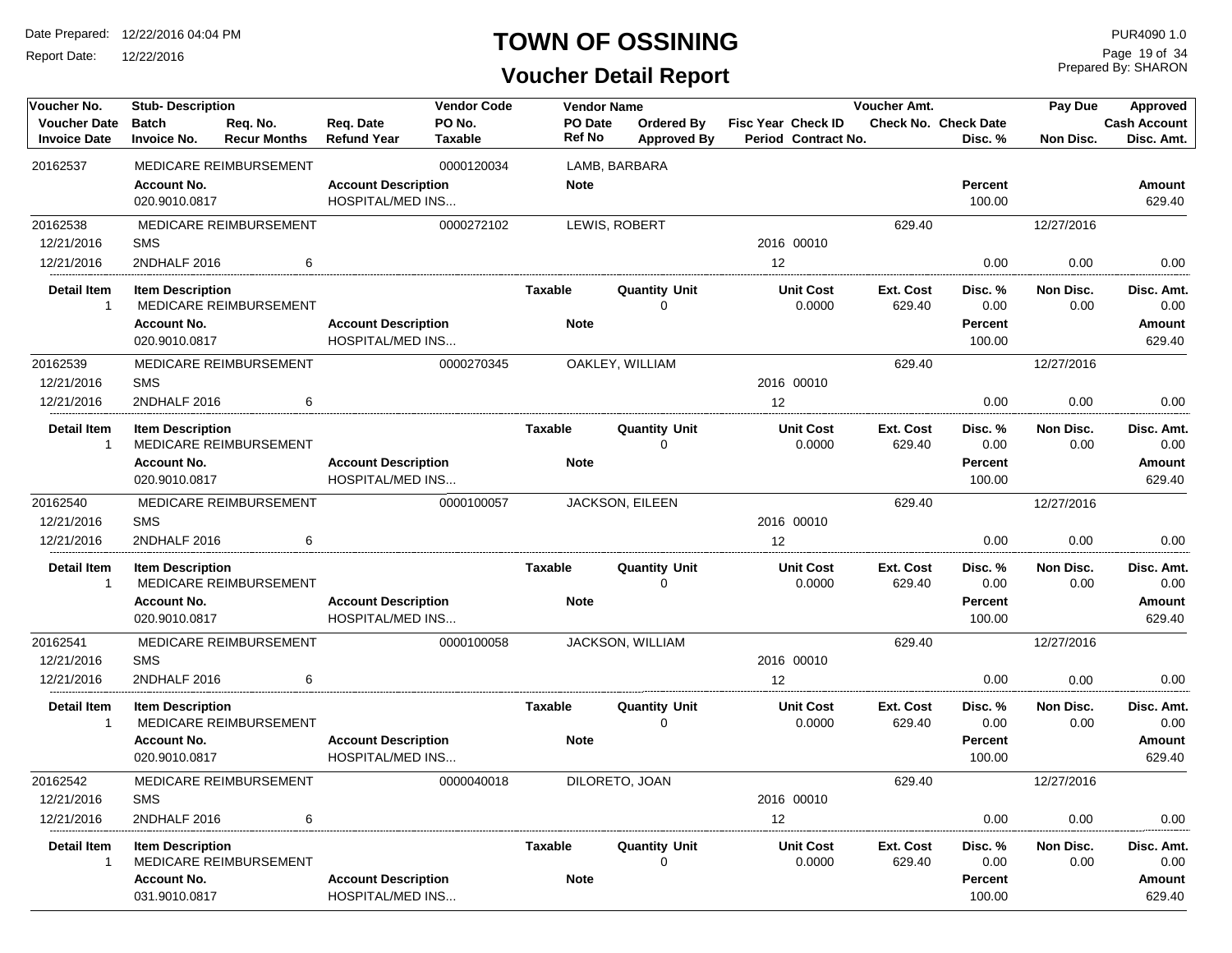Report Date: 12/22/2016

#### **TOWN OF OSSINING**

## **Voucher Detail Report**

Prepared By: SHARON Page 20 of 34

| Voucher No.                                | <b>Stub-Description</b>                       |                                 |                                                       | <b>Vendor Code</b>       |                | <b>Vendor Name</b>       |                                     |                                                  | Voucher Amt.        |                                   | Pay Due           | Approved                            |
|--------------------------------------------|-----------------------------------------------|---------------------------------|-------------------------------------------------------|--------------------------|----------------|--------------------------|-------------------------------------|--------------------------------------------------|---------------------|-----------------------------------|-------------------|-------------------------------------|
| <b>Voucher Date</b><br><b>Invoice Date</b> | <b>Batch</b><br><b>Invoice No.</b>            | Req. No.<br><b>Recur Months</b> | Req. Date<br><b>Refund Year</b>                       | PO No.<br><b>Taxable</b> |                | PO Date<br><b>Ref No</b> | Ordered By<br><b>Approved By</b>    | <b>Fisc Year Check ID</b><br>Period Contract No. |                     | Check No. Check Date<br>Disc. %   | Non Disc.         | <b>Cash Account</b><br>Disc. Amt.   |
| 20162543                                   |                                               | MEDICARE REIMBURSEMENT          |                                                       | 0000060115               |                | FINCH, WILLIAM           |                                     |                                                  | 629.40              |                                   | 12/27/2016        |                                     |
| 12/21/2016                                 | <b>SMS</b>                                    |                                 |                                                       |                          |                |                          |                                     | 2016 00010                                       |                     |                                   |                   |                                     |
| 12/21/2016                                 | 2NDHALF 2016                                  | 6                               |                                                       |                          |                |                          |                                     | 12                                               |                     | 0.00                              | 0.00              | 0.00                                |
| <b>Detail Item</b><br>$\overline{1}$       | <b>Item Description</b><br><b>Account No.</b> | MEDICARE REIMBURSEMENT          | <b>Account Description</b>                            |                          | Taxable        | <b>Note</b>              | <b>Quantity Unit</b><br>$\Omega$    | <b>Unit Cost</b><br>0.0000                       | Ext. Cost<br>629.40 | Disc. %<br>0.00<br><b>Percent</b> | Non Disc.<br>0.00 | Disc. Amt.<br>0.00<br><b>Amount</b> |
|                                            | 010.9010.0817                                 |                                 | HOSPITAL/MED INS                                      |                          |                |                          |                                     |                                                  |                     | 100.00                            |                   | 629.40                              |
| 20162544                                   |                                               | MEDICARE REIMBURSEMENT          |                                                       | 0000030031               |                | <b>CURTIN, NORMA</b>     |                                     |                                                  | 629.40              |                                   | 12/27/2016        |                                     |
| 12/21/2016                                 | CZ                                            |                                 |                                                       |                          |                |                          |                                     | 2016 00010                                       |                     |                                   |                   |                                     |
| 12/21/2016                                 | 2NDHALF 2016                                  | 6                               |                                                       |                          |                |                          |                                     | 12                                               |                     | 0.00                              | 0.00              | 0.00                                |
| <b>Detail Item</b><br>$\overline{1}$       | <b>Item Description</b>                       | MEDICARE REIMBURSEMENT          |                                                       |                          | Taxable        |                          | <b>Quantity Unit</b><br>$\Omega$    | <b>Unit Cost</b><br>0.0000                       | Ext. Cost<br>629.40 | Disc. %<br>0.00                   | Non Disc.<br>0.00 | Disc. Amt.<br>0.00                  |
|                                            | <b>Account No.</b><br>031.9010.0817           |                                 | <b>Account Description</b><br><b>HOSPITAL/MED INS</b> |                          |                | <b>Note</b>              |                                     |                                                  |                     | <b>Percent</b><br>100.00          |                   | Amount<br>629.40                    |
| 20162545                                   |                                               | <b>MEDICARE REIMBURSEMENT</b>   |                                                       | 0000120055               |                |                          | ESTATE OF JULIANNE LONG             |                                                  | 201.90              |                                   | 12/27/2016        |                                     |
| 12/21/2016                                 | <b>CZ</b>                                     |                                 |                                                       |                          |                |                          |                                     | 2016 00010                                       |                     |                                   |                   |                                     |
| 12/21/2016                                 | 2NDHALF 2016                                  | 6                               |                                                       |                          |                |                          |                                     | 12 <sup>2</sup>                                  |                     | 0.00                              | 0.00              | 0.00                                |
| <b>Detail Item</b><br>$\overline{1}$       | <b>Item Description</b>                       | MEDICARE REIMBURSEMENT          |                                                       |                          | <b>Taxable</b> |                          | <b>Quantity Unit</b><br>$\Omega$    | <b>Unit Cost</b><br>0.0000                       | Ext. Cost<br>201.90 | Disc. %<br>0.00                   | Non Disc.<br>0.00 | Disc. Amt.<br>0.00                  |
|                                            | <b>Account No.</b><br>031.9010.0817           |                                 | <b>Account Description</b><br><b>HOSPITAL/MED INS</b> |                          |                | <b>Note</b>              |                                     |                                                  |                     | Percent<br>100.00                 |                   | Amount<br>201.90                    |
| 20162546                                   |                                               | MEDICARE REIMBURSEMENT          |                                                       | 0000040272               |                | DURKIN, JAMES            |                                     |                                                  | 629.40              |                                   | 12/27/2016        |                                     |
| 12/21/2016                                 | CZ                                            |                                 |                                                       |                          |                |                          |                                     | 2016 00010                                       |                     |                                   |                   |                                     |
| 12/21/2016                                 | 2NDHALF 2016                                  | 6                               |                                                       |                          |                |                          |                                     | 12                                               |                     | 0.00                              | 0.00              | 0.00                                |
| <b>Detail Item</b><br>$\overline{1}$       | <b>Item Description</b>                       | MEDICARE REIMBURSEMENT          |                                                       |                          | Taxable        |                          | <b>Quantity Unit</b><br>$\mathbf 0$ | <b>Unit Cost</b><br>0.0000                       | Ext. Cost<br>629.40 | Disc. %<br>0.00                   | Non Disc.<br>0.00 | Disc. Amt.<br>0.00                  |
|                                            | <b>Account No.</b>                            |                                 | <b>Account Description</b>                            |                          |                | <b>Note</b>              |                                     |                                                  |                     | <b>Percent</b>                    |                   | Amount                              |
|                                            | 010.9010.0817                                 |                                 | <b>HOSPITAL/MED INS</b>                               |                          |                |                          |                                     |                                                  |                     | 100.00                            |                   | 629.40                              |
| 20162547                                   |                                               | MEDICARE REIMBURSEMENT          |                                                       | 0000160097               |                |                          | PARTHEMORE, RICHARD SR.             |                                                  | 629.40              |                                   | 12/27/2016        |                                     |
| 12/21/2016                                 | CZ                                            |                                 |                                                       |                          |                |                          |                                     | 2016 00010                                       |                     |                                   |                   |                                     |
| 12/21/2016                                 | 2NDHALF 2016                                  | 6                               |                                                       |                          |                |                          |                                     | 12                                               |                     | 0.00                              | 0.00              | 0.00                                |
| <b>Detail Item</b><br>-1                   | <b>Item Description</b>                       | MEDICARE REIMBURSEMENT          |                                                       |                          | <b>Taxable</b> |                          | <b>Quantity Unit</b><br>$\Omega$    | <b>Unit Cost</b><br>0.0000                       | Ext. Cost<br>629.40 | Disc. %<br>0.00                   | Non Disc.<br>0.00 | Disc. Amt.<br>0.00                  |
|                                            | <b>Account No.</b><br>020.9010.0817           |                                 | <b>Account Description</b><br><b>HOSPITAL/MED INS</b> |                          |                | <b>Note</b>              |                                     |                                                  |                     | <b>Percent</b><br>100.00          |                   | Amount<br>629.40                    |
| 20162548                                   |                                               | MEDICARE REIMBURSEMENT          |                                                       | 0000600116               |                | FINCH, NORMA             |                                     |                                                  | 629.40              |                                   | 12/27/2016        |                                     |
| 12/21/2016                                 | CZ                                            |                                 |                                                       |                          |                |                          |                                     | 2016 00010                                       |                     |                                   |                   |                                     |
| 12/21/2016                                 | 2NDHALF 2016                                  | 6                               |                                                       |                          |                |                          |                                     | 12                                               |                     | 0.00                              | 0.00              | 0.00                                |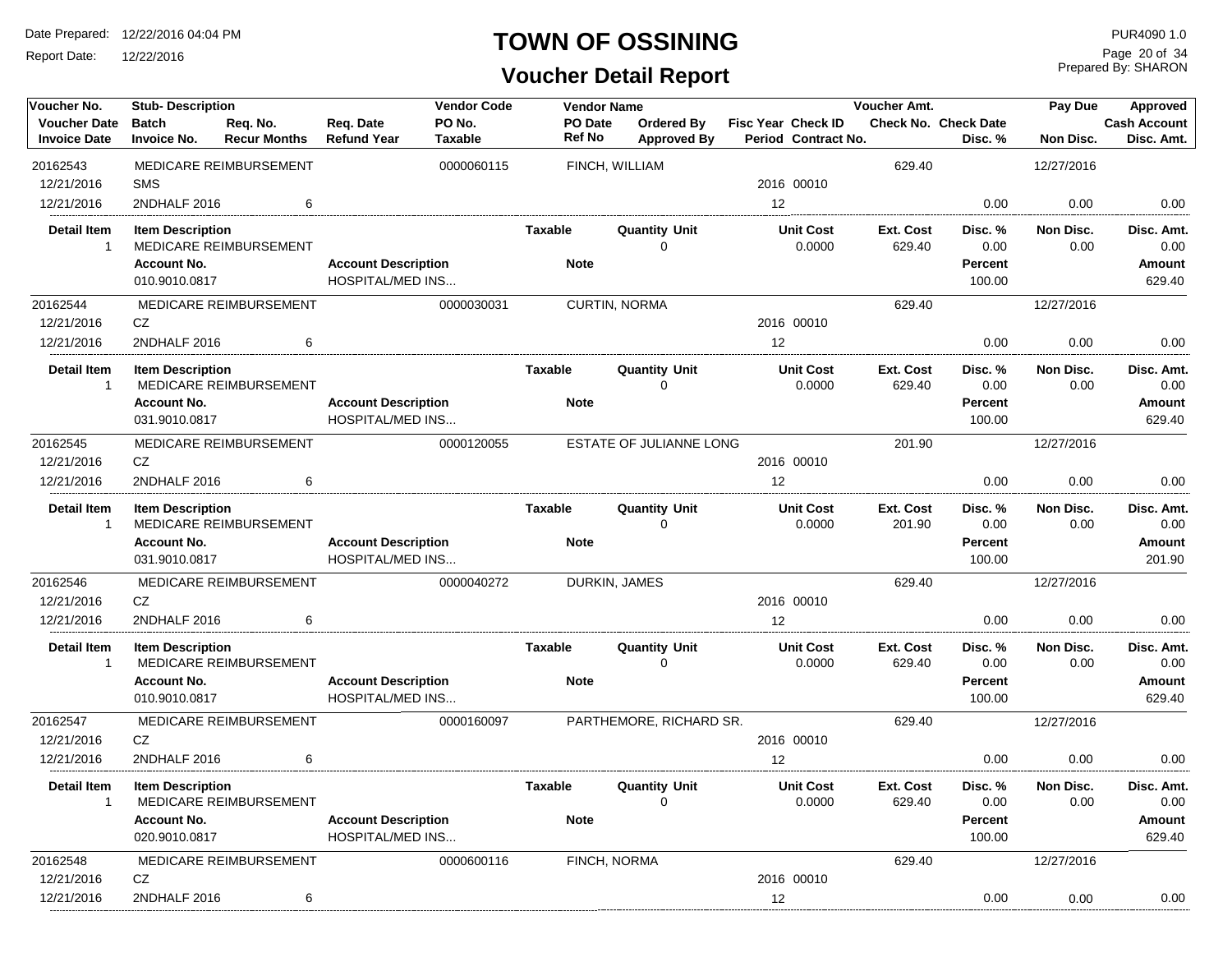Report Date: 12/22/2016

### **TOWN OF OSSINING**

## **Voucher Detail Report**

Prepared By: SHARON Page 21 of 34

| Voucher No.                                | <b>Vendor Code</b><br>Voucher Amt.<br><b>Stub-Description</b><br><b>Vendor Name</b> |                                 |                                                       |                          |                                 | Pay Due        | Approved                                |                                                  |                            |                                             |                   |                                        |
|--------------------------------------------|-------------------------------------------------------------------------------------|---------------------------------|-------------------------------------------------------|--------------------------|---------------------------------|----------------|-----------------------------------------|--------------------------------------------------|----------------------------|---------------------------------------------|-------------------|----------------------------------------|
| <b>Voucher Date</b><br><b>Invoice Date</b> | <b>Batch</b><br><b>Invoice No.</b>                                                  | Req. No.<br><b>Recur Months</b> | Req. Date<br><b>Refund Year</b>                       | PO No.<br><b>Taxable</b> | <b>PO Date</b><br><b>Ref No</b> |                | <b>Ordered By</b><br><b>Approved By</b> | <b>Fisc Year Check ID</b><br>Period Contract No. |                            | <b>Check No. Check Date</b><br>Disc. %      | Non Disc.         | <b>Cash Account</b><br>Disc. Amt.      |
| 20162548                                   |                                                                                     | MEDICARE REIMBURSEMENT          |                                                       | 0000600116               |                                 | FINCH, NORMA   |                                         |                                                  |                            |                                             |                   |                                        |
| <b>Detail Item</b><br>$\mathbf{1}$         | <b>Item Description</b><br><b>Account No.</b><br>010.9010.0817                      | MEDICARE REIMBURSEMENT          | <b>Account Description</b><br><b>HOSPITAL/MED INS</b> |                          | <b>Taxable</b><br><b>Note</b>   |                | <b>Quantity Unit</b><br>$\Omega$        | <b>Unit Cost</b><br>0.0000                       | <b>Ext. Cost</b><br>629.40 | Disc. %<br>0.00<br><b>Percent</b><br>100.00 | Non Disc.<br>0.00 | Disc. Amt.<br>0.00<br>Amount<br>629.40 |
| 20162549                                   |                                                                                     | MEDICARE REIMBURSEMENT          |                                                       | 0000200618               |                                 |                | BATTISTA, FRANCINE                      |                                                  | 629.40                     |                                             | 12/27/2016        |                                        |
| 12/21/2016                                 | CZ                                                                                  |                                 |                                                       |                          |                                 |                |                                         | 2016 00010                                       |                            |                                             |                   |                                        |
| 12/21/2016                                 | 2NDHALF 2016                                                                        | 6                               |                                                       |                          |                                 |                |                                         | 12                                               |                            | 0.00                                        | 0.00              | 0.00                                   |
| <b>Detail Item</b><br>-1                   | <b>Item Description</b>                                                             | MEDICARE REIMBURSEMENT          |                                                       |                          | <b>Taxable</b>                  |                | <b>Quantity Unit</b><br>$\Omega$        | <b>Unit Cost</b><br>0.0000                       | Ext. Cost<br>629.40        | Disc. %<br>0.00                             | Non Disc.<br>0.00 | Disc. Amt.<br>0.00                     |
|                                            | <b>Account No.</b><br>020.9010.0817                                                 |                                 | <b>Account Description</b><br><b>HOSPITAL/MED INS</b> |                          | <b>Note</b>                     |                |                                         |                                                  |                            | <b>Percent</b><br>100.00                    |                   | Amount<br>629.40                       |
| 20162550<br>12/21/2016                     |                                                                                     | MEDICARE REIMBURSEMENT          |                                                       | 0000060004               |                                 | FAY, WARREN    |                                         | 2016 00010                                       | 629.40                     |                                             | 12/27/2016        |                                        |
| 12/21/2016                                 | 2NDHALF 2016                                                                        | 6                               |                                                       |                          |                                 |                |                                         | 12                                               |                            | 0.00                                        | 0.00              | 0.00                                   |
| <b>Detail Item</b><br>$\mathbf{1}$         | <b>Item Description</b><br><b>Account No.</b><br>031.9010.0817                      | MEDICARE REIMBURSEMENT          | <b>Account Description</b><br><b>HOSPITAL/MED INS</b> |                          | <b>Taxable</b><br><b>Note</b>   |                | <b>Quantity Unit</b><br>$\Omega$        | <b>Unit Cost</b><br>0.0000                       | Ext. Cost<br>629.40        | Disc. %<br>0.00<br><b>Percent</b><br>100.00 | Non Disc.<br>0.00 | Disc. Amt.<br>0.00<br>Amount<br>629.40 |
| 20162551<br>12/21/2016                     |                                                                                     | MEDICARE REIMBURSEMENT          |                                                       | 0000700339               |                                 | MORAN, MICHAEL |                                         | 2016 00010                                       | 629.40                     |                                             | 12/27/2016        |                                        |
| 12/21/2016                                 | 2NDHALF 2016                                                                        | 6                               |                                                       |                          |                                 |                |                                         | 12                                               |                            | 0.00                                        | 0.00              | 0.00                                   |
| <b>Detail Item</b><br>-1                   | <b>Item Description</b>                                                             | MEDICARE REIMBURSEMENT          |                                                       |                          | <b>Taxable</b>                  |                | <b>Quantity Unit</b><br>$\Omega$        | <b>Unit Cost</b><br>0.0000                       | Ext. Cost<br>629.40        | Disc. %<br>0.00                             | Non Disc.<br>0.00 | Disc. Amt.<br>0.00                     |
|                                            | <b>Account No.</b><br>031.9010.0817                                                 |                                 | <b>Account Description</b><br><b>HOSPITAL/MED INS</b> |                          | <b>Note</b>                     |                |                                         |                                                  |                            | <b>Percent</b><br>100.00                    |                   | Amount<br>629.40                       |
| 20162552<br>12/21/2016                     |                                                                                     | MEDICARE REIMBURSMENT           |                                                       | 0000700528               |                                 |                | TOMPKINS, LLOYD A.                      | 2016 00010                                       | 629.40                     |                                             | 12/27/2016        |                                        |
| 12/21/2016                                 | 2NDHALF 2016                                                                        | 6                               |                                                       |                          |                                 |                |                                         | 12 <sup>2</sup>                                  |                            | 0.00                                        | 0.00              | 0.00                                   |
| <b>Detail Item</b><br>-1                   | <b>Item Description</b><br><b>Account No.</b><br>020.9010.0817                      | <b>MEDICARE REIMBURSMENT</b>    | <b>Account Description</b><br><b>HOSPITAL/MED INS</b> |                          | <b>Taxable</b><br><b>Note</b>   |                | <b>Quantity Unit</b><br>$\Omega$        | <b>Unit Cost</b><br>0.0000                       | Ext. Cost<br>629.40        | Disc. %<br>0.00<br><b>Percent</b><br>100.00 | Non Disc.<br>0.00 | Disc. Amt.<br>0.00<br>Amount<br>629.40 |
| 20162553<br>12/21/2016                     |                                                                                     | MEDICARE REIMBURSMENT           |                                                       | 0000700530               |                                 | COXEN, JOHN T. |                                         | 2016 00010                                       | 629.40                     |                                             | 12/27/2016        |                                        |
| 12/21/2016                                 | 2NDHALF 2016                                                                        | 6                               |                                                       |                          |                                 |                |                                         | 12                                               |                            | 0.00                                        | 0.00              | 0.00                                   |
| <b>Detail Item</b><br>-1                   | <b>Item Description</b>                                                             | MEDICARE REIMBURSMENT           |                                                       |                          | <b>Taxable</b>                  |                | <b>Quantity Unit</b><br>0               | <b>Unit Cost</b><br>0.0000                       | Ext. Cost<br>629.40        | Disc. %<br>0.00                             | Non Disc.<br>0.00 | Disc. Amt.<br>0.00                     |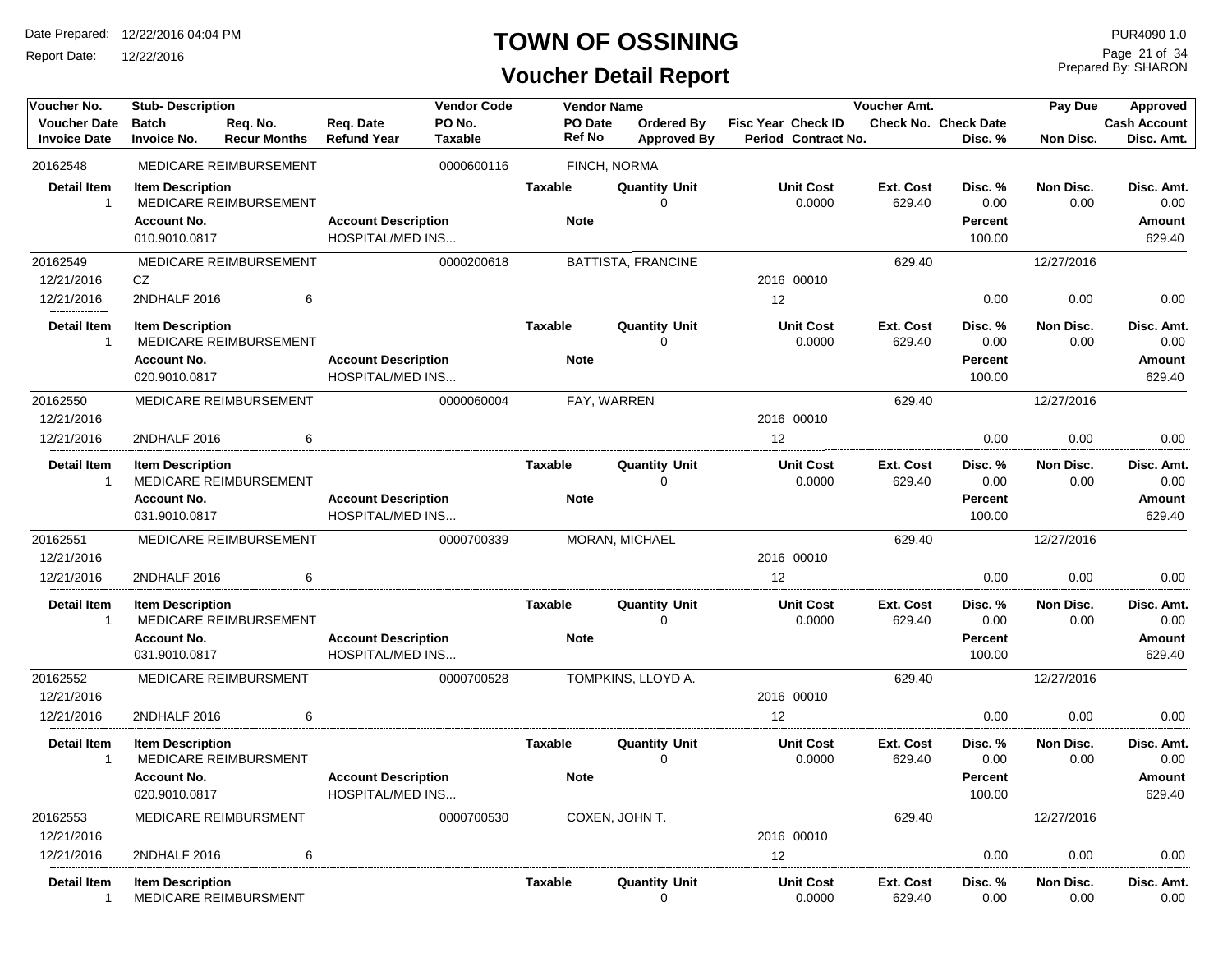Report Date: 12/22/2016

#### **TOWN OF OSSINING**

**Voucher Detail Report**

Prepared By: SHARON Page 22 of 34

| Voucher No.                                | <b>Stub-Description</b>             |                                 |                                                       | <b>Vendor Code</b>       | <b>Vendor Name</b>       |                                         |                                                  | Voucher Amt.               |                                 | Pay Due           | Approved                          |
|--------------------------------------------|-------------------------------------|---------------------------------|-------------------------------------------------------|--------------------------|--------------------------|-----------------------------------------|--------------------------------------------------|----------------------------|---------------------------------|-------------------|-----------------------------------|
| <b>Voucher Date</b><br><b>Invoice Date</b> | <b>Batch</b><br><b>Invoice No.</b>  | Req. No.<br><b>Recur Months</b> | Req. Date<br><b>Refund Year</b>                       | PO No.<br><b>Taxable</b> | PO Date<br><b>Ref No</b> | <b>Ordered By</b><br><b>Approved By</b> | <b>Fisc Year Check ID</b><br>Period Contract No. |                            | Check No. Check Date<br>Disc. % | <b>Non Disc.</b>  | <b>Cash Account</b><br>Disc. Amt. |
| 20162553                                   |                                     | MEDICARE REIMBURSMENT           |                                                       | 0000700530               |                          | COXEN, JOHN T.                          |                                                  |                            |                                 |                   |                                   |
|                                            | <b>Account No.</b><br>020.9010.0817 |                                 | <b>Account Description</b><br><b>HOSPITAL/MED INS</b> |                          | <b>Note</b>              |                                         |                                                  |                            | <b>Percent</b><br>100.00        |                   | <b>Amount</b><br>629.40           |
| 20162554                                   |                                     | MEDICARE REIMBURSMENT           |                                                       | 0000130071               |                          | MARINO, JOSEPH T.                       |                                                  | 629.40                     |                                 | 12/27/2016        |                                   |
| 12/21/2016                                 |                                     |                                 |                                                       |                          |                          |                                         | 2016 00010                                       |                            |                                 |                   |                                   |
| 12/21/2016                                 | 2NDHALF 2016                        | 6                               |                                                       |                          |                          |                                         | 12                                               |                            | 0.00                            | 0.00              | 0.00                              |
| <b>Detail Item</b><br>$\mathbf{1}$         | <b>Item Description</b>             | MEDICARE REIMBURSMENT           |                                                       |                          | <b>Taxable</b>           | <b>Quantity Unit</b><br>$\Omega$        | <b>Unit Cost</b><br>0.0000                       | <b>Ext. Cost</b><br>629.40 | Disc. %<br>0.00                 | Non Disc.<br>0.00 | Disc. Amt.<br>0.00                |
|                                            | <b>Account No.</b>                  |                                 | <b>Account Description</b>                            |                          | <b>Note</b>              |                                         |                                                  |                            | <b>Percent</b>                  |                   | Amount                            |
|                                            | 010.9010.0817                       |                                 | <b>HOSPITAL/MED INS</b>                               |                          |                          |                                         |                                                  |                            | 100.00                          |                   | 629.40                            |
| 20162555                                   |                                     | MEDICARE REIMBURSEMENT          |                                                       | 0000060016               |                          | FRACASSI, PATRICIA                      |                                                  | 629.40                     |                                 | 12/27/2016        |                                   |
| 12/21/2016                                 |                                     |                                 |                                                       |                          |                          |                                         | 2016 00010                                       |                            |                                 |                   |                                   |
| 12/21/2016                                 | 2NDHALF 2016                        | 6                               |                                                       |                          |                          |                                         | 12                                               |                            | 0.00                            | 0.00              | 0.00                              |
| <b>Detail Item</b><br>$\mathbf{1}$         | <b>Item Description</b>             | MEDICARE REIMBURSEMENT          |                                                       |                          | <b>Taxable</b>           | <b>Quantity Unit</b><br>0               | <b>Unit Cost</b><br>0.0000                       | <b>Ext. Cost</b><br>629.40 | Disc. %<br>0.00                 | Non Disc.<br>0.00 | Disc. Amt.<br>0.00                |
|                                            | <b>Account No.</b>                  |                                 | <b>Account Description</b>                            |                          | <b>Note</b>              |                                         |                                                  |                            | <b>Percent</b>                  |                   | Amount                            |
|                                            | 010.9010.0817                       |                                 | <b>HOSPITAL/MED INS</b>                               |                          |                          |                                         |                                                  |                            | 100.00                          |                   | 629.40                            |
| 20162556                                   |                                     | MEDICARE REIMBURSEMENT          |                                                       | 0000700606               |                          | BATTISTA, PAUL J.                       |                                                  | 629.40                     |                                 | 12/27/2016        |                                   |
| 12/21/2016                                 |                                     | 6                               |                                                       |                          |                          |                                         | 2016 00010                                       |                            |                                 |                   |                                   |
| 12/21/2016                                 | 2NDHALF 2016                        |                                 |                                                       |                          |                          |                                         | 12                                               |                            | 0.00                            | 0.00              | 0.00                              |
| <b>Detail Item</b><br>$\mathbf{1}$         | <b>Item Description</b>             | MEDICARE REIMBURSEMENT          |                                                       |                          | <b>Taxable</b>           | <b>Quantity Unit</b><br>$\Omega$        | <b>Unit Cost</b><br>0.0000                       | Ext. Cost<br>629.40        | Disc. %<br>0.00                 | Non Disc.<br>0.00 | Disc. Amt.<br>0.00                |
|                                            | <b>Account No.</b><br>020.9010.0817 |                                 | <b>Account Description</b><br><b>HOSPITAL/MED INS</b> |                          | <b>Note</b>              |                                         |                                                  |                            | <b>Percent</b><br>100.00        |                   | <b>Amount</b><br>629.40           |
| 20162557<br>12/21/2016                     |                                     | MEDICARE REIMBURSMENT           |                                                       | 0000700607               |                          | TOMPKINS, KATHRYN J.                    | 2016 00010                                       | 629.40                     |                                 | 12/27/2016        |                                   |
| 12/21/2016                                 | 2NDHALF 2016                        | 6                               |                                                       |                          |                          |                                         | 12                                               |                            | 0.00                            | 0.00              | 0.00                              |
|                                            |                                     |                                 |                                                       |                          |                          |                                         |                                                  |                            |                                 |                   |                                   |
| <b>Detail Item</b><br>1                    | <b>Item Description</b>             | <b>MEDICARE REIMBURSMENT</b>    |                                                       |                          | <b>Taxable</b>           | <b>Quantity Unit</b><br>$\Omega$        | <b>Unit Cost</b><br>0.0000                       | Ext. Cost<br>629.40        | Disc. %<br>0.00                 | Non Disc.<br>0.00 | Disc. Amt.<br>0.00                |
|                                            | <b>Account No.</b><br>020.9010.0817 |                                 | <b>Account Description</b><br><b>HOSPITAL/MED INS</b> |                          | <b>Note</b>              |                                         |                                                  |                            | <b>Percent</b><br>100.00        |                   | Amount<br>629.40                  |
| 20162558<br>12/21/2016                     |                                     | MEDICARE REIMBURSMENT           |                                                       | 0000700030               |                          | DUFFY, DOROTHY                          | 2016 00010                                       | 629.40                     |                                 | 12/27/2016        |                                   |
| 12/21/2016                                 | 2NDHALF 2016                        | 6                               |                                                       |                          |                          |                                         | 12                                               |                            | 0.00                            | 0.00              | 0.00                              |
| <b>Detail Item</b><br>1                    | <b>Item Description</b>             | MEDICARE REIMBURSMENT           |                                                       |                          | Taxable                  | <b>Quantity Unit</b><br>$\mathbf 0$     | <b>Unit Cost</b><br>0.0000                       | Ext. Cost<br>629.40        | Disc. %<br>0.00                 | Non Disc.<br>0.00 | Disc. Amt.<br>0.00                |
|                                            | <b>Account No.</b><br>010.9010.0817 |                                 | <b>Account Description</b><br><b>HOSPITAL/MED INS</b> |                          | <b>Note</b>              |                                         |                                                  |                            | <b>Percent</b><br>100.00        |                   | <b>Amount</b><br>629.40           |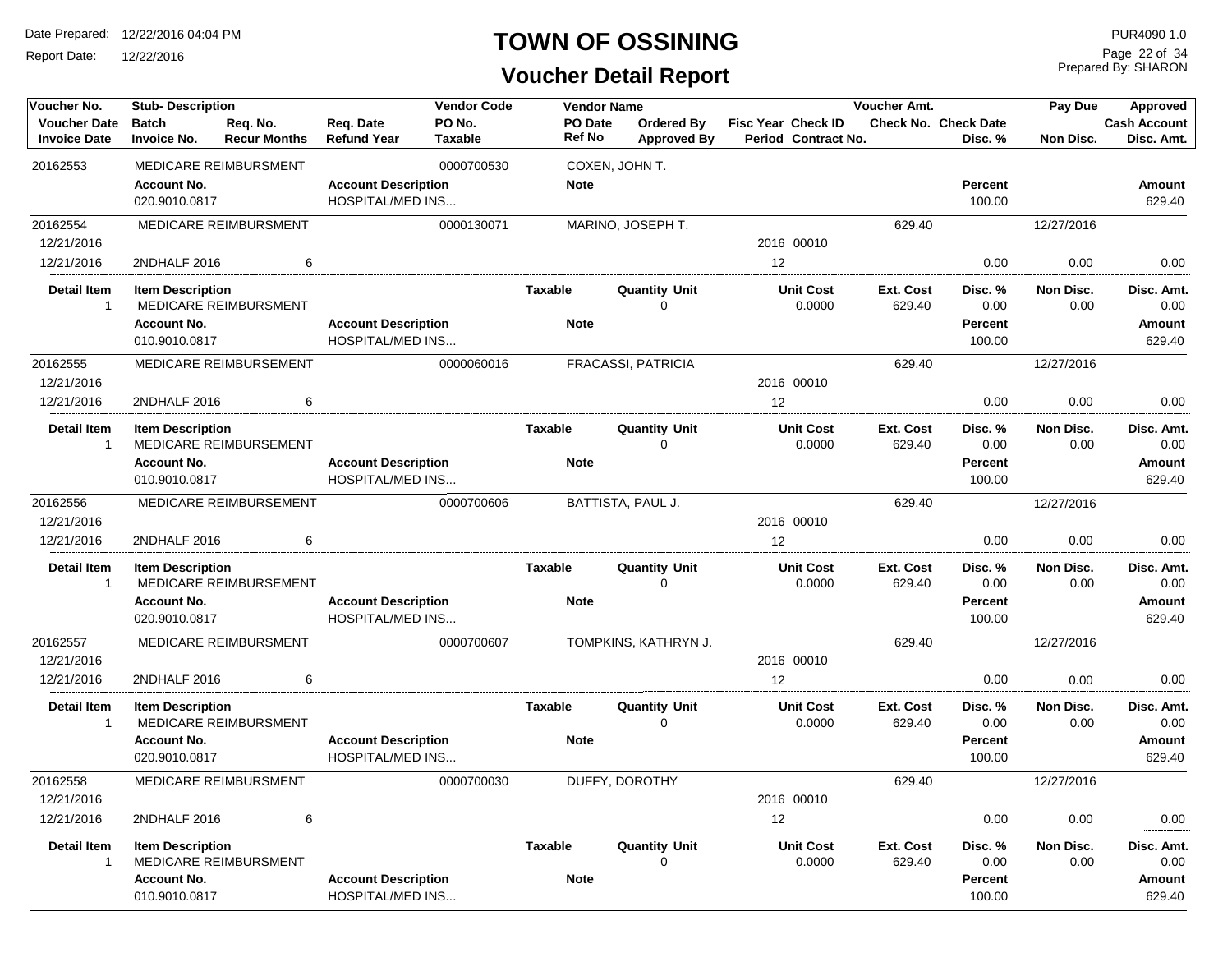Report Date: 12/22/2016

#### **TOWN OF OSSINING**

## **Voucher Detail Report**

Prepared By: SHARON Page 23 of 34

| Voucher No.                                | <b>Stub-Description</b>             |                                 |                                                       | <b>Vendor Code</b>       |                          | <b>Vendor Name</b> |                                  |                                                  | Voucher Amt.        |                                 | Pay Due           | Approved                          |
|--------------------------------------------|-------------------------------------|---------------------------------|-------------------------------------------------------|--------------------------|--------------------------|--------------------|----------------------------------|--------------------------------------------------|---------------------|---------------------------------|-------------------|-----------------------------------|
| <b>Voucher Date</b><br><b>Invoice Date</b> | <b>Batch</b><br><b>Invoice No.</b>  | Req. No.<br><b>Recur Months</b> | Req. Date<br><b>Refund Year</b>                       | PO No.<br><b>Taxable</b> | PO Date<br><b>Ref No</b> |                    | Ordered By<br><b>Approved By</b> | <b>Fisc Year Check ID</b><br>Period Contract No. |                     | Check No. Check Date<br>Disc. % | Non Disc.         | <b>Cash Account</b><br>Disc. Amt. |
| 20162559                                   |                                     | MEDICARE REIMBURSMENT           |                                                       | 0000701049               |                          |                    | DUFFY, MICHAEL J., SR.           |                                                  | 629.40              |                                 | 12/27/2016        |                                   |
| 12/21/2016                                 |                                     |                                 |                                                       |                          |                          |                    |                                  | 2016 00010                                       |                     |                                 |                   |                                   |
| 12/21/2016                                 | 2NDHALF 2016                        | 6                               |                                                       |                          |                          |                    |                                  | 12                                               |                     | 0.00                            | 0.00              | 0.00                              |
| <b>Detail Item</b><br>$\overline{1}$       | <b>Item Description</b>             | MEDICARE REIMBURSMENT           |                                                       |                          | Taxable                  |                    | <b>Quantity Unit</b><br>$\Omega$ | <b>Unit Cost</b><br>0.0000                       | Ext. Cost<br>629.40 | Disc. %<br>0.00                 | Non Disc.<br>0.00 | Disc. Amt.<br>0.00                |
|                                            | <b>Account No.</b><br>010.9010.0817 |                                 | <b>Account Description</b><br><b>HOSPITAL/MED INS</b> |                          | <b>Note</b>              |                    |                                  |                                                  |                     | <b>Percent</b><br>100.00        |                   | <b>Amount</b><br>629.40           |
| 20162560<br>12/21/2016                     |                                     | MEDICARE REIMBURSEMENT          |                                                       | 0000701112               |                          |                    | PARTHEMORE, PAMELA               | 2016 00010                                       | 629.40              |                                 | 12/27/2016        |                                   |
| 12/21/2016                                 | 2NDHALF 2016                        | 6                               |                                                       |                          |                          |                    |                                  | 12                                               |                     | 0.00                            | 0.00              |                                   |
|                                            |                                     |                                 |                                                       |                          |                          |                    |                                  |                                                  |                     |                                 |                   | 0.00                              |
| <b>Detail Item</b><br>$\overline{1}$       | <b>Item Description</b>             | MEDICARE REIMBURSEMENT          |                                                       |                          | Taxable                  |                    | <b>Quantity Unit</b><br>$\Omega$ | <b>Unit Cost</b><br>0.0000                       | Ext. Cost<br>629.40 | Disc. %<br>0.00                 | Non Disc.<br>0.00 | Disc. Amt.<br>0.00                |
|                                            | <b>Account No.</b><br>020.9010.0817 |                                 | <b>Account Description</b><br><b>HOSPITAL/MED INS</b> |                          | <b>Note</b>              |                    |                                  |                                                  |                     | <b>Percent</b><br>100.00        |                   | Amount<br>629.40                  |
| 20162561                                   |                                     | <b>MEDICARE REIMBURSEMENT</b>   |                                                       | 0000190026               |                          |                    | SHAPIRO, EDWIN S.                |                                                  | 629.40              |                                 | 12/27/2016        |                                   |
| 12/21/2016                                 |                                     |                                 |                                                       |                          |                          |                    |                                  | 2016 00010                                       |                     |                                 |                   |                                   |
| 12/21/2016                                 | 2NDHALF 2016                        | 6                               |                                                       |                          |                          |                    |                                  | 12 <sup>2</sup>                                  |                     | 0.00                            | 0.00              | 0.00                              |
| <b>Detail Item</b><br>$\overline{1}$       | <b>Item Description</b>             | MEDICARE REIMBURSEMENT          |                                                       |                          | <b>Taxable</b>           |                    | <b>Quantity Unit</b><br>$\Omega$ | <b>Unit Cost</b><br>0.0000                       | Ext. Cost<br>629.40 | Disc. %<br>0.00                 | Non Disc.<br>0.00 | Disc. Amt.<br>0.00                |
|                                            | <b>Account No.</b><br>010.9010.0817 |                                 | <b>Account Description</b><br><b>HOSPITAL/MED INS</b> |                          | <b>Note</b>              |                    |                                  |                                                  |                     | Percent<br>100.00               |                   | Amount<br>629.40                  |
|                                            |                                     |                                 |                                                       |                          |                          |                    |                                  |                                                  |                     |                                 |                   |                                   |
| 20162562<br>12/21/2016                     |                                     | MEDICARE REIMBURSEMENT          |                                                       | 0000701113               |                          |                    | SHAPIRO, SANDRA                  | 2016 00010                                       | 629.40              |                                 | 12/27/2016        |                                   |
| 12/21/2016                                 | 2NDHALF 2016                        | 6                               |                                                       |                          |                          |                    |                                  | 12                                               |                     | 0.00                            | 0.00              | 0.00                              |
| <b>Detail Item</b>                         | <b>Item Description</b>             |                                 |                                                       |                          | Taxable                  |                    | <b>Quantity Unit</b>             | <b>Unit Cost</b>                                 | Ext. Cost           | Disc. %                         | Non Disc.         | Disc. Amt.                        |
| $\mathbf{1}$                               |                                     | MEDICARE REIMBURSEMENT          |                                                       |                          |                          |                    | $\mathbf 0$                      | 0.0000                                           | 629.40              | 0.00                            | 0.00              | 0.00                              |
|                                            | <b>Account No.</b>                  |                                 | <b>Account Description</b>                            |                          | <b>Note</b>              |                    |                                  |                                                  |                     | <b>Percent</b>                  |                   | Amount                            |
|                                            | 010.9010.0817                       |                                 | <b>HOSPITAL/MED INS</b>                               |                          |                          |                    |                                  |                                                  |                     | 100.00                          |                   | 629.40                            |
| 20162563                                   |                                     | MEDICARE REIMBURSEMENT          |                                                       | 0000080008               |                          |                    | HENDERSON, DONALD                |                                                  | 629.40              |                                 | 12/27/2016        |                                   |
| 12/21/2016                                 |                                     |                                 |                                                       |                          |                          |                    |                                  | 2016 00010                                       |                     |                                 |                   |                                   |
| 12/21/2016                                 | 2NDHALF 2016                        | 6                               |                                                       |                          |                          |                    |                                  | 12                                               |                     | 0.00                            | 0.00              | 0.00                              |
| <b>Detail Item</b><br>-1                   | <b>Item Description</b>             | MEDICARE REIMBURSEMENT          |                                                       |                          | Taxable                  |                    | <b>Quantity Unit</b><br>$\Omega$ | <b>Unit Cost</b><br>0.0000                       | Ext. Cost<br>629.40 | Disc. %<br>0.00                 | Non Disc.<br>0.00 | Disc. Amt.<br>0.00                |
|                                            | <b>Account No.</b>                  |                                 | <b>Account Description</b>                            |                          | <b>Note</b>              |                    |                                  |                                                  |                     | <b>Percent</b>                  |                   | Amount                            |
|                                            | 020.9010.0817                       |                                 | <b>HOSPITAL/MED INS</b>                               |                          |                          |                    |                                  |                                                  |                     | 100.00                          |                   | 629.40                            |
| 20162564                                   |                                     | MEDICARE REIMBURSEMENT          |                                                       | 0000060002               |                          |                    | FARRELLY, NELGA                  |                                                  | 629.40              |                                 | 12/27/2016        |                                   |
| 12/21/2016                                 |                                     |                                 |                                                       |                          |                          |                    |                                  | 2016 00010                                       |                     |                                 |                   |                                   |
| 12/21/2016                                 | 2NDHALF 2016                        | 6                               |                                                       |                          |                          |                    |                                  | 12                                               |                     | 0.00                            | 0.00              | 0.00                              |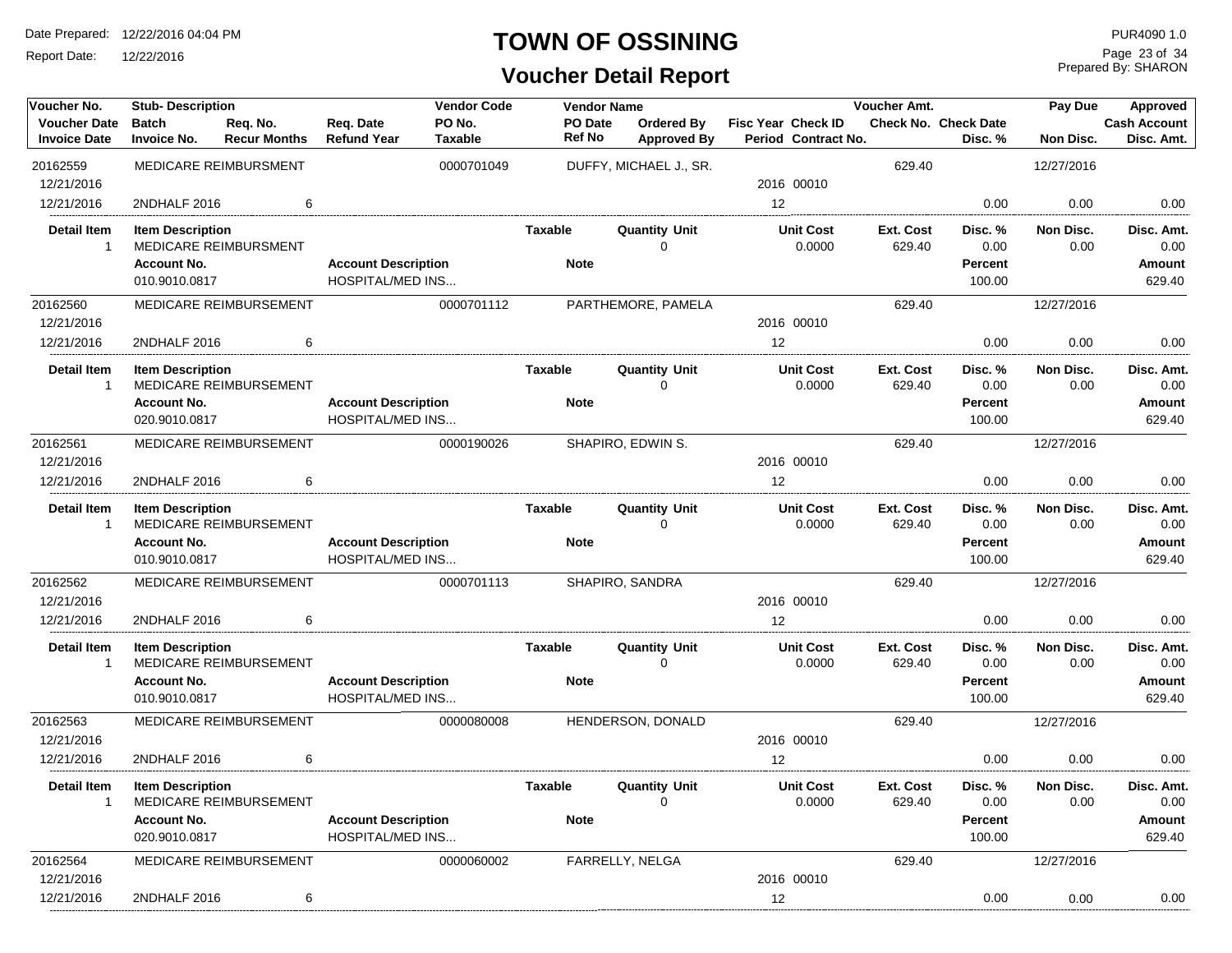Report Date: 12/22/2016

## **TOWN OF OSSINING**

## **Voucher Detail Report**

Prepared By: SHARON Page 24 of 34

| Voucher No.          | <b>Stub-Description</b> |                                     |                            | <b>Vendor Code</b> |                | <b>Vendor Name</b> |                            |                           | Voucher Amt. |                             | <b>Pay Due</b> | Approved            |
|----------------------|-------------------------|-------------------------------------|----------------------------|--------------------|----------------|--------------------|----------------------------|---------------------------|--------------|-----------------------------|----------------|---------------------|
| <b>Voucher Date</b>  | <b>Batch</b>            | Req. No.                            | Req. Date                  | PO No.             |                | PO Date            | <b>Ordered By</b>          | <b>Fisc Year Check ID</b> |              | <b>Check No. Check Date</b> |                | <b>Cash Account</b> |
| <b>Invoice Date</b>  | <b>Invoice No.</b>      | <b>Recur Months</b>                 | <b>Refund Year</b>         | Taxable            |                | Ref No             | <b>Approved By</b>         | Period Contract No.       |              | Disc. %                     | Non Disc.      | Disc. Amt.          |
| 20162564             |                         | MEDICARE REIMBURSEMENT              |                            | 0000060002         |                |                    | FARRELLY, NELGA            |                           |              |                             |                |                     |
| <b>Detail Item</b>   | <b>Item Description</b> |                                     |                            |                    | <b>Taxable</b> |                    | <b>Quantity Unit</b>       | <b>Unit Cost</b>          | Ext. Cost    | Disc. %                     | Non Disc.      | Disc. Amt.          |
| -1                   |                         | MEDICARE REIMBURSEMENT              |                            |                    |                |                    | O                          | 0.0000                    | 629.40       | 0.00                        | 0.00           | 0.00                |
|                      | <b>Account No.</b>      |                                     | <b>Account Description</b> |                    | <b>Note</b>    |                    |                            |                           |              | Percent                     |                | Amount              |
|                      | 010.9010.0817           |                                     | <b>HOSPITAL/MED INS</b>    |                    |                |                    |                            |                           |              | 100.00                      |                | 629.40              |
| 20162565             |                         | MEDICARE REIMBURSEMENT              |                            | 0000272152         |                |                    | FIELDS, JORDAN             |                           | 629.40       |                             | 12/27/2016     |                     |
| 12/21/2016           |                         |                                     |                            |                    |                |                    |                            | 2016 00010                |              |                             |                |                     |
| 12/21/2016           | 2NDHALF 2016            | 6                                   |                            |                    |                |                    |                            | 12                        |              | 0.00                        | 0.00           | 0.00                |
| <b>Detail Item</b>   | <b>Item Description</b> |                                     |                            |                    | <b>Taxable</b> |                    | <b>Quantity Unit</b>       | <b>Unit Cost</b>          | Ext. Cost    | Disc. %                     | Non Disc.      | Disc. Amt.          |
| -1                   |                         | MEDICARE REIMBURSEMENT              |                            |                    |                |                    | 0                          | 0.0000                    | 629.40       | 0.00                        | 0.00           | 0.00                |
|                      | <b>Account No.</b>      |                                     | <b>Account Description</b> |                    | <b>Note</b>    |                    |                            |                           |              | Percent                     |                | <b>Amount</b>       |
|                      | 020.9010.0817           |                                     | <b>HOSPITAL/MED INS</b>    |                    |                |                    |                            |                           |              | 100.00                      |                | 629.40              |
| 20162566             |                         | MEDICARE REIMBURSEMENT              |                            | 0000140025         |                | NOYE, KEVIN        |                            |                           | 629.40       |                             | 12/27/2016     |                     |
| 12/21/2016           |                         |                                     |                            |                    |                |                    |                            | 2016 00010                |              |                             |                |                     |
| 12/21/2016           | 2NDHALF 2016            | 6                                   |                            |                    |                |                    |                            | $12 \overline{ }$         |              | 0.00                        | 0.00           | 0.00                |
| <b>Detail Item</b>   | <b>Item Description</b> |                                     |                            |                    | <b>Taxable</b> |                    | <b>Quantity Unit</b>       | <b>Unit Cost</b>          | Ext. Cost    | Disc. %                     | Non Disc.      | Disc. Amt.          |
| $\mathbf 1$          |                         | MEDICARE REIMBURSEMENT              |                            |                    |                |                    | $\Omega$                   | 0.0000                    | 629.40       | 0.00                        | 0.00           | 0.00                |
|                      | <b>Account No.</b>      |                                     | <b>Account Description</b> |                    | <b>Note</b>    |                    |                            |                           |              | Percent                     |                | <b>Amount</b>       |
|                      | 020.9010.0817           |                                     | <b>HOSPITAL/MED INS</b>    |                    |                |                    |                            |                           |              | 100.00                      |                | 629.40              |
| 20162567             |                         | MEDICARE REIMBURSEMENT              |                            | 0000701448         |                |                    | DAVIS, KENNETH             |                           | 629.40       |                             | 12/27/2016     |                     |
| 12/21/2016           |                         |                                     |                            |                    |                |                    |                            | 2016 00010                |              |                             |                |                     |
| 12/21/2016           | 2NDHALF 2016            | 6                                   |                            |                    |                |                    |                            | 12 <sup>2</sup>           |              | 0.00                        | 0.00           | 0.00                |
| <b>Detail Item</b>   | <b>Item Description</b> |                                     |                            |                    | Taxable        |                    | <b>Quantity Unit</b>       | <b>Unit Cost</b>          | Ext. Cost    | Disc. %                     | Non Disc.      | Disc. Amt.          |
| -1                   |                         | MEDICARE REIMBURSEMENT              |                            |                    |                |                    | 0                          | 0.0000                    | 629.40       | 0.00                        | 0.00           | 0.00                |
|                      | <b>Account No.</b>      |                                     | <b>Account Description</b> |                    | <b>Note</b>    |                    |                            |                           |              | <b>Percent</b>              |                | <b>Amount</b>       |
|                      | 020.9010.0817           |                                     | <b>HOSPITAL/MED INS</b>    |                    |                |                    |                            |                           |              | 100.00                      |                | 629.40              |
| 20162568             |                         | COURT HOUSE CLEANING, DECEMBER 2016 |                            | 0000010303         |                |                    | ARCO CLEANING              |                           | 500.00       |                             | 12/27/2016     |                     |
| 12/21/2016           |                         |                                     |                            |                    |                |                    |                            | 2016 00010                |              |                             |                | 0200.0000.0000      |
| 12/01/2016           | 12012016                |                                     |                            | M                  |                |                    |                            | 12                        |              | 0.00                        | 0.00           | 0.00                |
| <b>Detail Item</b>   | <b>Item Description</b> |                                     |                            |                    | <b>Taxable</b> |                    | <b>Quantity Unit</b>       | <b>Unit Cost</b>          | Ext. Cost    | Disc. %                     | Non Disc.      | Disc. Amt.          |
| -1                   |                         | COURT HOUSE CLEANING, DECEMBER 2016 |                            |                    | м              |                    |                            | 500.0000                  | 500.00       | 0.00                        | 0.00           | 0.00                |
|                      | <b>Account No.</b>      |                                     | <b>Account Description</b> |                    | <b>Note</b>    |                    |                            |                           |              | Percent                     |                | Amount              |
|                      | 010.1110.0419           |                                     | MAINT./REPAIR              |                    |                |                    |                            |                           |              | 100.00                      |                | 500.00              |
| 20162569             | CONSULTING SERVICES     |                                     |                            | 0000701465         |                |                    | SILVERBERG ZALANTIS, LLP   |                           | 2,565.00     |                             | 12/21/2016     |                     |
| 12/21/2016           |                         |                                     |                            |                    |                |                    |                            | 2016 00010                |              |                             |                | 0200.0000.0000      |
| 12/02/2016           |                         |                                     |                            | Α                  |                |                    |                            | 12                        |              | 0.00                        | 0.00           | 0.00                |
| <b>Multi Inv Num</b> |                         | Multi Inv Date                      |                            | Multi Inv Amt.     |                |                    | <b>Multi Inv Stub Desc</b> |                           |              |                             |                |                     |
| 0012658              |                         | 12/02/2016                          |                            | 1,690.00           |                | PARTH KNOLLS       |                            |                           |              |                             |                |                     |
| 0012655              |                         | 12/02/2016                          |                            | 641.00             |                |                    | <b>BETHANY ARTS</b>        |                           |              |                             |                |                     |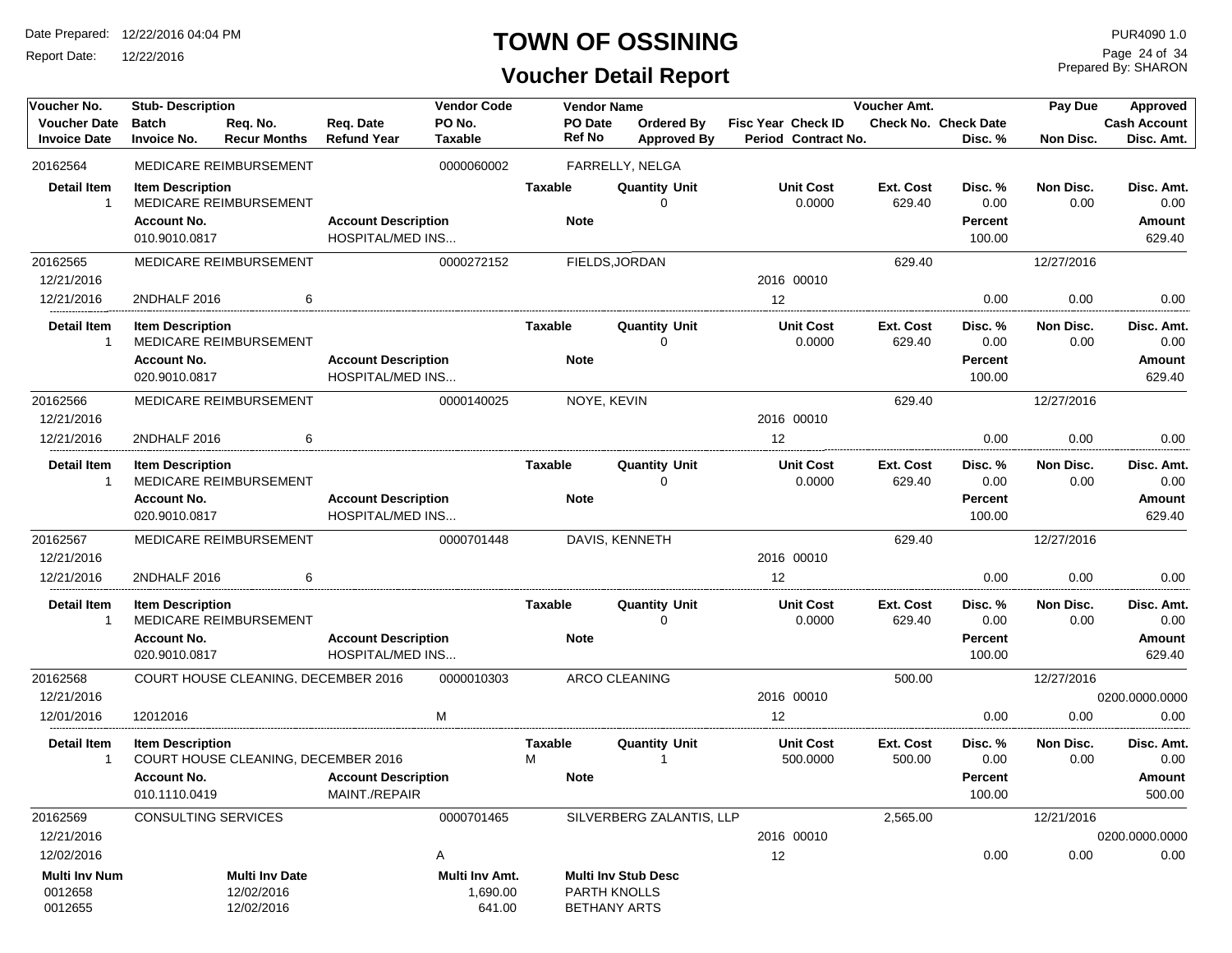Report Date: 12/22/2016

#### **TOWN OF OSSINING**

Prepared By: SHARON Page 25 of 34

| Voucher No.                                                       | <b>Stub-Description</b>             |                                                   |                                                                                    | <b>Vendor Code</b>                |                | <b>Vendor Name</b>       |                                                                                                                                                                                                                                                                     |    |                                           | Voucher Amt.       |                                 | Pay Due           | Approved                          |
|-------------------------------------------------------------------|-------------------------------------|---------------------------------------------------|------------------------------------------------------------------------------------|-----------------------------------|----------------|--------------------------|---------------------------------------------------------------------------------------------------------------------------------------------------------------------------------------------------------------------------------------------------------------------|----|-------------------------------------------|--------------------|---------------------------------|-------------------|-----------------------------------|
| <b>Voucher Date</b><br><b>Invoice Date</b>                        | <b>Batch</b><br><b>Invoice No.</b>  | Req. No.<br><b>Recur Months</b>                   | Req. Date<br><b>Refund Year</b>                                                    | PO No.<br><b>Taxable</b>          |                | PO Date<br><b>Ref No</b> | <b>Ordered By</b><br><b>Approved By</b>                                                                                                                                                                                                                             |    | Fisc Year Check ID<br>Period Contract No. |                    | Check No. Check Date<br>Disc. % | Non Disc.         | <b>Cash Account</b><br>Disc. Amt. |
| 20162569                                                          | CONSULTING SERVICES                 |                                                   |                                                                                    | 0000701465                        |                |                          | SILVERBERG ZALANTIS, LLP                                                                                                                                                                                                                                            |    |                                           |                    |                                 |                   |                                   |
| <b>Multi Inv Num</b>                                              |                                     | <b>Multi Inv Date</b>                             |                                                                                    | Multi Inv Amt.                    |                |                          | <b>Multi Inv Stub Desc</b>                                                                                                                                                                                                                                          |    |                                           |                    |                                 |                   |                                   |
| 0012656                                                           |                                     | 12/02/2016                                        |                                                                                    | 234.00                            |                | <b>BUTLER</b>            |                                                                                                                                                                                                                                                                     |    |                                           |                    |                                 |                   |                                   |
| <b>Detail Item</b>                                                | <b>Item Description</b>             |                                                   |                                                                                    |                                   | <b>Taxable</b> |                          | <b>Quantity Unit</b>                                                                                                                                                                                                                                                |    | <b>Unit Cost</b>                          | Ext. Cost          | Disc. %                         | Non Disc.         | Disc. Amt.                        |
| 1                                                                 | <b>CONSULTING SERVICES</b>          |                                                   |                                                                                    |                                   | A              |                          | $\Omega$                                                                                                                                                                                                                                                            |    | 0.0000                                    | 2,565.00           | 0.00                            | 0.00              | 0.00                              |
|                                                                   | <b>Account No.</b>                  |                                                   | <b>Account Description</b>                                                         |                                   |                | <b>Note</b>              |                                                                                                                                                                                                                                                                     |    |                                           |                    | <b>Percent</b>                  |                   | Amount                            |
|                                                                   | 033.0033.0065.3033                  |                                                   | PLANNING BOARD/ENGINEERING<br>FEES ESCROW.BULTER SUBDIVISION<br>/3 HILLCREST DRIVE |                                   |                |                          |                                                                                                                                                                                                                                                                     |    |                                           |                    |                                 |                   | 234.00                            |
|                                                                   | 033.0033.0065.3037                  |                                                   | PLANNING BOARD/ENGINEERING<br>FEES ESCROW.PARTH KNOLLS - 87                        |                                   |                |                          |                                                                                                                                                                                                                                                                     |    |                                           |                    |                                 |                   | 1,690.00                          |
|                                                                   | 033.0033.0065.3041                  |                                                   | <b>HAWKES AVENUE</b><br>PLANNING BOARD/ENGINEERING                                 |                                   |                |                          |                                                                                                                                                                                                                                                                     |    |                                           |                    |                                 |                   | 641.00                            |
|                                                                   |                                     |                                                   | FEES ESCROW.BETHANY ARTS<br><b>CENTER</b>                                          |                                   |                |                          |                                                                                                                                                                                                                                                                     |    |                                           |                    |                                 |                   |                                   |
| 20162570                                                          |                                     | REIMBURSEMENT FOR MILEAGE                         |                                                                                    | 0000060021                        |                | FRIED, GLORIA            |                                                                                                                                                                                                                                                                     |    |                                           | 374.11             |                                 | 12/27/2016        |                                   |
| 12/21/2016                                                        |                                     |                                                   |                                                                                    |                                   |                |                          |                                                                                                                                                                                                                                                                     |    | 2016 00010                                |                    |                                 |                   | 0200.0000.0000                    |
|                                                                   |                                     |                                                   |                                                                                    |                                   |                |                          |                                                                                                                                                                                                                                                                     | 12 |                                           |                    | 0.00                            | 0.00              | 0.00                              |
| <b>Multi Inv Num</b><br><b>WESTRECEVI</b><br>ER<br><b>NYSATRC</b> |                                     | <b>Multi Inv Date</b><br>12/20/2016<br>06/15/2016 |                                                                                    | Multi Inv Amt.<br>93.31<br>280.80 |                |                          | <b>Multi Inv Stub Desc</b><br>MILEAGE ROUND-TRIP TO WESTCHESTER RECEIVERS MEETINGS AT TREVI, WEST<br>HARRISON, MAY, JUNE, JULY, OCTOBER, NOVEMBER & DECEMBER MTGS, 28.8 MILES<br>X 6 TRIPS X \$0.54<br>MILEAGE ROUND-TRIP TO NYSATRC JUNE 12-15, 520 MILES X \$0.54 |    |                                           |                    |                                 |                   |                                   |
| <b>Detail Item</b>                                                | <b>Item Description</b>             |                                                   |                                                                                    |                                   | <b>Taxable</b> |                          | <b>Quantity Unit</b>                                                                                                                                                                                                                                                |    | <b>Unit Cost</b>                          | Ext. Cost          | Disc. %                         | Non Disc.         | Disc. Amt.                        |
| 1                                                                 |                                     | <b>REIMBURSEMENT FOR MILEAGE</b>                  |                                                                                    |                                   |                |                          | -1                                                                                                                                                                                                                                                                  |    | 374.1100                                  | 374.11             | 0.00                            | 0.00              | 0.00                              |
|                                                                   | <b>Account No.</b>                  |                                                   | <b>Account Description</b>                                                         |                                   |                | <b>Note</b>              |                                                                                                                                                                                                                                                                     |    |                                           |                    | <b>Percent</b>                  |                   | <b>Amount</b>                     |
|                                                                   | 010.1330.0404                       |                                                   | MILEAGE                                                                            |                                   |                |                          |                                                                                                                                                                                                                                                                     |    |                                           |                    | 100.00                          |                   | 374.11                            |
| 20162571                                                          |                                     |                                                   | REIMBURSEMENT FOR NYSATRC CONFERENCE 0000060021                                    |                                   |                | <b>FRIED, GLORIA</b>     |                                                                                                                                                                                                                                                                     |    |                                           | 30.00              |                                 | 12/27/2016        |                                   |
| 12/21/2016                                                        |                                     |                                                   |                                                                                    |                                   |                |                          |                                                                                                                                                                                                                                                                     |    | 2016 00010                                |                    |                                 |                   | 0200.0000.0000                    |
| 06/13/2016                                                        | NYSATRC2                            |                                                   |                                                                                    |                                   |                |                          |                                                                                                                                                                                                                                                                     | 12 |                                           |                    | 0.00                            | 0.00              | 0.00                              |
| <b>Detail Item</b><br>1                                           | <b>Item Description</b>             | JUNE 13, J. DILORETO & G. FRIED                   | REIMBURSEMENT FOR NYSATRC CONFERENCE MEALS.                                        |                                   | <b>Taxable</b> |                          | <b>Quantity Unit</b>                                                                                                                                                                                                                                                |    | <b>Unit Cost</b><br>30.0000               | Ext. Cost<br>30.00 | Disc. %<br>0.00                 | Non Disc.<br>0.00 | Disc. Amt.<br>0.00                |
|                                                                   | <b>Account No.</b>                  |                                                   | <b>Account Description</b>                                                         |                                   |                | <b>Note</b>              |                                                                                                                                                                                                                                                                     |    |                                           |                    | <b>Percent</b>                  |                   | <b>Amount</b>                     |
|                                                                   | 010.1330.0405                       |                                                   | CONFERENCE                                                                         |                                   |                |                          |                                                                                                                                                                                                                                                                     |    |                                           |                    | 100.00                          |                   | 30.00                             |
| 20162572<br>12/22/2016                                            |                                     | GAS FOR CAR #4 (GASBOY OUT OF SERVICE)            |                                                                                    | 0000130255                        |                |                          | MANICCHIO BROTHERS, INC.                                                                                                                                                                                                                                            |    | 2016 00010                                | 37.51              |                                 | 12/27/2016        | 0200.0000.0000                    |
| 12/05/2016                                                        | 12052016                            |                                                   |                                                                                    | M                                 |                |                          |                                                                                                                                                                                                                                                                     | 12 |                                           |                    | 0.00                            | 0.00              | 0.00                              |
| Detail Item<br>1                                                  | <b>Item Description</b>             | GAS FOR CAR #4 (GASBOY OUT OF SERVICE)            |                                                                                    |                                   | Taxable<br>M   |                          | <b>Quantity Unit</b><br>$\mathbf{1}$                                                                                                                                                                                                                                |    | <b>Unit Cost</b><br>37.5100               | Ext. Cost<br>37.51 | Disc. %<br>0.00                 | Non Disc.<br>0.00 | Disc. Amt.<br>0.00                |
|                                                                   | <b>Account No.</b><br>010.6772.0411 |                                                   | <b>Account Description</b><br>GASOLINE                                             |                                   |                | <b>Note</b>              |                                                                                                                                                                                                                                                                     |    |                                           |                    | Percent<br>100.00               |                   | Amount<br>37.51                   |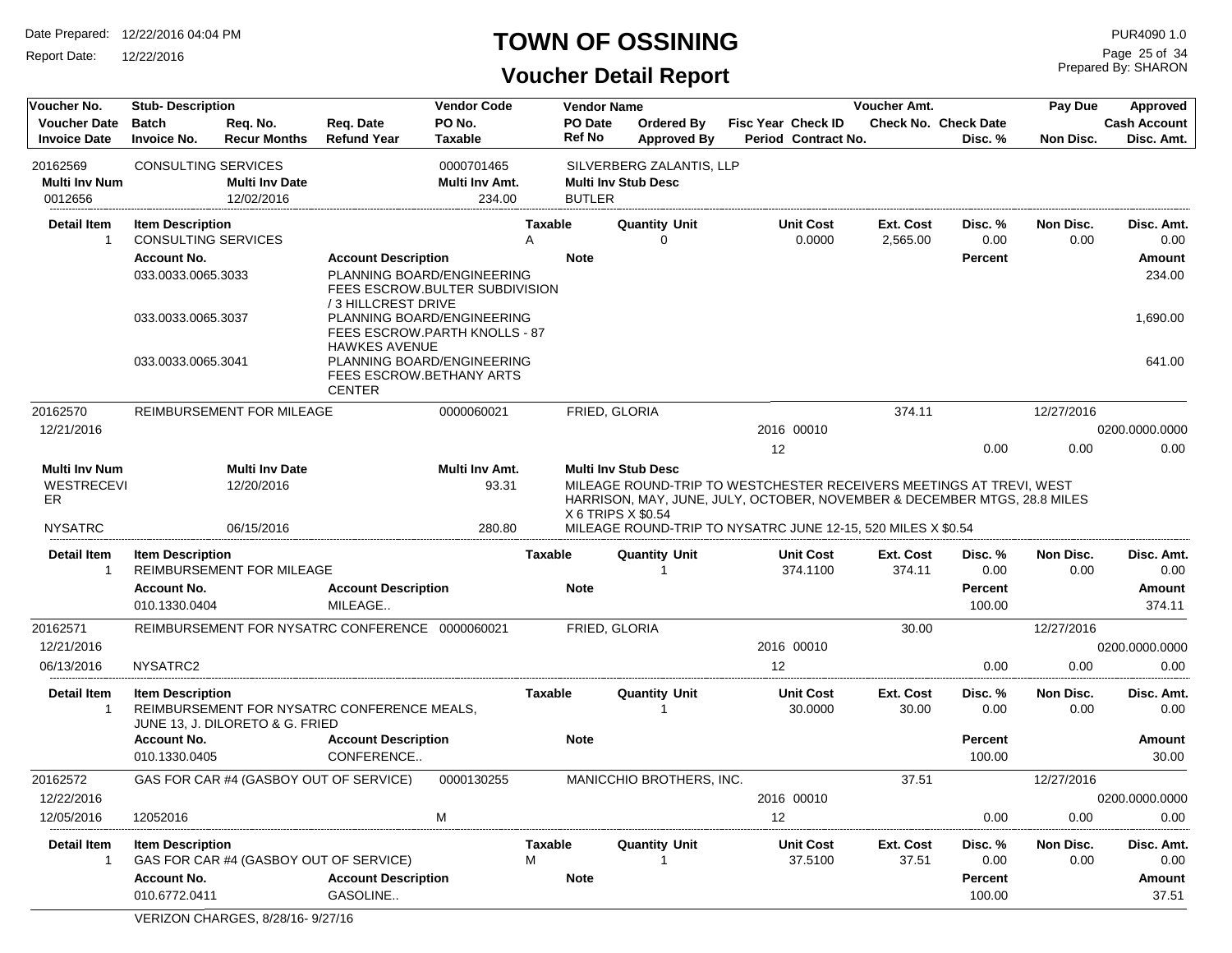Report Date: 12/22/2016

#### **TOWN OF OSSINING**

## **Voucher Detail Report**

Prepared By: SHARON Page 26 of 34

| Voucher No.                                | <b>Stub-Description</b>            |                                      |                                 | <b>Vendor Code</b>       |                | <b>Vendor Name</b>       |                                         |                                           | Voucher Amt.          |                                 | Pay Due           | <b>Approved</b>                   |
|--------------------------------------------|------------------------------------|--------------------------------------|---------------------------------|--------------------------|----------------|--------------------------|-----------------------------------------|-------------------------------------------|-----------------------|---------------------------------|-------------------|-----------------------------------|
| <b>Voucher Date</b><br><b>Invoice Date</b> | <b>Batch</b><br><b>Invoice No.</b> | Req. No.<br><b>Recur Months</b>      | Req. Date<br><b>Refund Year</b> | PO No.<br><b>Taxable</b> |                | PO Date<br><b>Ref No</b> | <b>Ordered By</b><br><b>Approved By</b> | Fisc Year Check ID<br>Period Contract No. |                       | Check No. Check Date<br>Disc. % | Non Disc.         | <b>Cash Account</b><br>Disc. Amt. |
| 20162573                                   |                                    | VERIZON CHARGES, 8/28/16-9/27/16     |                                 | 0000150028               |                |                          | <b>VILLAGE OF OSSINING</b>              |                                           | 2,015.74              |                                 | 12/27/2016        |                                   |
| 12/22/2016                                 |                                    |                                      |                                 |                          |                |                          |                                         | 2016 00010                                |                       |                                 |                   | 0200.0000.0000                    |
| 12/19/2016                                 | 2016200014485                      |                                      |                                 |                          |                |                          |                                         | 12                                        |                       | 0.00                            | 0.00              | 0.00                              |
| <b>Detail Item</b><br>$\mathbf{1}$         | <b>Item Description</b>            | VERIZON CHARGES, 8/28/16-9/27/16     |                                 |                          | Taxable        |                          | <b>Quantity Unit</b><br>$\mathbf 1$     | <b>Unit Cost</b><br>2,015.7400            | Ext. Cost<br>2,015.74 | Disc. %<br>0.00                 | Non Disc.<br>0.00 | Disc. Amt.<br>0.00                |
|                                            | <b>Account No.</b>                 |                                      | <b>Account Description</b>      |                          |                | <b>Note</b>              |                                         |                                           |                       | <b>Percent</b>                  |                   | Amount                            |
|                                            | 010.1620.0419                      |                                      | MAINT./REPAIR                   |                          |                |                          |                                         |                                           |                       |                                 |                   | 70.42                             |
|                                            | 020.3620.0406                      |                                      | TELEPHONE                       |                          |                |                          |                                         |                                           |                       |                                 |                   | 151.89                            |
|                                            | 032.8810.0406                      |                                      | TELEPHONE                       |                          |                |                          |                                         |                                           |                       |                                 |                   | 74.64                             |
|                                            | 031.5010.0406                      |                                      | TELEPHONE                       |                          |                |                          |                                         |                                           |                       |                                 |                   | 148.39                            |
|                                            | 010.1650.0438                      |                                      | PHONE, WEB SERVICES             |                          |                |                          |                                         |                                           |                       |                                 |                   | 1,570.40                          |
| 20162574                                   |                                    | VERIZON CHARGES, 10/28/16-11/27/16   |                                 | 0000150028               |                |                          | <b>VILLAGE OF OSSINING</b>              |                                           | 1,978.40              |                                 | 12/27/2016        |                                   |
| 12/22/2016                                 |                                    |                                      |                                 |                          |                |                          |                                         | 2016 00010                                |                       |                                 |                   | 0200.0000.0000                    |
| 12/19/2016                                 | 2016200014486                      |                                      |                                 |                          |                |                          |                                         | 12                                        |                       | 0.00                            | 0.00              | 0.00                              |
| <b>Detail Item</b><br>$\mathbf{1}$         | <b>Item Description</b>            | VERIZON CHARGES, 10/28/16-11/27/16   |                                 |                          | <b>Taxable</b> |                          | <b>Quantity Unit</b><br>$\mathbf 1$     | <b>Unit Cost</b><br>1,978.4000            | Ext. Cost<br>1,978.40 | Disc. %<br>0.00                 | Non Disc.<br>0.00 | Disc. Amt.<br>0.00                |
|                                            | <b>Account No.</b>                 |                                      | <b>Account Description</b>      |                          |                | <b>Note</b>              |                                         |                                           |                       | <b>Percent</b>                  |                   | Amount                            |
|                                            | 010.1620.0419                      |                                      | MAINT./REPAIR                   |                          |                |                          |                                         |                                           |                       |                                 |                   | 70.39                             |
|                                            | 020.3620.0406                      |                                      | TELEPHONE                       |                          |                |                          |                                         |                                           |                       |                                 |                   | 152.57                            |
|                                            | 032.8810.0406                      |                                      | TELEPHONE                       |                          |                |                          |                                         |                                           |                       |                                 |                   | 74.13                             |
|                                            | 031.5010.0406                      |                                      | TELEPHONE                       |                          |                |                          |                                         |                                           |                       |                                 |                   | 147.88                            |
|                                            | 010.1650.0438                      |                                      | PHONE, WEB SERVICES             |                          |                |                          |                                         |                                           |                       |                                 |                   | 1,533.43                          |
| 20162575                                   |                                    | INTERPRETER SERVICES, 5HRS @ \$20/HR |                                 | 0000700742               |                | ZHININ, JESSICA          |                                         |                                           | 100.00                |                                 | 12/27/2016        |                                   |
| 12/22/2016                                 |                                    |                                      |                                 |                          |                |                          |                                         | 2016 00010                                |                       |                                 |                   | 0200.0000.0000                    |
| 12/15/2016                                 | 12152016                           |                                      |                                 | M                        |                |                          |                                         | 12                                        |                       | 0.00                            | 0.00              | 0.00                              |
| <b>Detail Item</b>                         | <b>Item Description</b>            |                                      |                                 |                          | <b>Taxable</b> |                          | <b>Quantity Unit</b>                    | <b>Unit Cost</b>                          | Ext. Cost             | Disc. %                         | Non Disc.         | Disc. Amt.                        |
| $\mathbf{1}$                               |                                    | INTERPRETER SERVICES, 5HRS @ \$20/HR |                                 |                          | M              |                          | $\overline{1}$                          | 100.0000                                  | 100.00                | 0.00                            | 0.00              | 0.00                              |
|                                            | <b>Account No.</b>                 |                                      | <b>Account Description</b>      |                          |                | <b>Note</b>              |                                         |                                           |                       | <b>Percent</b>                  |                   | Amount                            |
|                                            | 010.1110.0455                      |                                      | <b>TRANSLATOR</b>               |                          |                |                          |                                         |                                           |                       | 100.00                          |                   | 100.00                            |
| 20162576                                   |                                    | FOOD WIN/ CHRISTMAS PARTY            |                                 | 0000700455               |                | C-TOWN                   |                                         |                                           | 364.20                |                                 | 12/27/2016        |                                   |
| 12/22/2016                                 |                                    |                                      |                                 |                          |                |                          |                                         | 2016 00010                                |                       |                                 |                   | 0200.0000.0000                    |
|                                            |                                    |                                      |                                 |                          |                |                          |                                         | 12                                        |                       | 0.00                            | 0.00              | 0.00                              |
| <b>Multi Inv Num</b>                       |                                    | <b>Multi Inv Date</b>                |                                 | Multi Inv Amt.           |                |                          | <b>Multi Inv Stub Desc</b>              |                                           |                       |                                 |                   |                                   |
| 12082016                                   |                                    | 12/08/2016                           |                                 | 46.46                    |                | FOOD WIN                 |                                         |                                           |                       |                                 |                   |                                   |
| 12122016                                   |                                    | 12/12/2016                           |                                 | 104.91                   |                | <b>FOOD WIN</b>          |                                         |                                           |                       |                                 |                   |                                   |
| 12142016                                   |                                    | 12/14/2016                           |                                 | 24.14                    |                | <b>FOOD WIN</b>          |                                         |                                           |                       |                                 |                   |                                   |
| 12192016                                   |                                    | 12/19/2016                           |                                 | 83.88                    |                | FOOD WIN                 |                                         |                                           |                       |                                 |                   |                                   |
| 12202016                                   |                                    | 12/20/2016                           |                                 | 59.88                    |                | FOOD WIN                 |                                         |                                           |                       |                                 |                   |                                   |
| 12202016-1                                 |                                    | 12/20/2016                           |                                 | 15.92                    |                |                          | CHRISTMAS PARTY- SPARKLING CIDER        |                                           |                       |                                 |                   |                                   |
| 12072016                                   |                                    | 12/07/2016                           |                                 | 29.01                    |                | <b>FOOD WIN</b>          |                                         |                                           |                       |                                 |                   |                                   |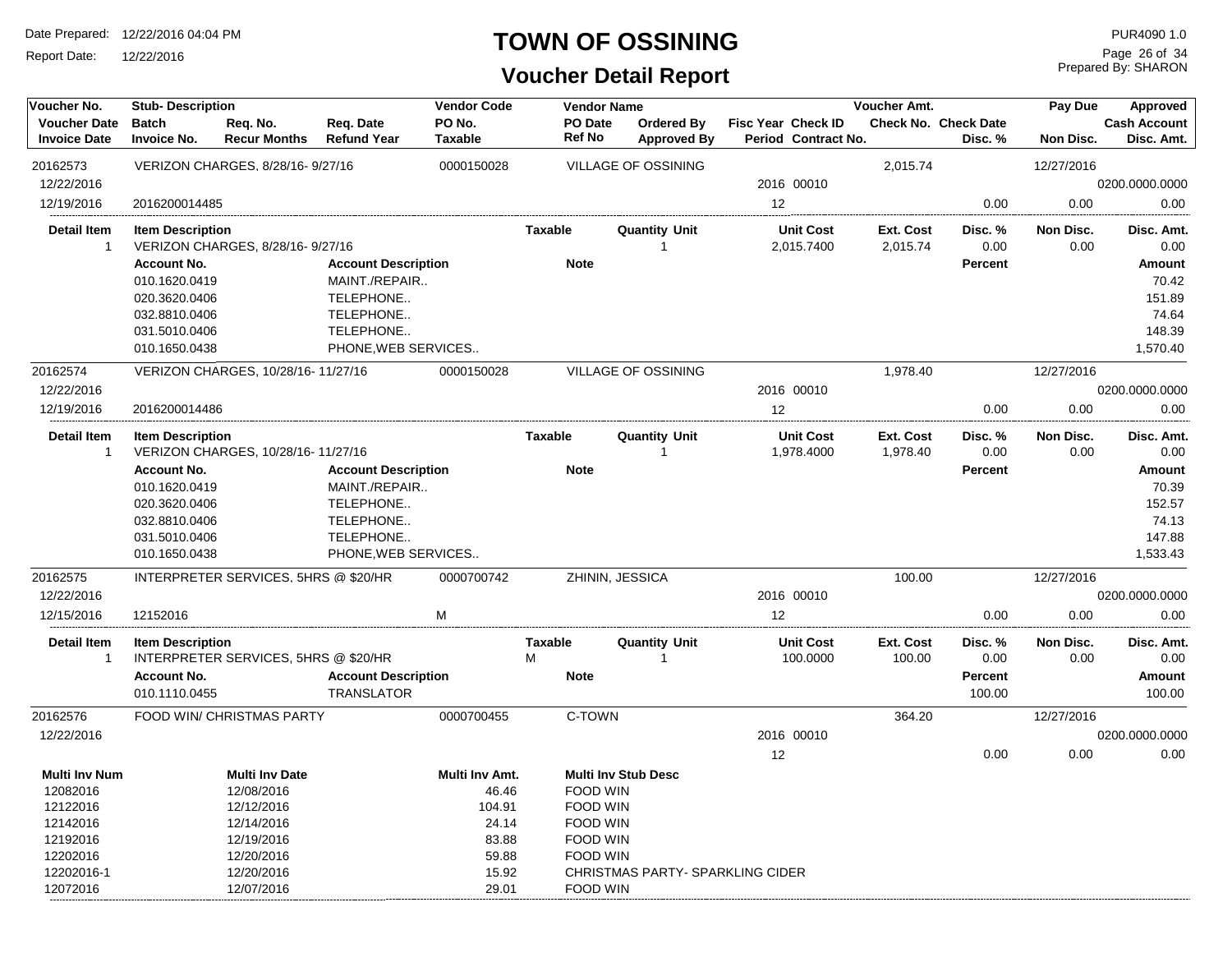Report Date: 12/22/2016

### **TOWN OF OSSINING**

## **Voucher Detail Report**

Prepared By: SHARON Page 27 of 34

| Voucher No.                                  | <b>Stub-Description</b>                                 |                                                   |                                                                                                  | <b>Vendor Code</b>               | <b>Voucher Amt.</b><br><b>Vendor Name</b><br>Pay Due |                                      |                                         | Approved                                         |                            |                                        |                   |                                               |
|----------------------------------------------|---------------------------------------------------------|---------------------------------------------------|--------------------------------------------------------------------------------------------------|----------------------------------|------------------------------------------------------|--------------------------------------|-----------------------------------------|--------------------------------------------------|----------------------------|----------------------------------------|-------------------|-----------------------------------------------|
| <b>Voucher Date</b><br><b>Invoice Date</b>   | <b>Batch</b><br><b>Invoice No.</b>                      | Req. No.<br><b>Recur Months</b>                   | Req. Date<br><b>Refund Year</b>                                                                  | PO No.<br><b>Taxable</b>         |                                                      | PO Date<br><b>Ref No</b>             | <b>Ordered By</b><br><b>Approved By</b> | <b>Fisc Year Check ID</b><br>Period Contract No. |                            | <b>Check No. Check Date</b><br>Disc. % | Non Disc.         | <b>Cash Account</b><br>Disc. Amt.             |
| 20162576                                     |                                                         | FOOD WIN/ CHRISTMAS PARTY                         |                                                                                                  | 0000700455                       |                                                      | C-TOWN                               |                                         |                                                  |                            |                                        |                   |                                               |
| <b>Detail Item</b><br>$\mathbf{1}$           | <b>Item Description</b><br>Account No.<br>010.6773.0423 | FOOD WIN/ CHRISTMAS PARTY                         | <b>Account Description</b><br>FOOD SUPPLIES                                                      |                                  | <b>Taxable</b>                                       | <b>Note</b>                          | <b>Quantity Unit</b><br>$\overline{1}$  | <b>Unit Cost</b><br>364.2000                     | <b>Ext. Cost</b><br>364.20 | Disc. %<br>0.00<br><b>Percent</b>      | Non Disc.<br>0.00 | Disc. Amt.<br>0.00<br><b>Amount</b><br>348.28 |
|                                              | 010.6770.0423                                           |                                                   | FOOD SUPPLIES                                                                                    |                                  |                                                      |                                      |                                         |                                                  |                            |                                        |                   | 15.92                                         |
| 20162577                                     | <b>BREAD WIN</b>                                        |                                                   |                                                                                                  | 0000070168                       |                                                      |                                      | GM DIRECT DISTRIBUTOR CORP.             |                                                  | 58.34                      |                                        | 12/27/2016        |                                               |
| 12/22/2016                                   |                                                         |                                                   |                                                                                                  |                                  |                                                      |                                      |                                         | 2016 00010                                       |                            |                                        |                   | 0200.0000.0000                                |
| <b>Multi Inv Num</b><br>12092016<br>12162016 |                                                         | <b>Multi Inv Date</b><br>12/09/2016<br>12/16/2016 |                                                                                                  | Multi Inv Amt.<br>31.82<br>26.52 |                                                      | <b>BREAD WIN</b><br><b>BREAD WIN</b> | <b>Multi Inv Stub Desc</b>              | 12                                               |                            | 0.00                                   | 0.00              | 0.00                                          |
| <b>Detail Item</b><br>$\mathbf{1}$           | <b>Item Description</b><br><b>BREAD WIN</b>             |                                                   |                                                                                                  |                                  | Taxable                                              |                                      | <b>Quantity Unit</b><br>$\overline{1}$  | <b>Unit Cost</b><br>58.3400                      | Ext. Cost<br>58.34         | Disc.%<br>0.00                         | Non Disc.<br>0.00 | Disc. Amt.<br>0.00                            |
|                                              | <b>Account No.</b><br>010.6773.0423                     |                                                   | <b>Account Description</b><br>FOOD SUPPLIES                                                      |                                  |                                                      | <b>Note</b>                          |                                         |                                                  |                            | <b>Percent</b><br>100.00               |                   | <b>Amount</b><br>58.34                        |
| 20162578                                     |                                                         |                                                   | FOR CONSULTING SERVICES TO THE TOWN OF 0000060020                                                |                                  |                                                      |                                      | FREDERICK P. CLARK ASSOCIATES           |                                                  | 594.50                     |                                        | 12/27/2016        |                                               |
| 12/22/2016                                   |                                                         |                                                   |                                                                                                  |                                  |                                                      |                                      |                                         | 2016 00010                                       |                            |                                        |                   | 0200.0000.0000                                |
| 12/12/2016                                   | 4774                                                    |                                                   |                                                                                                  | M                                |                                                      |                                      |                                         | 12                                               |                            | 0.00                                   | 0.00              | 0.00                                          |
| <b>Detail Item</b><br>$\mathbf{1}$           | <b>Item Description</b>                                 | CONTINUING (MEETING AT CORTLANDT)                 | FOR CONSULTING SERVICES TO THE TOWN OF OSSINING<br>TOWN BOARD FOR THE MONTH OF NOVEMBER 2016 RE: |                                  | <b>Taxable</b><br>M                                  |                                      | <b>Quantity Unit</b><br>-1              | <b>Unit Cost</b><br>594.5000                     | Ext. Cost<br>594.50        | Disc. %<br>0.00                        | Non Disc.<br>0.00 | Disc. Amt.<br>0.00                            |
|                                              | <b>Account No.</b>                                      |                                                   | <b>Account Description</b>                                                                       |                                  |                                                      | <b>Note</b>                          |                                         |                                                  |                            | <b>Percent</b>                         |                   | <b>Amount</b>                                 |
|                                              | 020.1989.0413                                           |                                                   | CONSULTANT/CONTRACTUAL<br><b>EXPENSES</b>                                                        |                                  |                                                      |                                      |                                         |                                                  |                            | 100.00                                 |                   | 594.50                                        |
| 20162579<br>12/22/2016                       |                                                         |                                                   | FOR CONSULTING SERVICES TO THE TOWN OF                                                           | 0000060020                       |                                                      |                                      | FREDERICK P. CLARK ASSOCIATES           | 2016 00010                                       | 5,700.00                   |                                        | 12/27/2016        | 0200.0000.0000                                |
| 12/12/2016                                   | 4775                                                    |                                                   |                                                                                                  | M                                |                                                      |                                      |                                         | 12                                               |                            | 0.00                                   | 0.00              | 0.00                                          |
| <b>Detail Item</b><br>1                      | <b>Item Description</b>                                 | PLANNING AND ZONING STUDY- PHASE 2                | FOR CONSULTING SERVICES TO THE TOWN OF OSSINING<br>TOWN BOARD FOR THE MONTH OF NOVEMBER 2016 RE: |                                  | <b>Taxable</b><br>М                                  |                                      | <b>Quantity Unit</b><br>$\overline{1}$  | <b>Unit Cost</b><br>5,700.0000                   | Ext. Cost<br>5,700.00      | Disc.%<br>0.00                         | Non Disc.<br>0.00 | Disc. Amt.<br>0.00                            |
|                                              | <b>Account No.</b><br>020.1989.0413                     |                                                   | <b>Account Description</b><br>CONSULTANT/CONTRACTUAL<br><b>EXPENSES</b>                          |                                  |                                                      | <b>Note</b>                          |                                         |                                                  |                            | <b>Percent</b><br>100.00               |                   | <b>Amount</b><br>5,700.00                     |
| 20162580                                     |                                                         | <b>WEEKS &amp; HADJSTYLIANOS LITIGATION</b>       |                                                                                                  | 0000701465                       |                                                      |                                      | SILVERBERG ZALANTIS, LLP                |                                                  | 8,795.00                   |                                        | 12/27/2016        |                                               |
| 12/22/2016                                   |                                                         |                                                   |                                                                                                  |                                  |                                                      |                                      |                                         | 2016 00010                                       |                            |                                        |                   | 0200.0000.0000                                |
| 12/02/2016                                   | 12662                                                   |                                                   |                                                                                                  | A                                |                                                      |                                      |                                         | 12                                               |                            | 0.00                                   | 0.00              | 0.00                                          |
| Detail Item<br>1                             | <b>Item Description</b>                                 | <b>WEEKS &amp; HADJSTYLIANOS LITIGATION</b>       |                                                                                                  |                                  | <b>Taxable</b><br>Α                                  |                                      | <b>Quantity Unit</b><br>$\mathbf 1$     | <b>Unit Cost</b><br>8,795.0000                   | Ext. Cost<br>8,795.00      | Disc. %<br>0.00                        | Non Disc.<br>0.00 | Disc. Amt.<br>0.00                            |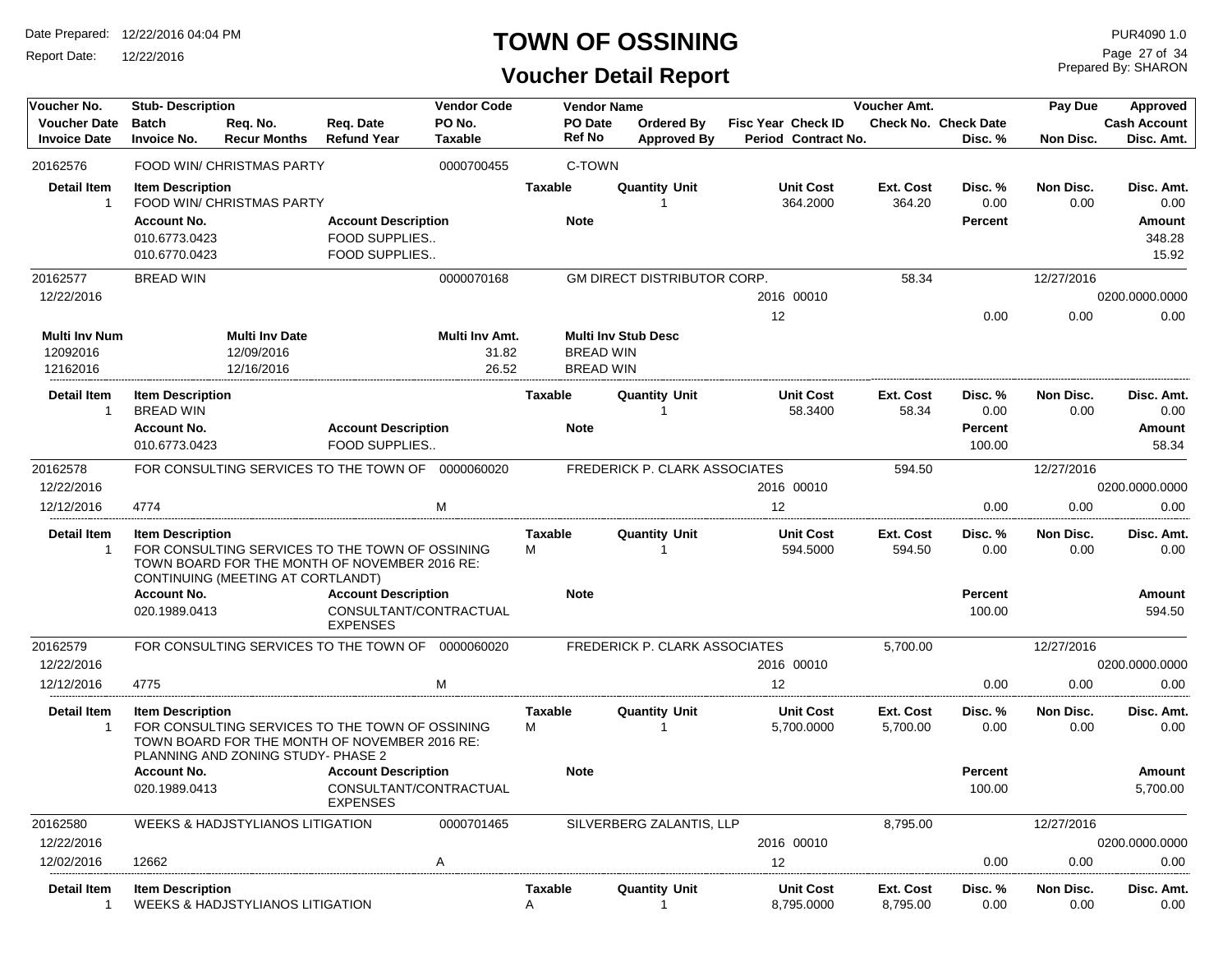Report Date: 12/22/2016

## **TOWN OF OSSINING**

Prepared By: SHARON Page 28 of 34

| Voucher No.                                |                                     | <b>Stub-Description</b><br><b>Vendor Code</b> |                                                       |                   | <b>Vendor Name</b> |                   |                                  | Voucher Amt.    |                                                  |                       |                                 | Pay Due<br>Approved |                                   |  |
|--------------------------------------------|-------------------------------------|-----------------------------------------------|-------------------------------------------------------|-------------------|--------------------|-------------------|----------------------------------|-----------------|--------------------------------------------------|-----------------------|---------------------------------|---------------------|-----------------------------------|--|
| <b>Voucher Date</b><br><b>Invoice Date</b> | <b>Batch</b><br><b>Invoice No.</b>  | Reg. No.<br><b>Recur Months</b>               | Req. Date<br><b>Refund Year</b>                       | PO No.<br>Taxable |                    | PO Date<br>Ref No | Ordered Bv<br><b>Approved By</b> |                 | <b>Fisc Year Check ID</b><br>Period Contract No. |                       | Check No. Check Date<br>Disc. % | Non Disc.           | <b>Cash Account</b><br>Disc. Amt. |  |
| 20162580                                   |                                     | WEEKS & HADJSTYLIANOS LITIGATION              |                                                       | 0000701465        |                    |                   | SILVERBERG ZALANTIS, LLP         |                 |                                                  |                       |                                 |                     |                                   |  |
|                                            | <b>Account No.</b><br>032.8810.0492 |                                               | <b>Account Description</b><br>CONTRACTUAL/MISC        |                   |                    | <b>Note</b>       |                                  |                 |                                                  |                       | <b>Percent</b><br>100.00        |                     | Amount<br>8,795.00                |  |
| 20162581                                   |                                     | VERIZON CHARGES 11/28/16-12/27/16             |                                                       | 0000150028        |                    |                   | VILLAGE OF OSSINING              |                 |                                                  | 1,994.25              |                                 | 12/27/2016          |                                   |  |
| 12/22/2016                                 |                                     |                                               |                                                       |                   |                    |                   |                                  |                 | 2016 00010                                       |                       |                                 |                     | 0200.0000.0000                    |  |
| 12/16/2016                                 | 2016200014474                       |                                               |                                                       |                   |                    |                   |                                  | 12              |                                                  |                       | 0.00                            | 0.00                | 0.00                              |  |
| <b>Detail Item</b><br>$\mathbf{1}$         | <b>Item Description</b>             | VERIZON CHARGES 11/28/16-12/27/16             |                                                       |                   | Taxable            |                   | <b>Quantity Unit</b>             |                 | <b>Unit Cost</b><br>1,994.2500                   | Ext. Cost<br>1,994.25 | Disc. %<br>0.00                 | Non Disc.<br>0.00   | Disc. Amt.<br>0.00                |  |
|                                            | <b>Account No.</b>                  |                                               | <b>Account Description</b>                            |                   |                    | <b>Note</b>       |                                  |                 |                                                  |                       | <b>Percent</b>                  |                     | <b>Amount</b>                     |  |
|                                            | 010.1620.0419                       |                                               | MAINT./REPAIR                                         |                   |                    |                   |                                  |                 |                                                  |                       |                                 |                     | 70.46                             |  |
|                                            | 020.3620.0406<br>032.8810.0406      |                                               | TELEPHONE<br>TELEPHONE                                |                   |                    |                   |                                  |                 |                                                  |                       |                                 |                     | 150.92<br>72.54                   |  |
|                                            | 031.5010.0406                       |                                               | TELEPHONE                                             |                   |                    |                   |                                  |                 |                                                  |                       |                                 |                     | 149.96                            |  |
|                                            | 010.1650.0438                       |                                               | PHONE, WEB SERVICES                                   |                   |                    |                   |                                  |                 |                                                  |                       |                                 |                     | 1,550.37                          |  |
| 20162582                                   |                                     |                                               | MATTERS COVERED BY RETAINER. NOVEMBER 0000020103      |                   |                    |                   | BOND, SCHOENECK& KING, PLLC      |                 |                                                  | 2,000.00              |                                 | 12/27/2016          |                                   |  |
| 12/22/2016                                 |                                     |                                               |                                                       |                   |                    |                   |                                  |                 | 2016 00010                                       |                       |                                 |                     | 0200.0000.0000                    |  |
| 12/09/2016                                 | 19672848                            |                                               |                                                       | Α                 |                    |                   |                                  | 12 <sup>2</sup> |                                                  |                       | 0.00                            | 0.00                | 0.00                              |  |
| <b>Detail Item</b><br>-1                   | <b>Item Description</b>             |                                               | MATTERS COVERED BY RETAINER, NOVEMBER 2016            |                   | Taxable<br>Α       |                   | <b>Quantity Unit</b><br>1        |                 | <b>Unit Cost</b><br>2,000.0000                   | Ext. Cost<br>2,000.00 | Disc. %<br>0.00                 | Non Disc.<br>0.00   | Disc. Amt.<br>0.00                |  |
|                                            | <b>Account No.</b>                  |                                               | <b>Account Description</b>                            |                   |                    | <b>Note</b>       |                                  |                 |                                                  |                       | Percent                         |                     | Amount                            |  |
|                                            | 010.1420.0425                       |                                               | LABOR COUNSEL                                         |                   |                    |                   |                                  |                 |                                                  |                       | 65.00                           |                     | 1,300.00                          |  |
|                                            | 020.1930.0425                       |                                               | LABOR COUNSEL                                         |                   |                    |                   |                                  |                 |                                                  |                       | 5.00                            |                     | 100.00                            |  |
|                                            | 031.5010.0425                       |                                               | LABOR COUNSEL                                         |                   |                    |                   |                                  |                 |                                                  |                       | 30.00                           |                     | 600.00                            |  |
| 20162583                                   |                                     | MEDICARE REIMBURSEMENT                        |                                                       | 0000701563        |                    | EVANS, CONNIE     |                                  |                 |                                                  | 314.70                |                                 | 12/27/2016          |                                   |  |
| 12/22/2016                                 |                                     |                                               |                                                       |                   |                    |                   |                                  |                 | 2016 00010                                       |                       |                                 |                     | 0200.0000.0000                    |  |
| 12/22/2016                                 | 2ND HALF 2016<br><b>MEDICARE</b>    | 6                                             |                                                       |                   |                    |                   |                                  | 12              |                                                  |                       | 0.00                            | 0.00                | 0.00                              |  |
| <b>Detail Item</b><br>-1                   | <b>Item Description</b>             | MEDICARE REIMBURSEMENT                        |                                                       |                   | Taxable            |                   | <b>Quantity Unit</b><br>0        |                 | <b>Unit Cost</b><br>0.0000                       | Ext. Cost<br>314.70   | Disc. %<br>0.00                 | Non Disc.<br>0.00   | Disc. Amt.<br>0.00                |  |
|                                            | <b>Account No.</b><br>010.9010.0817 |                                               | <b>Account Description</b><br><b>HOSPITAL/MED INS</b> |                   |                    | <b>Note</b>       |                                  |                 |                                                  |                       | Percent<br>100.00               |                     | Amount<br>314.70                  |  |
| 20162584                                   |                                     |                                               | HOURLY MATTERS OUTSIDE OF RETAINER. NOV 0000020103    |                   |                    |                   | BOND, SCHOENECK& KING, PLLC      |                 |                                                  | 1.009.50              |                                 | 12/27/2016          |                                   |  |
| 12/22/2016<br>12/09/2016                   | 19672847                            |                                               |                                                       | A                 |                    |                   |                                  | 12              | 2016 00010                                       |                       | 0.00                            | 0.00                | 0200.0000.0000<br>0.00            |  |
|                                            |                                     |                                               |                                                       |                   |                    |                   |                                  |                 |                                                  |                       |                                 |                     |                                   |  |
| Detail Item<br>1                           | <b>Item Description</b>             |                                               | HOURLY MATTERS OUTSIDE OF RETAINER, NOVEMBER 2016     |                   | Taxable<br>A       |                   | <b>Quantity Unit</b>             |                 | <b>Unit Cost</b><br>1,009.5000                   | Ext. Cost<br>1,009.50 | Disc. %<br>0.00                 | Non Disc.<br>0.00   | Disc. Amt.<br>0.00                |  |
|                                            | <b>Account No.</b>                  |                                               | <b>Account Description</b>                            |                   |                    | <b>Note</b>       |                                  |                 |                                                  |                       | Percent                         |                     | Amount                            |  |
|                                            | 010.1420.0425                       |                                               | LABOR COUNSEL                                         |                   |                    |                   |                                  |                 |                                                  |                       | 65.00                           |                     | 656.18                            |  |
|                                            | 020.1930.0425                       |                                               | LABOR COUNSEL                                         |                   |                    |                   |                                  |                 |                                                  |                       | 5.00                            |                     | 50.48                             |  |
|                                            | 031.5010.0425                       |                                               | LABOR COUNSEL                                         |                   |                    |                   |                                  |                 |                                                  |                       |                                 |                     | 302.84                            |  |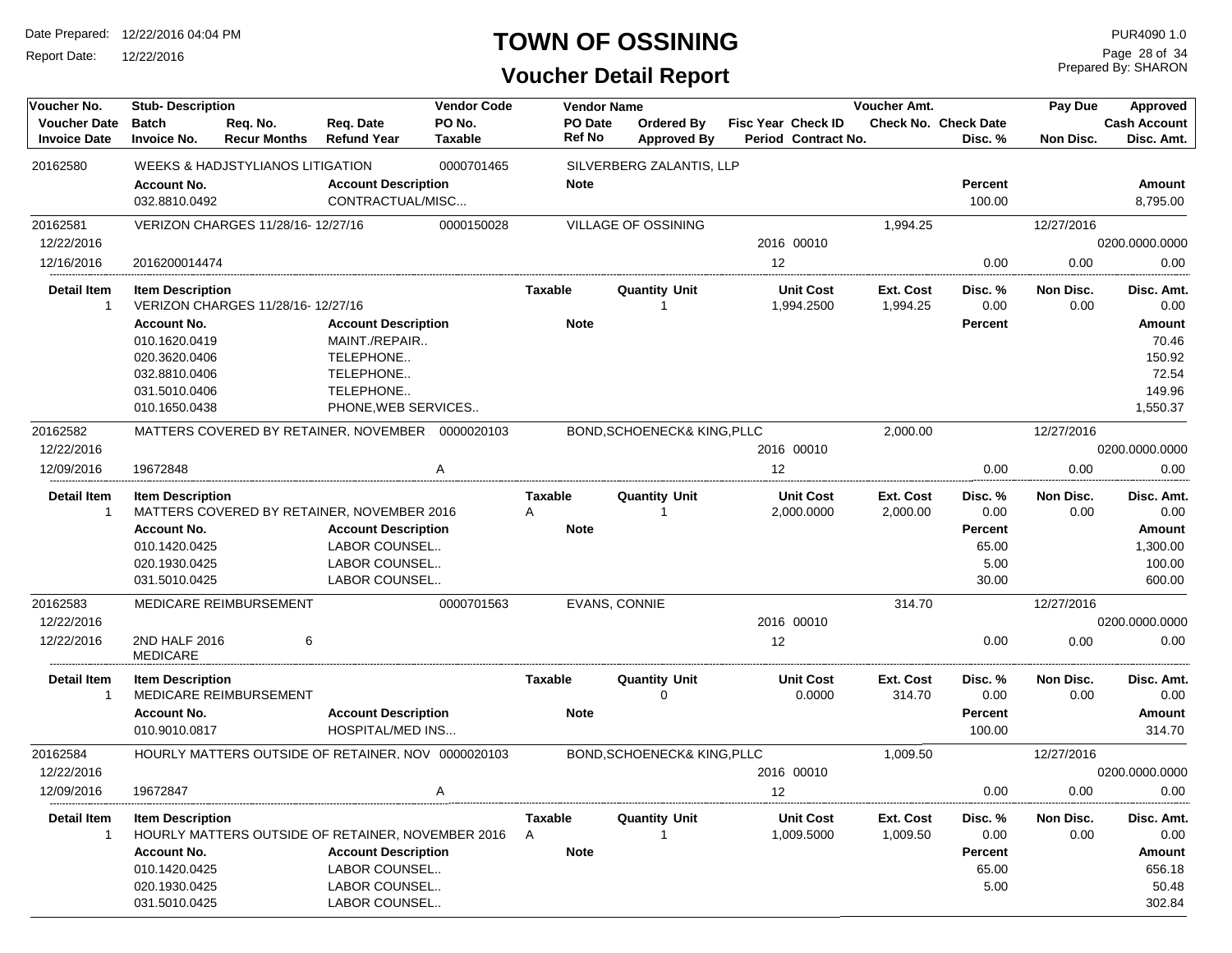Report Date: 12/22/2016

#### **TOWN OF OSSINING**

## **Voucher Detail Report**

Prepared By: SHARON Page 29 of 34

| Voucher No.                          | <b>Stub-Description</b>             |                                                       |                                               | <b>Vendor Code</b> |                          | <b>Vendor Name</b>         |                                | Voucher Amt.          |                             | Pay Due           | Approved                |
|--------------------------------------|-------------------------------------|-------------------------------------------------------|-----------------------------------------------|--------------------|--------------------------|----------------------------|--------------------------------|-----------------------|-----------------------------|-------------------|-------------------------|
| <b>Voucher Date</b>                  | <b>Batch</b>                        | Req. No.                                              | Req. Date                                     | PO No.             | PO Date<br><b>Ref No</b> | <b>Ordered By</b>          | <b>Fisc Year Check ID</b>      |                       | <b>Check No. Check Date</b> |                   | <b>Cash Account</b>     |
| <b>Invoice Date</b>                  | <b>Invoice No.</b>                  | <b>Recur Months</b>                                   | <b>Refund Year</b>                            | <b>Taxable</b>     |                          | <b>Approved By</b>         | Period Contract No.            |                       | Disc. %                     | Non Disc.         | Disc. Amt.              |
| 20162585                             |                                     | OPT ONLINE MODEM 8/16-12/16                           |                                               | 0000150028         |                          | <b>VILLAGE OF OSSINING</b> |                                | 194.90                |                             | 12/27/2016        |                         |
| 12/22/2016                           |                                     |                                                       |                                               |                    |                          |                            | 2016 00010                     |                       |                             |                   | 0200.0000.0000          |
| 12/19/2016                           | 2016200014480                       |                                                       |                                               |                    |                          |                            | 12                             |                       | 0.00                        | 0.00              | 0.00                    |
| <b>Detail Item</b><br>$\overline{1}$ | <b>Item Description</b>             | OPT ONLINE MODEM 8/16-12/16                           |                                               |                    | <b>Taxable</b>           | <b>Quantity Unit</b><br>1  | <b>Unit Cost</b><br>194.9000   | Ext. Cost<br>194.90   | Disc. %<br>0.00             | Non Disc.<br>0.00 | Disc. Amt.<br>0.00      |
|                                      | <b>Account No.</b>                  |                                                       | <b>Account Description</b>                    |                    | <b>Note</b>              |                            |                                |                       | <b>Percent</b>              |                   | <b>Amount</b>           |
|                                      | 010.1650.0438                       |                                                       | PHONE, WEB SERVICES                           |                    |                          |                            |                                |                       | 100.00                      |                   | 194.90                  |
| 20162586                             |                                     | BESTWEB INTERNET 9/16-12/16                           |                                               | 0000150028         |                          | <b>VILLAGE OF OSSINING</b> |                                | 1,502.92              |                             | 12/27/2016        |                         |
| 12/22/2016                           |                                     |                                                       |                                               |                    |                          |                            | 2016 00010                     |                       |                             |                   | 0200.0000.0000          |
| 12/19/2016                           | 2016200014481                       |                                                       |                                               |                    |                          |                            | 12                             |                       | 0.00                        | 0.00              | 0.00                    |
| <b>Detail Item</b><br>$\mathbf{1}$   | <b>Item Description</b>             | BESTWEB INTERNET 9/16-12/16                           |                                               |                    | <b>Taxable</b>           | <b>Quantity Unit</b><br>-1 | <b>Unit Cost</b><br>1,502.9200 | Ext. Cost<br>1,502.92 | Disc. %<br>0.00             | Non Disc.<br>0.00 | Disc. Amt.<br>0.00      |
|                                      | <b>Account No.</b>                  |                                                       | <b>Account Description</b>                    |                    | <b>Note</b>              |                            |                                |                       | <b>Percent</b>              |                   | Amount                  |
|                                      | 010.1650.0438                       |                                                       | PHONE, WEB SERVICES                           |                    |                          |                            |                                |                       | 100.00                      |                   | 1,502.92                |
| 20162587                             |                                     | POSTAGE FOR 16 CROTON                                 |                                               | 0000701482         |                          | NEOFUNDS BY NEOPOST        |                                | 532.19                |                             | 12/27/2016        |                         |
| 12/22/2016                           |                                     |                                                       |                                               |                    |                          |                            | 2016 00010                     |                       |                             |                   | 0200.0000.0000          |
| 11/30/2016                           | 11302016                            |                                                       |                                               |                    |                          |                            | 12                             |                       | 0.00                        | 0.00              | 0.00                    |
| <b>Detail Item</b><br>$\overline{1}$ | <b>Item Description</b>             | POSTAGE FOR 16 CROTON                                 |                                               |                    | <b>Taxable</b>           | <b>Quantity Unit</b>       | <b>Unit Cost</b><br>532.1900   | Ext. Cost<br>532.19   | Disc. %<br>0.00             | Non Disc.<br>0.00 | Disc. Amt.<br>0.00      |
|                                      | <b>Account No.</b><br>010.1620.0438 |                                                       | <b>Account Description</b><br><b>SUPPLIES</b> |                    | <b>Note</b>              |                            |                                |                       | <b>Percent</b><br>100.00    |                   | <b>Amount</b><br>532.19 |
| 20162588                             |                                     | 6' BEIGE CIRCULAR TABLES FOR NUTRITION PR( 0000701254 |                                               |                    |                          | MITY-LITE, INC.            |                                | 2,688.00              |                             | 12/27/2016        |                         |
| 12/22/2016                           |                                     |                                                       |                                               | 5178               |                          | 12/08/2016                 | 2016 00010                     |                       |                             |                   | 0200.0000.0000          |
| 12/12/2016                           | 00039083                            |                                                       |                                               |                    |                          |                            | 12                             |                       | 0.00                        | 0.00              | 0.00                    |
| <b>Detail Item</b>                   | <b>Item Description</b>             |                                                       |                                               |                    | <b>Taxable</b>           | <b>Quantity Unit</b>       | <b>Unit Cost</b>               | Ext. Cost             | Disc. %                     | Non Disc.         | Disc. Amt.              |
| $\mathbf{1}$                         |                                     | 6' BEIGE CIRCULAR TABLES FOR NUTRITION PROGRAM (X8)   |                                               |                    |                          | $\overline{1}$             | 2,688.0000                     | 2,688.00              | 0.00                        | 0.00              | 0.00                    |
|                                      | <b>Account No.</b>                  |                                                       | <b>Account Description</b>                    |                    | <b>Note</b>              |                            |                                |                       | Percent                     |                   | Amount                  |
|                                      | 010.6770.0201                       |                                                       | EQUIPMENT                                     |                    |                          |                            |                                |                       | 100.00                      |                   | 2,688.00                |
| 20162589                             |                                     | TRIAL APPRAISAL REPORT: 66-68 CROTON AVEN 0000701271  |                                               |                    |                          | RDM VALUATIONS INC.        |                                | 3,000.00              |                             | 12/27/2016        |                         |
| 12/22/2016                           |                                     |                                                       |                                               | 5177               | 12/08/2016               |                            | 2016 00010                     |                       |                             |                   | 0200.0000.0000          |
| 11/28/2016                           | 11282016                            |                                                       |                                               | M                  |                          |                            | 12                             |                       | 0.00                        | 0.00              | 0.00                    |
| <b>Detail Item</b>                   | <b>Item Description</b>             |                                                       |                                               |                    | <b>Taxable</b>           | <b>Quantity Unit</b>       | <b>Unit Cost</b>               | Ext. Cost             | Disc. %                     | Non Disc.         | Disc. Amt.              |
| $\overline{1}$                       |                                     | TRIAL APPRAISAL REPORT: 66-68 CROTON AVENUE           |                                               |                    | M                        | -1                         | 3.000.0000                     | 3,000.00              | 0.00                        | 0.00              | 0.00                    |
|                                      | <b>Account No.</b>                  |                                                       | <b>Account Description</b>                    |                    | <b>Note</b>              |                            |                                |                       | Percent                     |                   | Amount                  |
|                                      | 010.1356.0421                       |                                                       | <b>APPRAISALS</b>                             |                    |                          |                            |                                |                       | 100.00                      |                   | 3,000.00                |
| 20162590                             |                                     | CLERKS COPIER, 12/9-1/8                               |                                               | 0000701514         |                          | XEROX FINANCIAL SERVICES   |                                | 199.01                |                             | 12/27/2016        |                         |
| 12/22/2016                           |                                     |                                                       |                                               |                    |                          |                            | 2016 00010                     |                       |                             |                   | 0200.0000.0000          |
| 12/20/2016                           | 698779                              |                                                       |                                               |                    |                          |                            | $12 \overline{ }$              |                       | 0.00                        | 0.00              | 0.00                    |
|                                      |                                     |                                                       |                                               |                    |                          |                            |                                |                       |                             |                   |                         |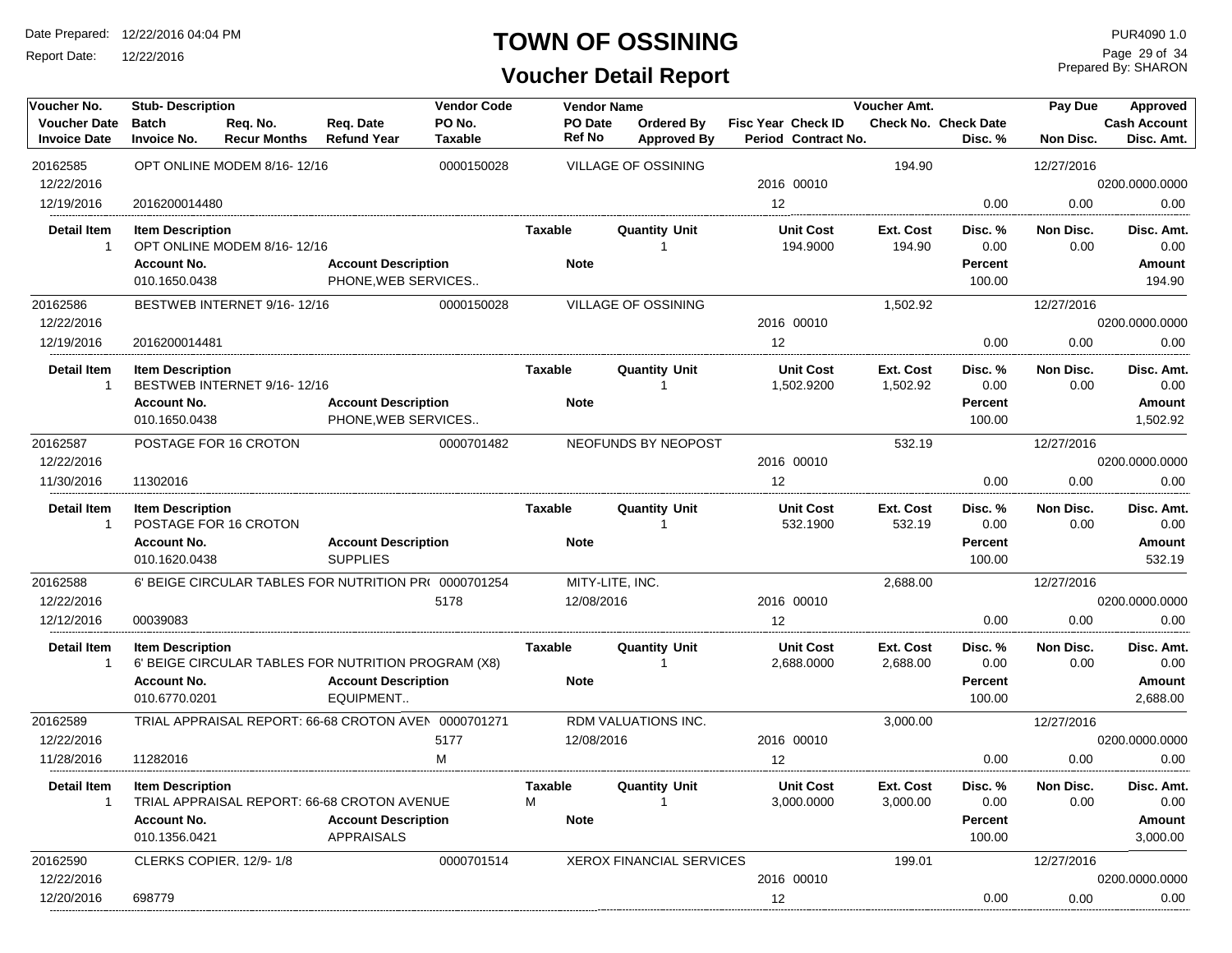Report Date: 12/22/2016

### **TOWN OF OSSINING**

## **Voucher Detail Report**

Prepared By: SHARON Page 30 of 34

| Voucher No.          | <b>Stub-Description</b>        |                                        |                                                      | <b>Vendor Code</b> |                | <b>Vendor Name</b> |                                           |                           | Voucher Amt. |                             | Pay Due    | Approved            |
|----------------------|--------------------------------|----------------------------------------|------------------------------------------------------|--------------------|----------------|--------------------|-------------------------------------------|---------------------------|--------------|-----------------------------|------------|---------------------|
| <b>Voucher Date</b>  | <b>Batch</b>                   | Req. No.                               | Req. Date                                            | PO No.             |                | PO Date            | <b>Ordered By</b>                         | <b>Fisc Year Check ID</b> |              | <b>Check No. Check Date</b> |            | <b>Cash Account</b> |
| <b>Invoice Date</b>  | <b>Invoice No.</b>             | <b>Recur Months</b>                    | <b>Refund Year</b>                                   | <b>Taxable</b>     |                | Ref No             | <b>Approved By</b>                        | Period Contract No.       |              | Disc. %                     | Non Disc.  | Disc. Amt.          |
| 20162590             |                                | CLERKS COPIER, 12/9-1/8                |                                                      | 0000701514         |                |                    | <b>XEROX FINANCIAL SERVICES</b>           |                           |              |                             |            |                     |
| <b>Detail Item</b>   | <b>Item Description</b>        |                                        |                                                      |                    | <b>Taxable</b> |                    | <b>Quantity Unit</b>                      | <b>Unit Cost</b>          | Ext. Cost    | Disc. %                     | Non Disc.  | Disc. Amt.          |
| $\overline{1}$       |                                | CLERKS COPIER, 12/9-1/8                |                                                      |                    |                |                    |                                           | 199.0100                  | 199.01       | 0.00                        | 0.00       | 0.00                |
|                      | <b>Account No.</b>             |                                        | <b>Account Description</b>                           |                    |                | <b>Note</b>        |                                           |                           |              | <b>Percent</b>              |            | Amount              |
|                      | 010.1410.0201                  |                                        | EQUIPMENT                                            |                    |                |                    |                                           |                           |              | 100.00                      |            | 199.01              |
| 20162591             |                                | TONER, CHAIR MAT & DESK CALENDARS (X3) |                                                      | 0000190004         |                |                    | STAPLES, INC. AND SUBSIDIARIES            |                           | 114.32       |                             | 12/27/2016 |                     |
| 12/22/2016           |                                |                                        |                                                      |                    |                |                    |                                           | 2016 00010                |              |                             |            | 0200.0000.0000      |
|                      |                                |                                        |                                                      |                    |                |                    |                                           | 12                        |              | 0.00                        | 0.00       | 0.00                |
| <b>Multi Inv Num</b> |                                | <b>Multi Inv Date</b>                  |                                                      | Multi Inv Amt.     |                |                    | <b>Multi Inv Stub Desc</b>                |                           |              |                             |            |                     |
| 3323512165           |                                | 12/06/2016                             |                                                      | 65.91              |                | <b>TONER</b>       |                                           |                           |              |                             |            |                     |
| 3323698482           |                                | 12/09/2016                             |                                                      | 48.41              |                |                    | <b>CHAIRMAT &amp; DESK CALENDARS (X3)</b> |                           |              |                             |            |                     |
| Detail Item          | <b>Item Description</b>        |                                        |                                                      |                    | <b>Taxable</b> |                    | <b>Quantity Unit</b>                      | <b>Unit Cost</b>          | Ext. Cost    | Disc. %                     | Non Disc.  | Disc. Amt.          |
| -1                   |                                | TONER, CHAIR MAT & DESK CALENDARS (X3) |                                                      |                    |                |                    |                                           | 114.3200                  | 114.32       | 0.00                        | 0.00       | 0.00                |
|                      | <b>Account No.</b>             |                                        | <b>Account Description</b>                           |                    |                | <b>Note</b>        |                                           |                           |              | <b>Percent</b>              |            | Amount              |
|                      | 010.1220.0401                  |                                        | SUPPLIES                                             |                    |                |                    |                                           |                           |              | 100.00                      |            | 114.32              |
| 20162593             |                                | GAS & DIESEL USAGE, NOVEMBER 2016      |                                                      | 0000150028         |                |                    | VILLAGE OF OSSINING                       |                           | 2,870.39     |                             | 12/27/2016 |                     |
| 12/22/2016           |                                |                                        |                                                      |                    |                |                    |                                           | 2016 00010                |              |                             |            | 0200.0000.0000      |
| 12/08/2016           | 2016200014462                  |                                        |                                                      |                    |                |                    |                                           | 12                        |              | 0.00                        | 0.00       | 0.00                |
| <b>Detail Item</b>   | <b>Item Description</b>        |                                        |                                                      |                    | Taxable        |                    | Quantity Unit                             | <b>Unit Cost</b>          | Ext. Cost    | Disc. %                     | Non Disc.  | Disc. Amt.          |
| -1                   |                                | GAS & DIESEL USAGE, NOVEMBER 2016      |                                                      |                    |                |                    |                                           | 2,870.3900                | 2,870.39     | 0.00                        | 0.00       | 0.00                |
|                      | <b>Account No.</b>             |                                        | <b>Account Description</b>                           |                    |                | <b>Note</b>        |                                           |                           |              | <b>Percent</b>              |            | Amount              |
|                      | 032.8810.0411                  |                                        | GASOLINE                                             |                    |                |                    |                                           |                           |              |                             |            | 395.97              |
|                      | 010.6772.0411                  |                                        | GASOLINE                                             |                    |                |                    |                                           |                           |              |                             |            | 416.33              |
|                      | 020.3620.0411                  |                                        | GASOLINE                                             |                    |                |                    |                                           |                           |              |                             |            | 47.88               |
|                      | 010.7110.0411<br>031.5110.0411 |                                        | GASOLINE<br>GASOLINE                                 |                    |                |                    |                                           |                           |              |                             |            | 382.45<br>220.14    |
|                      | 031.5110.0412                  |                                        | DIESEL FUEL                                          |                    |                |                    |                                           |                           |              |                             |            | 1,407.62            |
|                      |                                |                                        |                                                      |                    |                |                    |                                           |                           |              |                             |            |                     |
| 20162594             |                                | SENIORS COPIER, 12/3-1/2               |                                                      | 0000701514         |                |                    | <b>XEROX FINANCIAL SERVICES</b>           |                           | 121.19       |                             | 12/27/2016 |                     |
| 12/22/2016           |                                |                                        |                                                      |                    |                |                    |                                           | 2016 00010                |              |                             |            | 0200.0000.0000      |
| 12/14/2016           | 695702                         |                                        |                                                      |                    |                |                    |                                           | 12                        |              | 0.00                        | 0.00       | 0.00                |
| <b>Detail Item</b>   | <b>Item Description</b>        |                                        |                                                      |                    | <b>Taxable</b> |                    | <b>Quantity Unit</b>                      | <b>Unit Cost</b>          | Ext. Cost    | Disc. %                     | Non Disc.  | Disc. Amt.          |
| -1                   |                                | SENIORS COPIER, 12/3-1/2               |                                                      |                    |                |                    |                                           | 121.1900                  | 121.19       | 0.00                        | 0.00       | 0.00                |
|                      | <b>Account No.</b>             |                                        | <b>Account Description</b>                           |                    |                | <b>Note</b>        |                                           |                           |              | <b>Percent</b>              |            | Amount              |
|                      | 010.6772.0201                  |                                        | EQUIPMENT                                            |                    |                |                    |                                           |                           |              | 100.00                      |            | 121.19              |
| 20162595             |                                |                                        | POSTING PUBLIC NOTICES, LIST OF DELINQUEN 0000700961 |                    |                | SIMKINS, JOHN      |                                           |                           | 100.00       |                             | 12/27/2016 |                     |
| 12/22/2016           |                                |                                        |                                                      |                    |                |                    |                                           | 2016 00010                |              |                             |            | 0200.0000.0000      |
| 12/22/2016           | 2016-09                        |                                        |                                                      | M                  |                |                    |                                           | 12                        |              | 0.00                        | 0.00       | 0.00                |
| <b>Detail Item</b>   | <b>Item Description</b>        |                                        |                                                      |                    | <b>Taxable</b> |                    | <b>Quantity Unit</b>                      | <b>Unit Cost</b>          | Ext. Cost    | Disc. %                     | Non Disc.  | Disc. Amt.          |
| 1                    |                                |                                        | POSTING PUBLIC NOTICES, LIST OF DELINQUENT TAXES     |                    | М              |                    |                                           | 100.0000                  | 100.00       | 0.00                        | 0.00       | 0.00                |
|                      | Account No.                    |                                        | <b>Account Description</b>                           |                    |                | <b>Note</b>        |                                           |                           |              | <b>Percent</b>              |            | Amount              |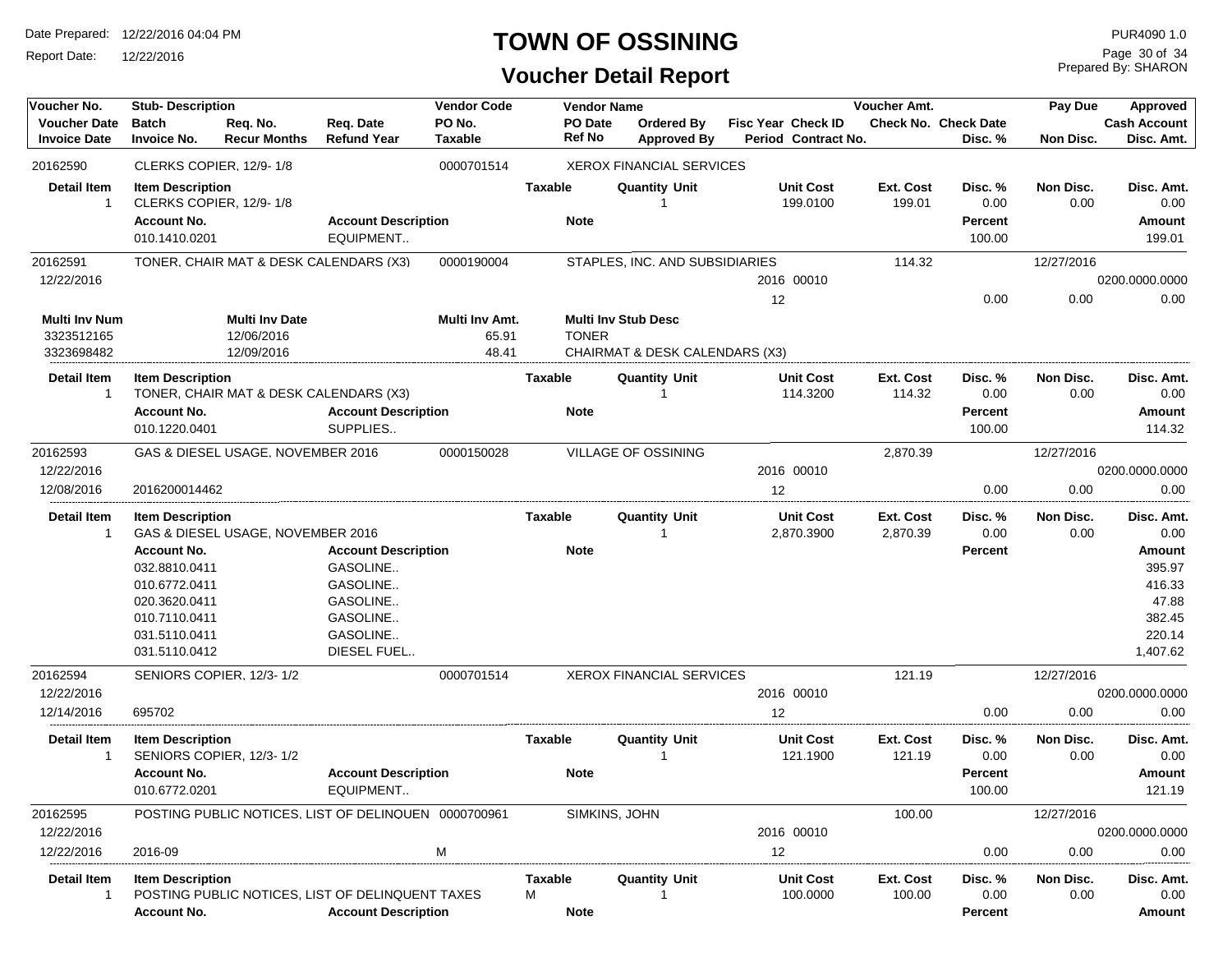Report Date: 12/22/2016

## **TOWN OF OSSINING**

Prepared By: SHARON Page 31 of 34

| Voucher No.                                |                                                                       | <b>Stub-Description</b>              |                                                                                              |                          | <b>Vendor Code</b><br><b>Vendor Name</b> |                                                                        |                           |                              | <b>Voucher Amt.</b> |                                        |                   | Approved                            |
|--------------------------------------------|-----------------------------------------------------------------------|--------------------------------------|----------------------------------------------------------------------------------------------|--------------------------|------------------------------------------|------------------------------------------------------------------------|---------------------------|------------------------------|---------------------|----------------------------------------|-------------------|-------------------------------------|
| <b>Voucher Date</b><br><b>Invoice Date</b> | <b>Batch</b><br><b>Invoice No.</b>                                    | Req. No.<br><b>Recur Months</b>      | Req. Date<br><b>Refund Year</b>                                                              | PO No.<br><b>Taxable</b> | <b>PO</b> Date<br><b>Ref No</b>          | Ordered By<br><b>Approved By</b>                                       | <b>Fisc Year Check ID</b> | Period Contract No.          |                     | <b>Check No. Check Date</b><br>Disc. % | Non Disc.         | <b>Cash Account</b><br>Disc. Amt.   |
| 20162595                                   |                                                                       |                                      | POSTING PUBLIC NOTICES, LIST OF DELINQUEN 0000700961                                         |                          |                                          | SIMKINS, JOHN                                                          |                           |                              |                     |                                        |                   |                                     |
|                                            | <b>Account No.</b><br>010.1330.0401                                   |                                      | <b>Account Description</b><br>SUPPLIES                                                       |                          | <b>Note</b>                              |                                                                        |                           |                              |                     | <b>Percent</b><br>100.00               |                   | Amount<br>100.00                    |
| 20162596                                   |                                                                       |                                      | MEDICAL SUPPLIES RESTOCK- PARKS, CLERKS, 0000701490                                          |                          |                                          | CINTAS CORPORATION #2                                                  |                           |                              | 655.02              |                                        | 12/27/2016        |                                     |
| 12/22/2016                                 |                                                                       |                                      |                                                                                              |                          |                                          |                                                                        |                           | 2016 00010                   |                     |                                        |                   | 0200.0000.0000                      |
|                                            |                                                                       |                                      |                                                                                              | М                        |                                          |                                                                        | 12                        |                              |                     | 0.00                                   | 0.00              | 0.00                                |
| Multi Inv Num                              |                                                                       | <b>Multi Inv Date</b>                |                                                                                              | Multi Inv Amt.           |                                          | <b>Multi Inv Stub Desc</b>                                             |                           |                              |                     |                                        |                   |                                     |
| 5006265029                                 |                                                                       | 10/07/2016                           |                                                                                              | 376.64                   |                                          | PARKS, CLERKS, SENIORS, COURT                                          |                           |                              |                     |                                        |                   |                                     |
| 5006736136<br>5006038787                   |                                                                       | 12/12/2016<br>09/19/2016             |                                                                                              | 225.65<br>52.73          |                                          | 16 CROTON, CLERKS, SENIORS, COURT<br>16 CROTON, CLERKS, SENIORS, COURT |                           |                              |                     |                                        |                   |                                     |
| <b>Detail Item</b><br>-1                   | <b>Item Description</b>                                               | MEDICAL SUPPLIES RESTOCK             |                                                                                              |                          | Taxable<br>м                             | <b>Quantity Unit</b>                                                   |                           | <b>Unit Cost</b><br>655.0200 | Ext. Cost<br>655.02 | Disc. %<br>0.00                        | Non Disc.<br>0.00 | Disc. Amt.<br>0.00                  |
|                                            | <b>Account No.</b>                                                    |                                      | <b>Account Description</b>                                                                   |                          | <b>Note</b>                              |                                                                        |                           |                              |                     | <b>Percent</b>                         |                   | Amount                              |
|                                            | 010.1620.0401                                                         |                                      | SUPPLIES                                                                                     |                          |                                          |                                                                        |                           |                              |                     |                                        |                   | 655.02                              |
| 20162597                                   | PRINTER TONER                                                         |                                      |                                                                                              | 0000190004               |                                          | STAPLES, INC. AND SUBSIDIARIES                                         |                           |                              | 47.36               |                                        | 12/27/2016        |                                     |
| 12/22/2016                                 |                                                                       |                                      |                                                                                              |                          |                                          |                                                                        |                           | 2016 00010                   |                     |                                        |                   | 0200.0000.0000                      |
| 12/02/2016                                 | 3323154391                                                            |                                      |                                                                                              |                          |                                          |                                                                        | 12                        |                              |                     | 0.00                                   | 0.00              | 0.00                                |
| <b>Detail Item</b><br>-1                   | <b>Item Description</b><br>PRINTER TONER                              |                                      |                                                                                              |                          | Taxable                                  | <b>Quantity Unit</b>                                                   |                           | <b>Unit Cost</b><br>47.3600  | Ext. Cost<br>47.36  | Disc. %<br>0.00                        | Non Disc.<br>0.00 | Disc. Amt.<br>0.00                  |
|                                            | <b>Account No.</b><br>010.1220.0401                                   |                                      | <b>Account Description</b><br>SUPPLIES                                                       |                          | <b>Note</b>                              |                                                                        |                           |                              |                     | <b>Percent</b><br>100.00               |                   | <b>Amount</b><br>47.36              |
| 20162598                                   |                                                                       | TUITION FOR FELLOW PROGRAM. ONE HALF |                                                                                              | 0000701006               |                                          | HUDSON VALLEY PATTERN FOR<br><b>PROGRESS</b>                           |                           |                              | 500.00              |                                        | 12/27/2016        |                                     |
| 12/22/2016                                 |                                                                       |                                      |                                                                                              |                          |                                          |                                                                        |                           | 2016 00010                   |                     |                                        |                   | 0200.0000.0000                      |
| 10/14/2016                                 | 10142016                                                              |                                      |                                                                                              |                          |                                          |                                                                        | 12                        |                              |                     | 0.00                                   | 0.00              | 0.00                                |
| Detail Item<br>-1                          | <b>Item Description</b>                                               | TUITION FOR FELLOW PROGRAM, ONE HALF |                                                                                              |                          | Taxable                                  | <b>Quantity Unit</b>                                                   |                           | <b>Unit Cost</b><br>500.0000 | Ext. Cost<br>500.00 | Disc. %<br>0.00                        | Non Disc.<br>0.00 | Disc. Amt.<br>0.00                  |
|                                            | <b>Account No.</b><br>010.1220.0417                                   |                                      | <b>Account Description</b><br>EDUCATION                                                      |                          | <b>Note</b>                              |                                                                        |                           |                              |                     | <b>Percent</b><br>100.00               |                   | Amount<br>500.00                    |
| 20162599                                   |                                                                       | LIFE INSURANCE DECEMBER 2016         |                                                                                              | 0000700644               | NY.                                      | THE STANDARD LIFE INSURANCE CO. OF                                     |                           |                              | 943.08              |                                        | 12/27/2016        |                                     |
| 12/22/2016                                 |                                                                       |                                      |                                                                                              |                          |                                          |                                                                        |                           | 2016 00010                   |                     |                                        |                   | 0200.0000.0000                      |
| 01/01/2017                                 | 1/1/2017                                                              |                                      |                                                                                              |                          |                                          |                                                                        | $12 \overline{ }$         |                              |                     | 0.00                                   | 0.00              | 0.00                                |
| <b>Detail Item</b><br>-1                   | <b>Item Description</b>                                               | LIFE INSURANCE DECEMBER 2016         |                                                                                              |                          | <b>Taxable</b>                           | <b>Quantity Unit</b>                                                   |                           | <b>Unit Cost</b><br>943.0800 | Ext. Cost<br>943.08 | Disc. %<br>0.00                        | Non Disc.<br>0.00 | Disc. Amt.<br>0.00                  |
|                                            | <b>Account No.</b><br>010.9010.0814<br>020.9010.0814<br>031.9010.0814 |                                      | <b>Account Description</b><br>LIFE/DENTAL/VISION<br>LIFE/DENTAL/VISION<br>LIFE/DENTAL/VISION |                          | <b>Note</b>                              |                                                                        |                           |                              |                     | Percent                                |                   | Amount<br>580.32<br>32.70<br>281.06 |
|                                            | 032.9010.0814                                                         |                                      | LIFE/DENTAL/VISION                                                                           |                          |                                          |                                                                        |                           |                              |                     |                                        |                   | 49.00                               |
|                                            |                                                                       |                                      |                                                                                              |                          |                                          |                                                                        |                           |                              |                     |                                        |                   |                                     |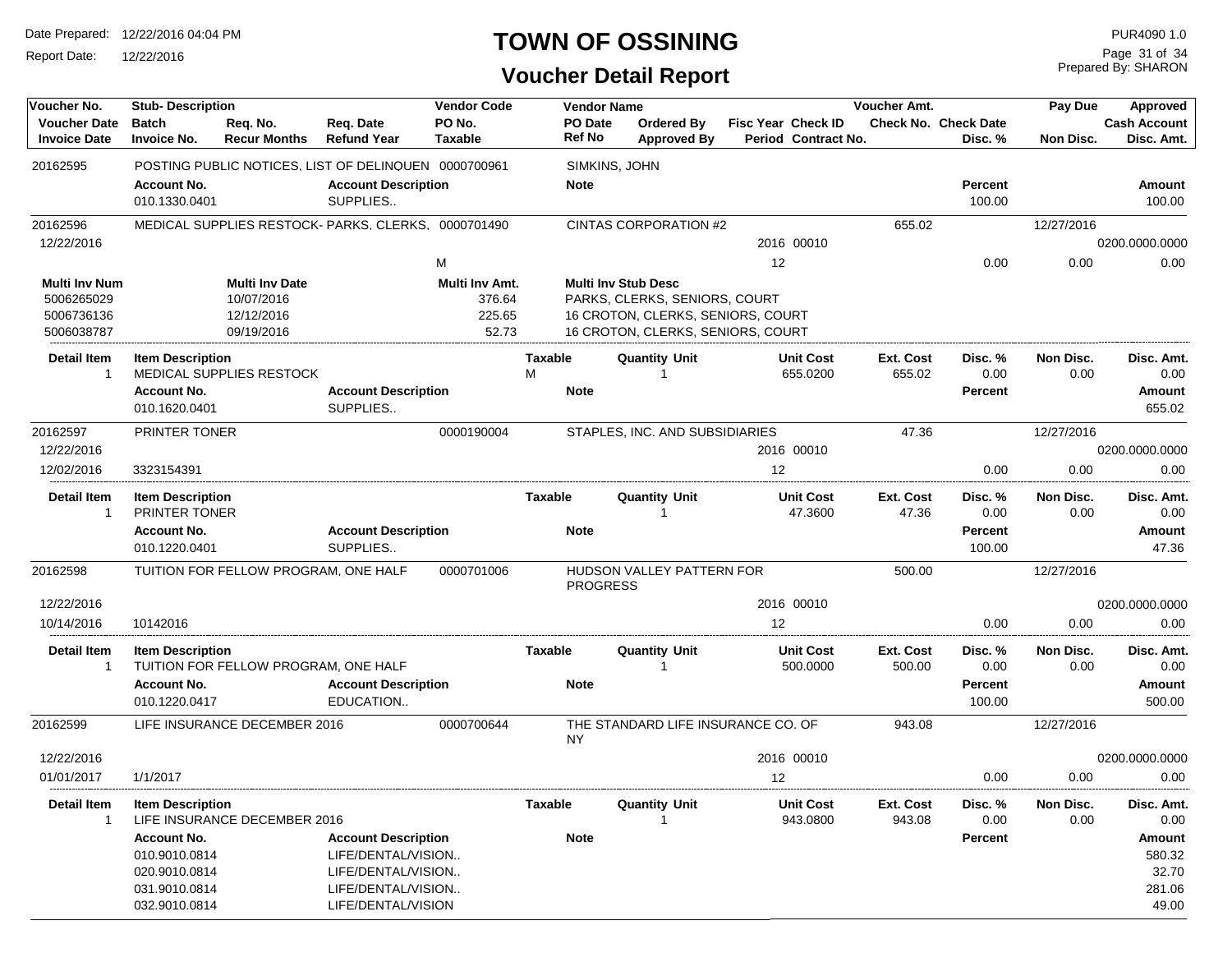Report Date: 12/22/2016

### **TOWN OF OSSINING**

# **Voucher Detail Report**

Prepared By: SHARON Page 32 of 34

| Voucher No.                                |                                    | <b>Stub-Description</b>                |                                 |                          |                          | <b>Vendor Name</b>               | Voucher Amt. |                                                  |                                  | Pay Due                                | <b>Approved</b>   |                                   |
|--------------------------------------------|------------------------------------|----------------------------------------|---------------------------------|--------------------------|--------------------------|----------------------------------|--------------|--------------------------------------------------|----------------------------------|----------------------------------------|-------------------|-----------------------------------|
| <b>Voucher Date</b><br><b>Invoice Date</b> | <b>Batch</b><br><b>Invoice No.</b> | Req. No.<br><b>Recur Months</b>        | Reg. Date<br><b>Refund Year</b> | PO No.<br><b>Taxable</b> | PO Date<br><b>Ref No</b> | Ordered By<br><b>Approved By</b> |              | <b>Fisc Year Check ID</b><br>Period Contract No. |                                  | <b>Check No. Check Date</b><br>Disc. % | Non Disc.         | <b>Cash Account</b><br>Disc. Amt. |
| 20162600                                   |                                    | COURT & SUPERVISORS COPIER, 12/1-12/31 |                                 | 0000040097               |                          | DE LAGE LANDEN FINANCIAL SRVCS   |              |                                                  | 805.22                           |                                        | 12/27/2016        |                                   |
| 12/22/2016                                 |                                    |                                        |                                 |                          |                          |                                  |              | 2016 00010                                       |                                  |                                        |                   | 0200.0000.0000                    |
| 12/10/2016                                 | 52542759                           |                                        |                                 |                          |                          |                                  |              | 12 24938431                                      |                                  | 0.00                                   | 0.00              | 0.00                              |
| <b>Detail Item</b>                         | <b>Item Description</b>            | COURT & SUPERVISORS COPIER, 12/1-12/31 |                                 |                          | <b>Taxable</b>           | <b>Quantity Unit</b>             |              | <b>Unit Cost</b><br>805.2200                     | Ext. Cost<br>805.22              | Disc. %<br>0.00                        | Non Disc.<br>0.00 | Disc. Amt.<br>0.00                |
|                                            | <b>Account No.</b>                 |                                        | <b>Account Description</b>      |                          | <b>Note</b>              |                                  |              |                                                  |                                  | <b>Percent</b>                         |                   | Amount                            |
|                                            | 010.1110.0419                      |                                        | MAINT./REPAIR                   |                          |                          |                                  |              |                                                  |                                  |                                        |                   | 331.91                            |
|                                            | 010.1620.0419                      |                                        | MAINT./REPAIR                   |                          |                          |                                  |              |                                                  |                                  |                                        |                   | 403.69                            |
|                                            | 010.1110.0419                      |                                        | MAINT./REPAIR                   |                          |                          |                                  |              |                                                  |                                  |                                        |                   | 25.49                             |
|                                            | 010.1620.0419                      |                                        | MAINT./REPAIR                   |                          |                          |                                  |              |                                                  |                                  |                                        |                   | 7.00                              |
|                                            | 010.1110.0419                      |                                        | MAINT./REPAIR                   |                          |                          |                                  |              |                                                  |                                  |                                        |                   | 18.57                             |
|                                            | 010.1620.0419                      |                                        | MAINT./REPAIR                   |                          |                          |                                  |              |                                                  |                                  |                                        |                   | 18.56                             |
| 20162601                                   |                                    | <b>250 CERTIFICATE FOLDERS</b>         |                                 | 0000010080               |                          | AWARD COMPANY OF AMERICA         |              |                                                  | 1,214.90                         |                                        | 12/27/2016        |                                   |
| 12/22/2016                                 |                                    |                                        |                                 | 5174                     | 11/14/2016               |                                  |              | 2016 00010                                       |                                  |                                        |                   | 0200.0000.0000                    |
| 12/07/2016                                 | 16043                              |                                        |                                 | м                        |                          |                                  | 12           |                                                  |                                  | 0.00                                   | 0.00              | 0.00                              |
| <b>Detail Item</b><br>1                    | <b>Item Description</b>            | <b>250 CERTIFICATE FOLDERS</b>         |                                 |                          | Taxable<br>M             | <b>Quantity Unit</b>             |              | <b>Unit Cost</b><br>1,214.9000                   | Ext. Cost<br>1,214.90            | Disc. %<br>0.00                        | Non Disc.<br>0.00 | Disc. Amt.<br>0.00                |
|                                            | <b>Account No.</b>                 |                                        | <b>Account Description</b>      |                          | <b>Note</b>              |                                  |              |                                                  |                                  | <b>Percent</b>                         |                   | Amount                            |
|                                            | 010.1220.0401                      |                                        | SUPPLIES                        |                          |                          |                                  |              |                                                  |                                  | 100.00                                 |                   | 1,214.90                          |
| 20162602                                   |                                    | MUSIC FOR CHRISTMAS PARTY (SENIOR'S)   |                                 | 0000701564               |                          | WHITTAKER, BRYAN                 |              |                                                  | 250.00                           |                                        | 12/22/2016        |                                   |
| 12/22/2016                                 |                                    |                                        |                                 |                          |                          |                                  |              | 2016 00010                                       |                                  |                                        |                   | 0200.0000.0000                    |
| 12/20/2016                                 | 12202016                           |                                        |                                 | M                        |                          |                                  | 12           |                                                  |                                  | 0.00                                   | 0.00              | 0.00                              |
| <b>Detail Item</b>                         | <b>Item Description</b>            | MUSIC FOR CHRISTMAS PARTY (SENIOR'S)   |                                 |                          | Taxable<br>M             | <b>Quantity Unit</b><br>$\Omega$ |              | <b>Unit Cost</b><br>0.0000                       | Ext. Cost<br>250.00              | Disc. %<br>0.00                        | Non Disc.<br>0.00 | Disc. Amt.<br>0.00                |
|                                            | <b>Account No.</b>                 |                                        | <b>Account Description</b>      |                          | <b>Note</b>              |                                  |              |                                                  |                                  | <b>Percent</b>                         |                   | <b>Amount</b>                     |
|                                            | 034.0034.0085                      |                                        | OTHER FUNDS                     |                          |                          |                                  |              |                                                  |                                  | 100.00                                 |                   | 250.00                            |
|                                            |                                    | 137                                    |                                 |                          |                          |                                  |              |                                                  | <b>Total GL Detail Reported</b>  |                                        |                   | 228,174.67                        |
|                                            | <b>Total Vouchers reported:</b>    |                                        |                                 |                          |                          |                                  |              |                                                  | <b>Total Amount All Vouchers</b> |                                        |                   | 228.174.67                        |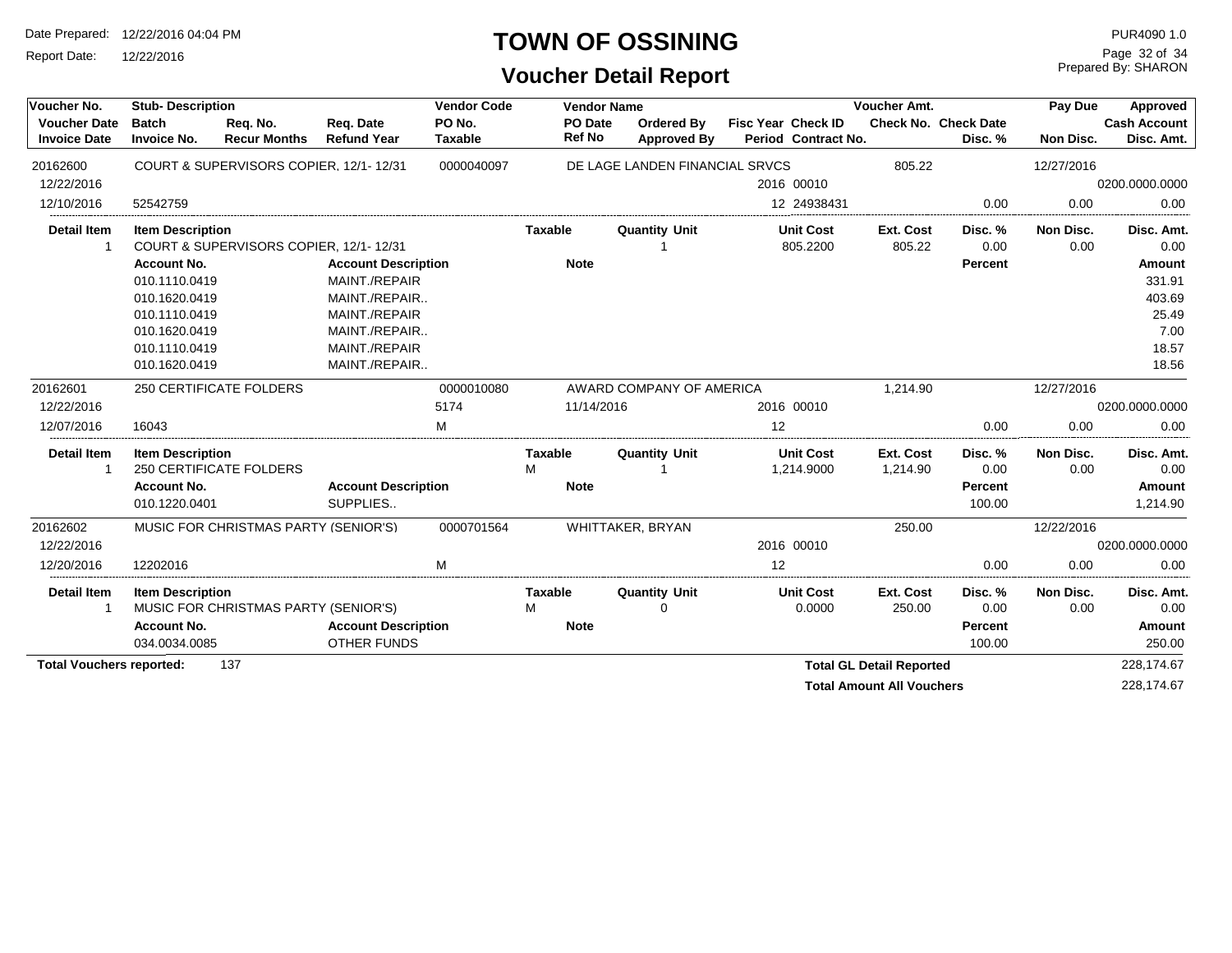Report Date: 12/22/2016

#### **TOWN OF OSSINING**

# **Voucher Detail Report**

Prepared By: SHARON Page 33 of 34

| Voucher No.                                | <b>Stub-Description</b>            |                                 |                                 | <b>Vendor Code</b>       | <b>Vendor Name</b>       |                                         |                                           | Voucher Amt.                     | Pay Due                     | Approved                          |
|--------------------------------------------|------------------------------------|---------------------------------|---------------------------------|--------------------------|--------------------------|-----------------------------------------|-------------------------------------------|----------------------------------|-----------------------------|-----------------------------------|
| <b>Voucher Date</b><br><b>Invoice Date</b> | <b>Batch</b><br><b>Invoice No.</b> | Req. No.<br><b>Recur Months</b> | Req. Date<br><b>Refund Year</b> | PO No.<br><b>Taxable</b> | PO Date<br><b>Ref No</b> | <b>Ordered By</b><br><b>Approved By</b> | Fisc Year Check ID<br>Period Contract No. | Check No. Check Date             | Disc. %<br><b>Non Disc.</b> | <b>Cash Account</b><br>Disc. Amt. |
| Fund                                       | <b>Cash Item</b>                   |                                 |                                 |                          |                          |                                         |                                           | - - - - - - - - Direct Pay - - - | $- - - -$                   |                                   |
| 010 - TOWN GENERAL                         |                                    |                                 |                                 |                          | Regular                  | Prepaid                                 | <b>Wire Transfer</b>                      | Outstanding                      | Paid                        | <b>Total</b>                      |
|                                            | 0200.0000.0000                     |                                 | <b>TOWN</b>                     |                          | 45,477.60                | 0.00                                    | 0.00                                      | 0.00                             | 0.00                        | 45,477.60                         |
|                                            |                                    | <b>Fund Total</b>               |                                 |                          | 45,477.60                | 0.00                                    | 0.00                                      | 0.00                             | 0.00                        | 45,477.60                         |
| 020 - TOWN OUTSIDE                         |                                    |                                 |                                 |                          |                          |                                         |                                           |                                  |                             |                                   |
|                                            | 0200.0000.0000                     |                                 | <b>TOWN</b>                     |                          | 18,939.54                | 0.00                                    | 0.00                                      | 0.00                             | 0.00                        | 18,939.54                         |
|                                            |                                    | <b>Fund Total</b>               |                                 |                          | 18,939.54                | 0.00                                    | 0.00                                      | 0.00                             | 0.00                        | 18,939.54                         |
| 031 - HIGHWAY                              |                                    |                                 |                                 |                          |                          |                                         |                                           |                                  |                             |                                   |
|                                            | 0200.0000.0000                     |                                 | <b>TOWN</b>                     |                          | 18,481.37                | 0.00                                    | 0.00                                      | 0.00                             | 0.00                        | 18,481.37                         |
|                                            |                                    | <b>Fund Total</b>               |                                 |                          | 18,481.37                | 0.00                                    | 0.00                                      | 0.00                             | 0.00                        | 18,481.37                         |
|                                            | 032 - DALE CEMETERY TRUST FUND     |                                 |                                 |                          |                          |                                         |                                           |                                  |                             |                                   |
|                                            | 0200.0000.0000                     |                                 | <b>TOWN</b>                     |                          | 30,303.62                | 40,000.00                               | 0.00                                      | 0.00                             | 0.00                        | 70,303.62                         |
|                                            |                                    | <b>Fund Total</b>               |                                 |                          | 30,303.62                | 40,000.00                               | 0.00                                      | 0.00                             | 0.00                        | 70,303.62                         |
| 033 - TRUST & AGENCY                       |                                    |                                 |                                 |                          |                          |                                         |                                           |                                  |                             |                                   |
|                                            | 0200.0000.0000                     |                                 | <b>TOWN</b>                     |                          | 2,565.00                 | 0.00                                    | 0.00                                      | 0.00                             | 0.00                        | 2,565.00                          |
|                                            |                                    | <b>Fund Total</b>               |                                 |                          | 2,565.00                 | 0.00                                    | 0.00                                      | 0.00                             | 0.00                        | 2,565.00                          |
|                                            | 034 - SPECIAL PURPOSE FUND         |                                 |                                 |                          |                          |                                         |                                           |                                  |                             |                                   |
|                                            | 0200.0000.0000                     |                                 | <b>TOWN</b>                     |                          | 250.00                   | 0.00                                    | 0.00                                      | 0.00                             | 0.00                        | 250.00                            |
|                                            |                                    | <b>Fund Total</b>               |                                 |                          | 250.00                   | 0.00                                    | 0.00                                      | 0.00                             | 0.00                        | 250.00                            |
| 037 - CAPITAL FUND                         |                                    |                                 |                                 |                          |                          |                                         |                                           |                                  |                             |                                   |
|                                            | 0200.0000.0000                     |                                 | <b>TOWN</b>                     |                          | 25,204.50                | 0.00                                    | 0.00                                      | 0.00                             | 0.00                        | 25,204.50                         |
|                                            |                                    | <b>Fund Total</b>               |                                 |                          | 25,204.50                | 0.00                                    | 0.00                                      | 0.00                             | 0.00                        | 25,204.50                         |
|                                            | 045 - CONSOLIDATED SEWER DISTRICT  |                                 |                                 |                          |                          |                                         |                                           |                                  |                             |                                   |
|                                            | 0200.0000.0000                     |                                 | <b>TOWN</b>                     |                          | 5,732.97                 | 0.00                                    | 0.00                                      | 0.00                             | 0.00                        | 5,732.97                          |
|                                            |                                    | <b>Fund Total</b>               |                                 |                          | 5,732.97                 | 0.00                                    | 0.00                                      | 0.00                             | 0.00                        | 5,732.97                          |
| 065 - REFUSE/RECYCLING                     |                                    |                                 |                                 |                          |                          |                                         |                                           |                                  |                             |                                   |
|                                            | 0200.0000.0000                     |                                 | <b>TOWN</b>                     |                          | 41,220.07                | 0.00                                    | 0.00                                      | 0.00                             | 0.00                        | 41,220.07                         |
|                                            |                                    | <b>Fund Total</b>               |                                 |                          | 41,220.07                | 0.00                                    | 0.00                                      | 0.00                             | 0.00                        | 41,220.07                         |
| <b>Grand Totals</b>                        |                                    |                                 |                                 |                          | 188,174.67               | 40,000.00                               | 0.00                                      | 0.00                             | 0.00                        | 228,174.67                        |